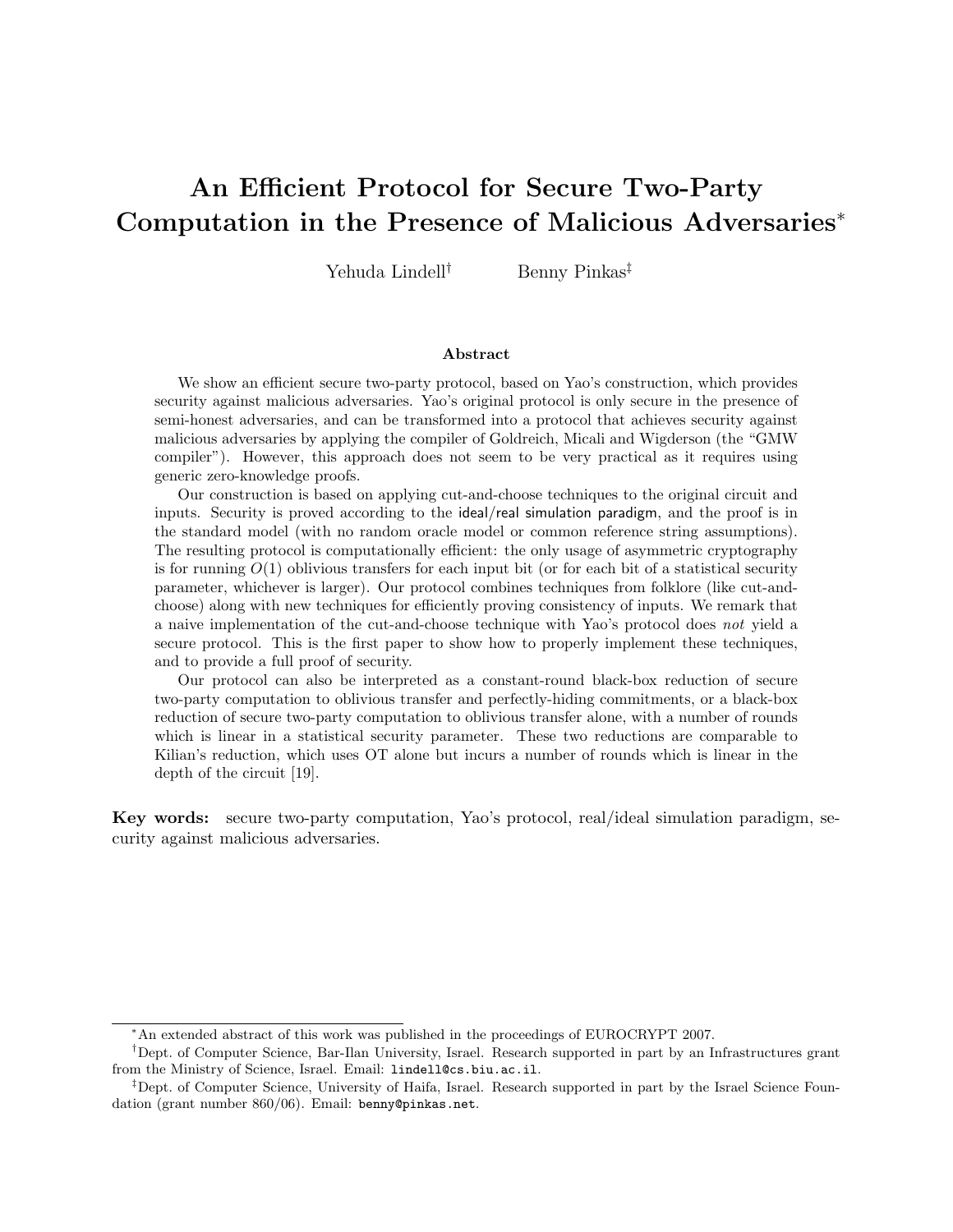### 1 Introduction

Secure two-party computation. In the setting of two-party computation, two parties with respective private inputs x and y, wish to jointly compute a functionality  $f(x, y) = (f_1(x, y), f_2(x, y))$ . such that the first party receives  $f_1(x, y)$  and the second party receives  $f_2(x, y)$ . Loosely speaking, the security requirements are that nothing is learned from the protocol other than the output (privacy), and that the output is distributed according to the prescribed functionality (correctness). The actual definition follows the simulation paradigm and blends the above two requirements. Of course, security must be guaranteed even when one of the parties is adversarial. Such an adversary may be semi-honest (or passive), in which case it correctly follows the protocol specification, yet attempts to learn additional information by analyzing the transcript of messages received during the execution. In contrast, the adversary may be *malicious* (or active), in which case it can arbitrarily deviate from the protocol specification.

The first general solutions for the problem of secure computation were presented by Yao [31] for the two-party case (with security against semi-honest adversaries) and Goldreich, Micali and Wigderson [12] for the multi-party case (with security even against malicious adversaries). Thus, the results of [31] and [12] constitute important and powerful feasibility results for secure two-party and multi-party computation.

Yao's protocol. In [31], Yao presented a *constant-round* protocol for securely computing any functionality in the presence of semi-honest adversaries. Denote party  $P_1$  and  $P_2$ 's respective inputs by x and y and let f be the functionality that they wish to compute (for simplicity, assume that both parties wish to receive  $f(x, y)$ ). Loosely speaking, Yao's protocol works by having one of the parties (say party  $P_1$ ) first generate a "garbled" (or encrypted) circuit computing  $f(x, \cdot)$  and then send it to  $P_2$ . The circuit is such that it reveals nothing in its encrypted form and therefore  $P_2$  learns nothing from this stage. However,  $P_2$  can obtain the output  $f(x, y)$  by "decrypting" the circuit. In order to ensure that  $P_2$  learns nothing more than the output itself, this decryption must be "partial" and must reveal  $f(x, y)$  only. Without going into unnecessary details, this is accomplished by  $P_2$  obtaining a series of keys corresponding to its input y, such that given these keys and the circuit, the output value  $f(x, y)$ , and only this value, may be obtained. Of course,  $P_2$  must somehow receive these keys without revealing anything about y to  $P_1$ . This can be accomplished by running  $|y|$  instances of a secure 1-out-of-2 Oblivious Transfer protocol [29, 8]. Yao's generic protocol is highly efficient, and even practical, for functionalities that have relatively small circuits. An actual implementation of the protocol was presented in [23], with very reasonable performance.

Security against malicious behavior. Yao's protocol is only secure in the presence of relatively weak semi-honest adversaries. Thus, an important question is how to "convert" the protocol into one that is secure in the presence of malicious adversaries, while preserving the efficiency of the original protocol to the greatest extent possible. Of course, one possibility is to use the compiler of Goldreich, Micali and Wigderson [12]. This compiler converts any protocol that is secure for semi-honest adversaries into one that is secure for malicious adversaries, and as such is a powerful tool for demonstrating feasibility. However, it is based on reducing the statement that needs to be proved (in our case, the honesty of the parties' behavior) to an NP-complete problem, and using generic zero-knowledge proofs to prove this statement. The resulting secure protocol therefore runs in polynomial time but is rather inefficient. (For more details on existing methods for proving security against malicious behavior see the section on related work below.)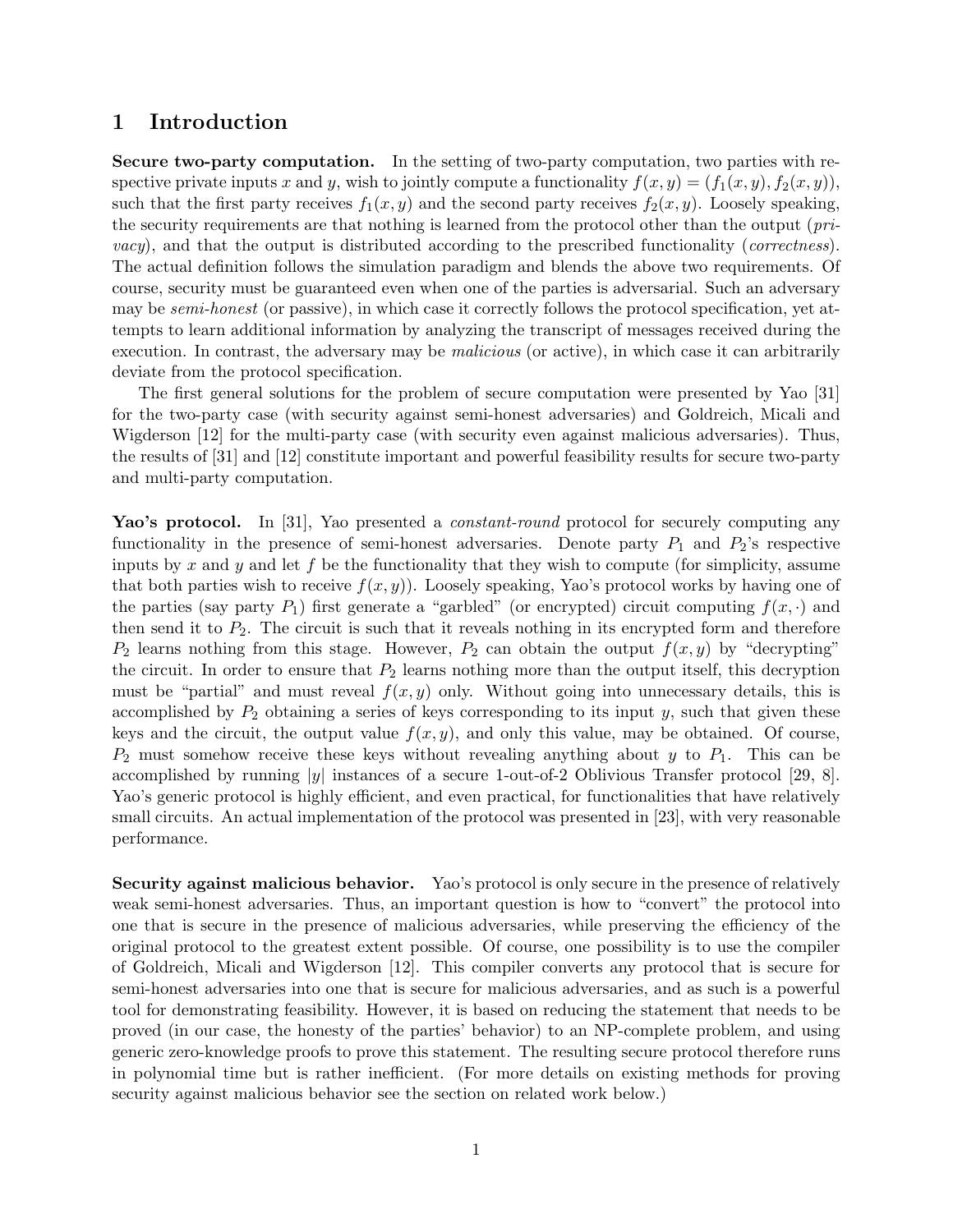**Malicious behavior and cut-and-choose.** Consider for a moment what happens if party  $P_1$ is malicious. In such a case, it can construct a garbled circuit that computes a function that is different to the one that  $P_1$  and  $P_2$  agreed to compute. A folklore solution to this problem uses the "cut-and-choose" technique. According to this technique,  $P_1$  first constructs many garbled circuits and sends them to  $P_2$ . Then,  $P_2$  asks  $P_1$  to "open" half of them (namely, reveal the decryption keys corresponding to these circuits).  $P_1$  opens the requested half, and  $P_2$  checks that they were constructed correctly. If they were, then  $P_2$  evaluates the rest of the circuits and derives the output from them. The idea behind this methodology is that if a malicious  $P_1$  constructs the circuits incorrectly, then  $P_2$  will detect this with high probability. Clearly, this solution solves the problem of  $P_1$  constructing the circuit incorrectly. However, it does not suffice. First, it creates new problems within itself. Most outstandingly, once the parties now evaluate a number of circuits, some mechanism must be employed to make sure that they use the same input when evaluating each circuit (otherwise, as we show below, an adversarial party could learn more information than allowed). Second, in order to present a proof of security based on simulation, there are additional requirements that are not dealt with by just employing cut-and-choose (e.g., input extraction). Third, the folklore description of cut-and-choose is very vague and there are a number of details that are crucial when implementing it. For example, if  $P_2$  evaluates many circuits, then the protocol must specify what  $P_2$  should do if it does not receive the same output in every circuit. If the protocol requires  $P_2$  to abort in this case (because it detected cheating from  $P_1$ ), then this behavior actually yields a concrete attack in which  $P_1$  can always learn a specified bit of  $P_2$ 's input. It can be shown that  $P_2$  must take the majority output and proceed, even if it knows that  $P_1$  has attempted to cheat. This is just one example of a subtlety that must be dealt with. Another example relates to the fact that  $P_1$  may be able to construct a circuit that can be opened with two different sets of keys: the first set opens the circuit correctly and the second incorrectly. In such a case, an adversarial  $P_1$ can pass the basic cut-and-choose test by opening the circuits to be checked correctly. However, it can also supply incorrect keys to the circuits to be computed and thus cause the output of the honest party to be incorrect.

#### Our contributions. This paper provides several contributions:

• *Efficient protocol for malicious parties:* We present an implementation of Yao's protocol with the cut-and-choose methodology, which is secure in the presence of malicious adversaries and is computationally efficient: the protocol does not use public-key operations, except for performing oblivious transfers for every input bit of  $P_2$ . For *n*-bit inputs and a statistical security parameter s the protocol uses  $O(\max(s, n))$  oblivious transfers. Thus, when the input size is of the same order as the security parameter, only  $O(1)$  oblivious transfers are needed per input bit. Due to the use of cut-and-choose, we incur a multiplicative increase by a factor of s in the communication complexity of our protocol, which is  $O(s|C| + s^2n)$ .

Beyond carefully implementing the cut-and-choose technique on the circuits in order to ensure that the garbled circuits are constructed correctly, we present a new method for enforcing the parties to use the same input in every circuit. This method involves "consistency checks" that are based on cut-and-choose tests which are applied to sets of commitments to the garbled values associated with the input wires of the circuit, rather than to the circuits themselves.

In actuality, we combine the cut-and-choose test over the circuits together with the cut-andchoose test over the commitments in order to obtain a secure solution. The test is rather complex conceptually, but is exceedingly simple to implement. Specifically,  $P_1$  just needs to generate a number of commitments to the garbled values associated with the input wires, and then open them based on cut-and-choose queries from  $P_2$ . (Actually, these cut-and-choose queries are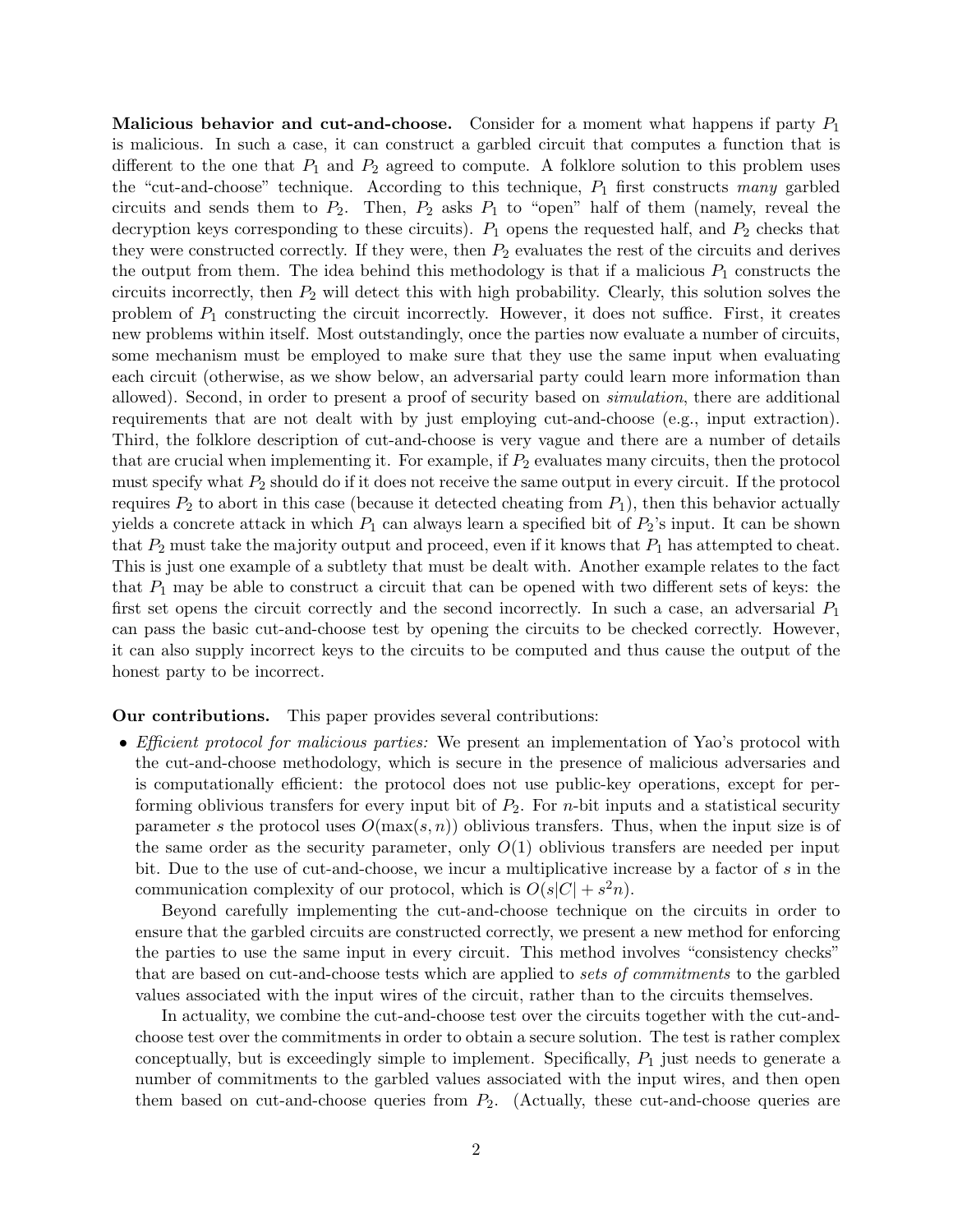chosen jointly by the parties using a simple coin-tossing protocol; this is necessary for achieving simulation.) We note that in this work we have emphasized providing a clear and full proof of the protocol, rather than fully optimizing its overhead at the expense of complicating the proof.

• Simulation based proof: We present a rigorous proof of the security of the protocol, based on the real/ideal-model simulation paradigm [5, 10]. The proof is in the standard model, with no random oracle model or common random string assumptions. The protocol was designed to support such a proof, rather than make do with separate proofs of privacy and correctness. (It is well-known that it is strictly harder to obtain a simulation based proof rather than security under such definitions.) One important advantage of simulation based proofs is that they enable the use of the protocol as a building block in more complicated protocols, while proving the security of the latter using general composition theorems like those of [5, 10]. (For example, the secure protocol of [1] for finding the  $k^{\text{th}}$  ranked element is based on invoking several secure computations of simpler functions, and provides simulation based security against malicious adversaries if the invoked computations have a simulation based proof. However, prior to our work there was no known way, except for the GMW compiler, of efficiently implementing these computations with this level of security, and as a result there was no efficient way of implementing the protocols of [1] with security against malicious adversaries.) See [5, 10] for more discussion on the importance of simulation-based definitions.

We stress that although a number of the techniques employed here have appeared previously in the literature, to the best of our knowledge this is the first paper to present a rigorous proof of security for the resulting protocol. A straightforward implementation of the folklore techniques does not yield a secure protocol, and great care needs to be taken in order to enable the proof to go through.

• A black-box reduction: Our protocol can be interpreted as a constant-round black-box reduction of secure two-party computation to oblivious transfer and perfectly-hiding commitments. The perfectly-hiding commitments are only used for conducting constant-round joint coin-tossing of a string of length s, where s is a statistical security parameter. This coin-tossing can be carried out sequentially (bit by bit), without using perfectly-hiding commitments. We therefore also obtain an  $O(s)$  round black-box reduction of secure two-party computation to oblivious transfer alone. These two reductions are comparable to Kilian's reduction, which uses OT alone but incurs a number of rounds which is linear in the depth of the circuit [19]. In addition, our reduction is much more efficient than that of [19].

Related work. As we have mentioned, this paper presents a protocol which (1) has a proof of security against malicious adversaries in the standard model, according to the real/ideal model simulation definition, (2) has essentially the same computational overhead as Yao's original protocol (which is only secure against semi-honest adversaries), and (3) has a somewhat larger communication overhead, which depends on a statistical security parameter s.

We compare this result to other methods for securing Yao's protocol against malicious parties. There are several possible approaches to this task:

• The parties can reduce the statement about the honesty of their behavior to a statement which has a well-known zero-knowledge proof, and then prove this statement. This is the approach taken by the GMW compiler [12]. The resulting secure protocol is not black-box, and is rather inefficient.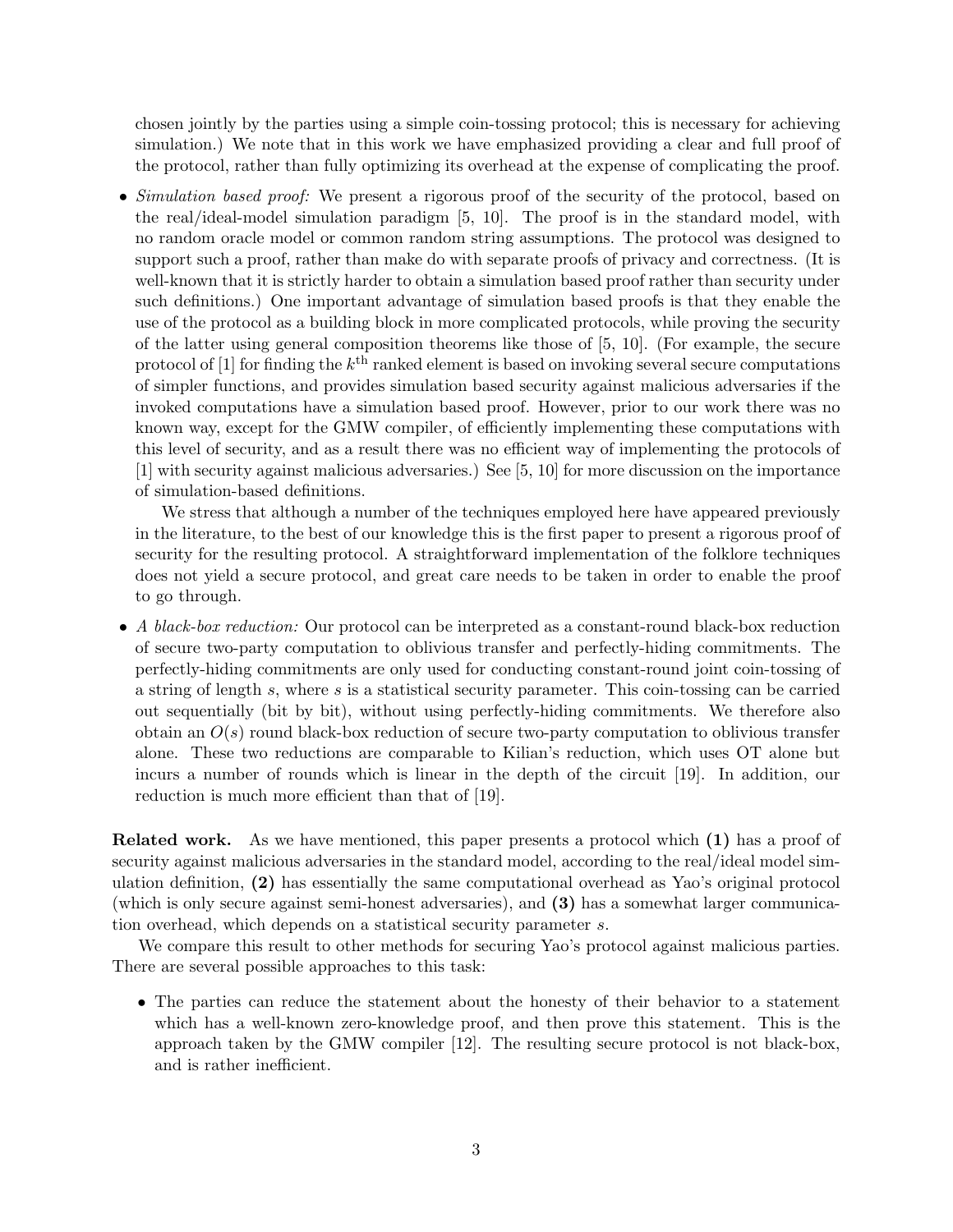- Another approach is to apply a cut-and-choose modification to Yao's protocol. Mohassel and Franklin [25] show such a protocol which has about the same overhead as ours, namely a communication overhead of  $O(|C|s + n^2s)$  for a circuit C with n inputs, and a statistical security parameter s. The protocol of [25] provides output to the circuit evaluator alone. It enables, however, the circuit constructor to carry out the following attack: it can corrupt its OT input which corresponds to a 0 value of the first input bit of the circuit evaluator, while not corrupting the OT input for the 1 value. Other than that it follows the protocol. This behavior forces the circuit evaluator to abort if its first input bit is 0, while if its first input bit is 1 it does not learn anything at all about the attack. If the evaluator complains, then the circuit constructor can conclude that its first input bit is 0, and therefore the evaluator cannot complain if it wants to preserve its privacy. (This attack is similar to the attack we describe in Section 3.2 where we discuss the encoding of  $P_2$ 's input.) The protocol therefore does not provide security according to a standard definition. (We note however that this attack can be prevented using the methods we describe in Section 3.2 for encoding  $P_2$ 's input.) Another protocol which is based on cut-and-choose is described in [20]. This protocol uses committed OT to address attacks similar to the one described above. We stress that both of these papers ([25, 20]) lack a full proof of security, and to our best judgment they need considerable changes in order to support security according to a simulation based definition.
- The construction of [25] was improved by Woodruff [30], who described how to reduce the communication to  $O(s|C| + sn) = O(s|C|)$ , using expanders. It seems that this approach can also be applied to our construction, but we have not incorporated it into this work.
- Jarecki and Shmatikov [16] designed a protocol in which the parties efficiently prove, gate by gate, that their behavior is correct. The protocol runs in a constant number of rounds, and is based on the use of a special homomorphic encryption system, which is used to encode the tables of each gate of the circuit (compared to the use of symmetric encryption in Yao's original protocol and in our paper). The protocol is secure in a universally composable way under the decisional composite residuosity and the strong RSA assumptions, assuming a common reference string. Compared to our protocol, this protocol has a greater computational overhead  $(O(|C|))$  rather than  $O(n)$  public key operations), but a smaller communication overhead  $(O(|C|))$  rather than  $O(s|C| + s^2n)$ . In addition, our protocol can be based on general assumptions.

In this paper, we construct an efficient protocol for *general* secure computation. Thus, we do not (and cannot) compete with protocols that are constructed for specific tasks, like voting, auctions, etcetera. We also do not discuss here the large body of work that considers the efficiency of secure multi-party computation.

Organization. We present standard definitions of security for secure two-party computation in Section 2.1. Then, in Section 2.2 we show that a functionality that provides outputs to both parties can be securely reduced to one which provides output for a single party, and therefore we can focus on the latter case. In Section 3 we describe our protocol and in Section 4 prove its security. In Section 5 we focus on the issue of efficiency and begin by analyzing the complexity of our protocol. Then, in Section 5.1 we discuss efficient implementations of the primitives that are used in our protocol. The basic protocol we describe increases the number of inputs, and therefore the number of OT invocations. In Section 5.2 we show how to reduce this number of OT invocations in order to improve efficiency. We remark that in Appendix A we provide a description of Yao's basic protocol for two-party that is based on [22].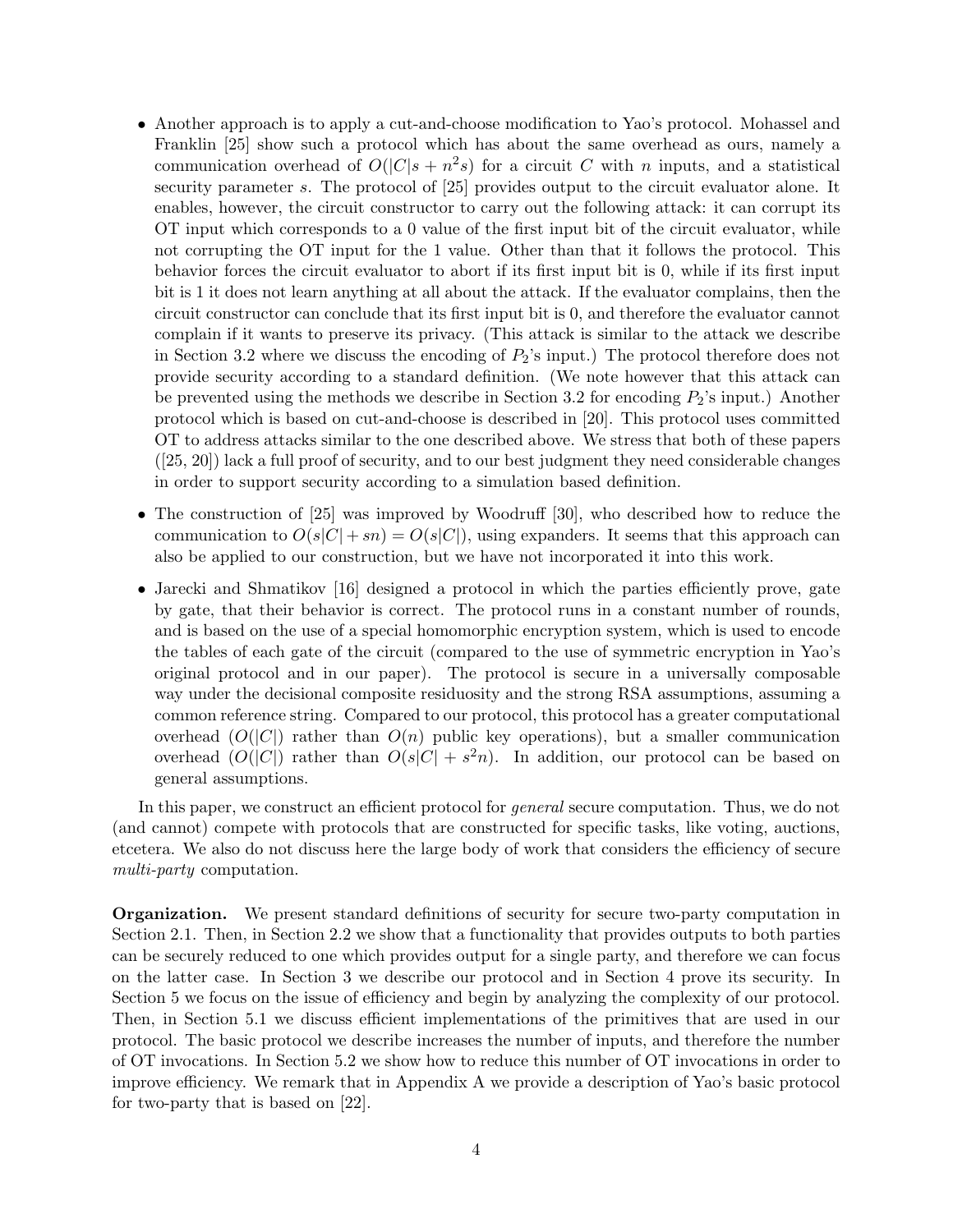# 2 Preliminaries

### 2.1 Definitions – Secure Computation

In this section we present the definition for secure two-party computation. The following description and definition is based on [10, Chapter 7], which in turn follows [13, 24, 4, 5].

Two-party computation. A two-party protocol problem is cast by specifying a random process that maps pairs of inputs to pairs of outputs (one for each party). We refer to such a process as a functionality and denote it  $f: \{0,1\}^* \times \{0,1\}^* \to \{0,1\}^* \times \{0,1\}^*$ , where  $f = (f_1, f_2)$ . That is, for every pair of inputs  $(x, y)$ , the output-pair is a random variable  $(f_1(x, y), f_2(x, y))$  ranging over pairs of strings. The first party (with input x) wishes to obtain  $f_1(x, y)$  and the second party (with input y) wishes to obtain  $f_2(x, y)$ .<sup>1</sup>

Adversarial behavior. Loosely speaking, the aim of a secure two-party protocol is to protect an honest party against dishonest behavior by the other party. In this paper, we consider malicious adversaries who may arbitrarily deviate from the specified protocol. When considering malicious adversaries, there are certain undesirable actions that cannot be prevented. Specifically, a party may refuse to participate in the protocol, may substitute its local input (and use instead a different input) and may abort the protocol prematurely. One ramification of the adversary's ability to abort, is that it is impossible to achieve "fairness". That is, the adversary may obtain its output while the honest party does not. As is standard for two-party computation, in this work we consider a static corruption model, where one of the parties is adversarial and the other is honest, and this is fixed before the execution begins.

Security of protocols (informal). The security of a protocol is analyzed by comparing what an adversary can do in the protocol to what it can do in an ideal scenario that is secure by definition. This is formalized by considering an *ideal* computation involving an incorruptible trusted third party to whom the parties send their inputs. The trusted party computes the functionality on the inputs and returns to each party its respective output. Loosely speaking, a protocol is secure if any adversary interacting in the real protocol (where no trusted third party exists) can do no more harm than if it was involved in the above-described ideal computation.

Execution in the ideal model. As we have mentioned, some malicious behavior cannot be prevented (for example, early aborting). This behavior is therefore incorporated into the ideal model. An ideal execution proceeds as follows:

**Inputs:** Each party obtains an input, denoted w ( $w = x$  for  $P_1$ , and  $w = y$  for  $P_2$ ).

- Send inputs to trusted party: An honest party always sends w to the trusted party. A malicious party may, depending on w, either abort or send some  $w' \in \{0,1\}^{|w|}$  to the trusted party.
- **Trusted party answers first party:** In case it has obtained an input pair  $(x, y)$ , the trusted party first replies to the first party with  $f_1(x, y)$ . Otherwise (i.e., in case it receives only one valid input), the trusted party replies to both parties with a special symbol ⊥.

<sup>&</sup>lt;sup>1</sup>Another way of defining f is as a deterministic function  $f: \{0,1\}^* \times \{0,1\}^* \times \{0,1\}^* \to \{0,1\}^* \times \{0,1\}^*$ , where the third input is uniformly chosen. That is, first a uniformly distributed string  $r$  is chosen, and then the first and second parties receive  $f_1(x, y, r)$  and  $f_2(x, y, r)$ , respectively.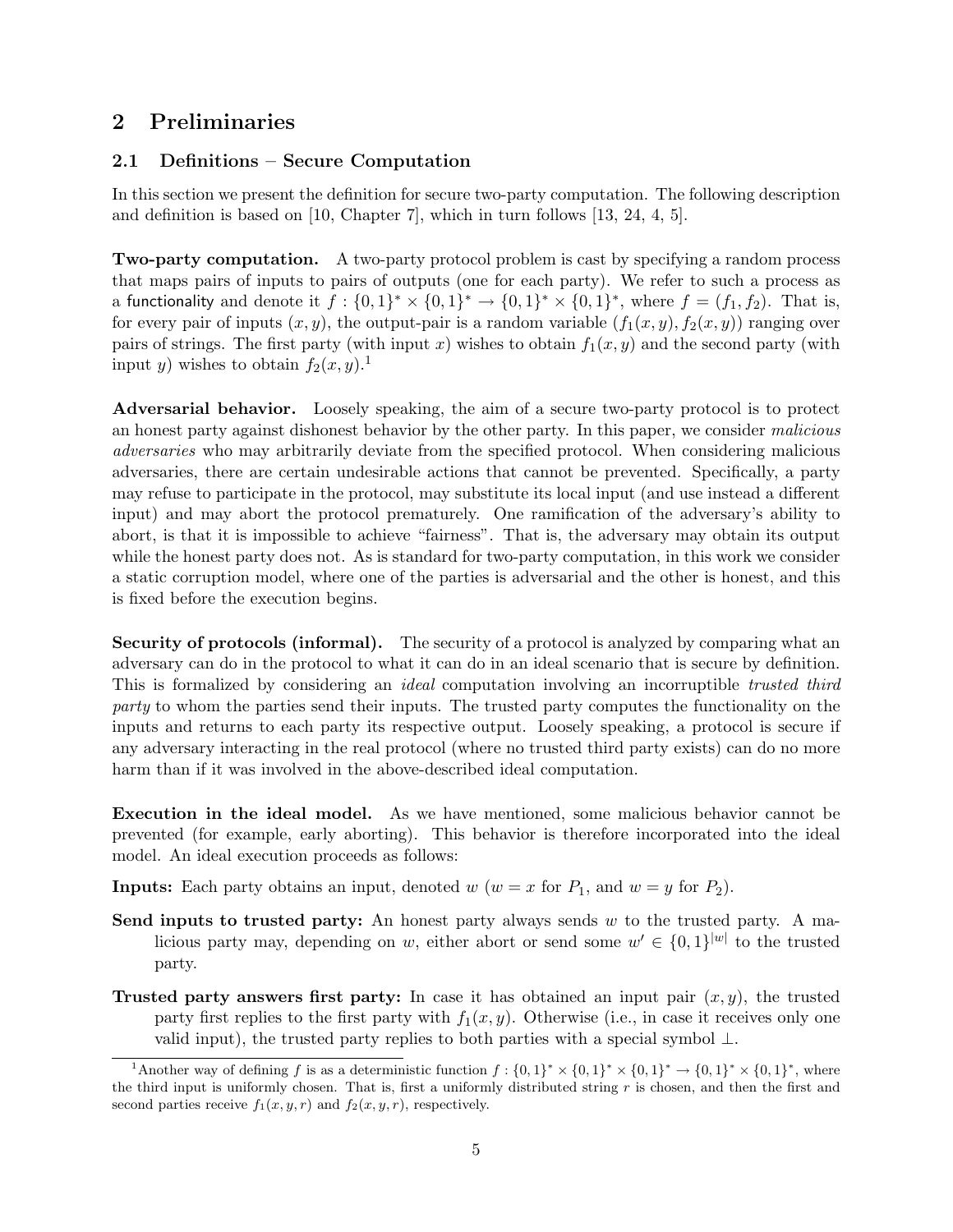- Trusted party answers second party: In case the first party is malicious it may, depending on its input and the trusted party's answer, decide to *stop* the trusted party by sending it  $\perp$  after receiving its output. In this case the trusted party sends ⊥ to the second party. Otherwise (i.e., if not stopped), the trusted party sends  $f_2(x, y)$  to the second party.
- Outputs: An honest party always outputs the message it has obtained from the trusted party. A malicious party may output an arbitrary (probabilistic polynomial-time computable) function of its initial input and the message obtained from the trusted party.

Let  $f: \{0,1\}^* \times \{0,1\}^* \to \{0,1\}^* \times \{0,1\}^*$  be a functionality, where  $f = (f_1, f_2)$ , and let  $\overline{M} =$  $(M_1, M_2)$  be a pair of non-uniform probabilistic *expected* polynomial-time machines (representing parties in the ideal model). Such a pair is admissible if for at least one  $i \in \{1,2\}$  we have that  $M_i$ is honest (i.e., follows the honest party instructions in the above-described ideal execution). Then, the joint execution of f under  $\overline{M}$  in the ideal model (on input pair  $(x, y)$ ), denoted IDEAL $_{f,\overline{M}}(x, y)$ , is defined as the output pair of  $M_1$  and  $M_2$  from the above ideal execution.

Execution in the real model. We next consider the real model in which a real (two-party) protocol is executed (and there exists no trusted third party). In this case, a malicious party may follow an arbitrary feasible strategy; that is, any strategy implementable by non-uniform probabilistic polynomial-time machines. In particular, the malicious party may abort the execution at any point in time (and when this happens prematurely, the other party is left with no output).

Let f be as above and let  $\Pi$  be a two-party protocol for computing f. Furthermore, let  $\overline{M}$  =  $(M_1, M_2)$  be a pair of non-uniform probabilistic polynomial-time machines (representing parties in the real model). Such a pair is admissible if for at least one  $i \in \{1,2\}$  we have that  $M_i$  is honest (i.e., follows the strategy specified by  $\Pi$ ). Then, the joint execution of  $\Pi$  under  $\overline{M}$  in the real model (on input pair  $(x, y)$ ), denoted  $\text{REAL}_{\Pi, \overline{M}}(x, y)$ , is defined as the output pair of  $M_1$  and  $M_2$  resulting from the protocol interaction.

Security as emulation of a real execution in the ideal model. Having defined the ideal and real models, we can now define security of protocols. Loosely speaking, the definition asserts that a secure two-party protocol (in the real model) emulates the ideal model (in which a trusted party exists). This is formulated by saying that admissible pairs in the ideal model are able to simulate admissible pairs in an execution of a secure real-model protocol.

**Definition 1** (secure two-party computation): Let f and  $\Pi$  be as above. Protocol  $\Pi$  is said to securely compute f (in the malicious model) if for every pair of admissible non-uniform probabilistic polynomial-time machines  $\overline{A} = (A_1, A_2)$  for the real model, there exists a pair of admissible nonuniform probabilistic expected polynomial-time machines  $\overline{B} = (B_1, B_2)$  for the ideal model, such that

$$
\left\{ {\rm IDEAL}_{f,\overline{B}}(x,y)\right\}_{x,y\text{ s.t. }|x|=|y|} \stackrel{\rm c}{=} \left\{ {\rm REAL}_{\Pi,\overline{A}}(x,y)\right\}_{x,y\text{ s.t. }|x|=|y|}
$$

Namely, the two distributions are computationally indistinguishable.

We note that the above definition assumes that the parties know the input lengths (this can be seen from the requirement that  $|x| = |y|$ . Some restriction on the input lengths is unavoidable, see [10, Section 7.1] for discussion. We also note that we allow the ideal adversary/simulator to run in expected (rather than strict) polynomial-time. This is essential for achieving constant-round protocols; see [3].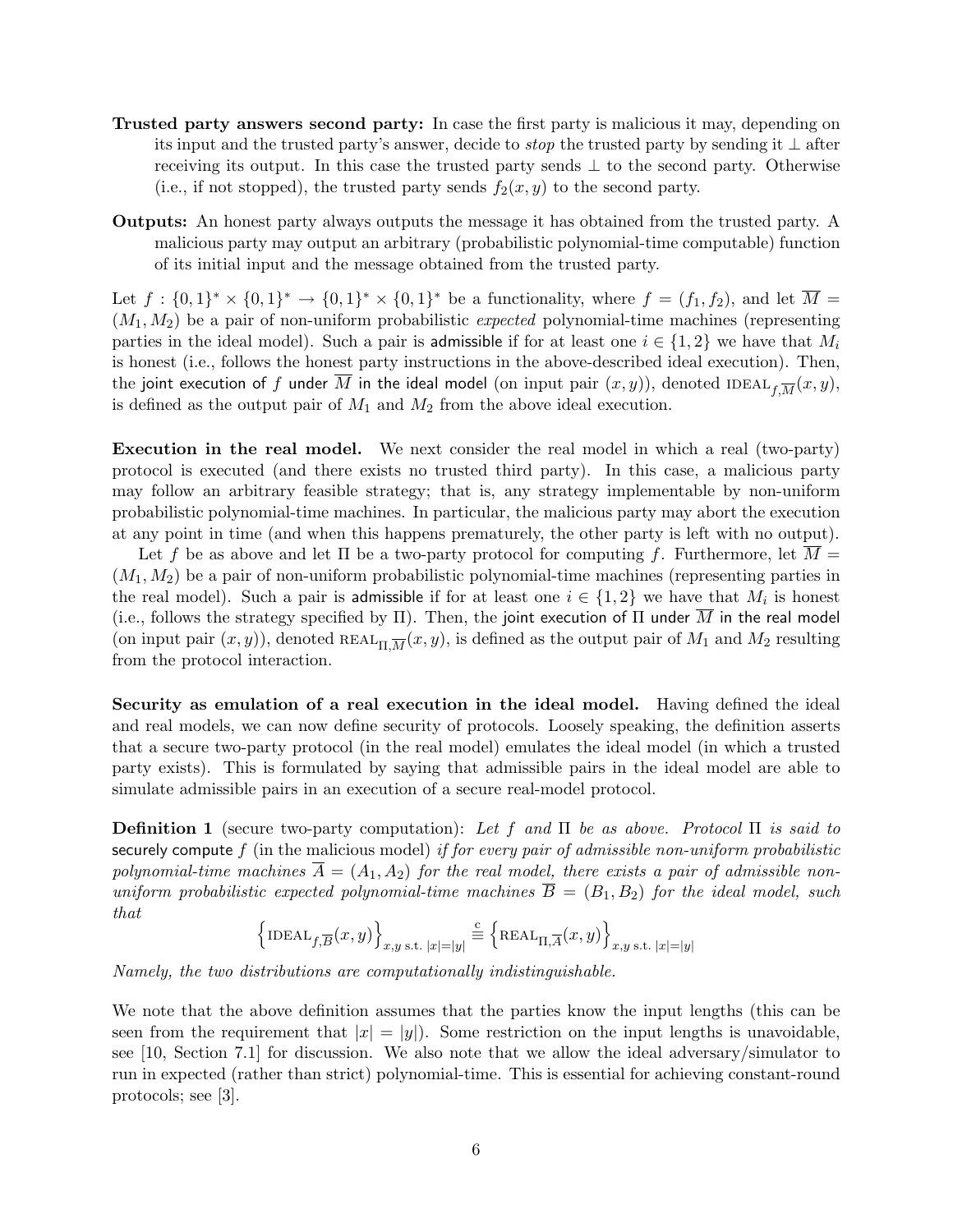We denote the security parameter by  $n$  and, for the sake of simplicity, unify it with the length of the inputs (thus we consider security for "all sufficiently long inputs"). Everything in the paper remains the same if a separate security parameter  $n$  is used, and we consider security for inputs of all lengths. We will also use a statistical security parameter s; see the beginning of Section 3.1 for an explanation of the use of this separate parameter.

The hybrid model. Our protocol uses a secure oblivious transfer protocol as a subprotocol. It has been shown in [5] that it suffices to analyze the security of such a protocol in a hybrid model in which the parties interact with each other and have access to a trusted party that computes the oblivious transfer protocol for them. This model is a hybrid of the real and ideal models: on the one hand, the parties send regular messages to each other, like in the real model; on the other hand, the parties have access to a trusted party, like in the ideal model. We remark that the composition theorem of [5] holds for the case that the subprotocol executions are all run sequentially (and the messages of the protocol calling the subprotocol do not overlap with any execution). We also remark that if the oblivious transfer subprotocol is secure under parallel composition, then it is straightforward to extend [5] so that the subprotocols may be run in parallel (again, as long as the messages of the protocol calling the subprotocol do not overlap with any execution).

#### 2.2 Functionalities that Provide Output to a Single Party

In the definition above, we have considered the case that both parties receive output, and these outputs may be different. However, the presentation of our protocol is far simpler for the case that only party  $P_2$  receives output. We will show now that this suffices for the general case. That is, any protocol that can securely compute *any* efficient functionality  $f(x, y)$  where only  $P_2$  receives output, can be used to securely compute any efficient functionality  $f = (f_1, f_2)$  where party  $P_1$ receives  $f_1(x, y)$  and party  $P_2$  receives  $f_2(x, y)$ .

Let  $f = (f_1, f_2)$  be a functionality. We wish to construct a secure protocol in which  $P_1$  receives  $f_1(x, y)$  and  $P_2$  receives  $f_2(x, y)$ ; as a building block we use a protocol for computing any efficient functionality with the limitation that only  $P_2$  receives output. Let  $\mathcal F$  be a field that contains the range of values  $\{f_1(x,y)\}_{x,y\in\{0,1\}^n}$ , and let p, a, b be randomly chosen elements in F. Then, in addition to x, party  $P_1$ 's input includes the elements  $p, a, b$ . Furthermore, define a functionality g (that has only a single output) as follows:

$$
g((p, a, b, x), y) = (\alpha, \beta, f_2(x, y))
$$

where  $\alpha = p + f_1(x, y)$ ,  $\beta = a \cdot \alpha + b$ , and the arithmetic operations are defined in F. Note that  $\alpha$  is a one-time pad encryption of  $P_1$ 's output  $f_1(x, y)$ , and  $\beta$  is an information-theoretic message authentication tag of  $\alpha$  (specifically,  $a\alpha + b$  is a pairwise-independent hash of  $\alpha$ ). Now, the parties compute the functionality g, using a secure protocol in which only  $P_2$  receives output. Following this,  $P_2$  sends the pair  $(\alpha, \beta)$  to  $P_1$ . Party  $P_1$  checks that  $\beta = a \cdot \alpha + b$ ; if yes, it outputs  $\alpha - p$ , and otherwise it outputs ⊥.

It is easy to see that  $P_2$  learns nothing about  $P_1$ 's output  $f_1(x, y)$ , and that it cannot alter the output that  $P_1$  will receive (beyond causing it to abort), except with probability  $1/|\mathcal{F}|$ . (We assume that  $1/\mathcal{F}$  is the required probability for detecting attempts to alter the output. If it is required instead that any change by  $P_2$  to  $P_1$ 's output is detected with probability  $2^{-s}$ , then the parameters a, b and the computation of  $\beta = a \cdot \alpha + b$  can be defined in a field whose representation is s bits long.) We remark that it is also straightforward to construct a simulator for the above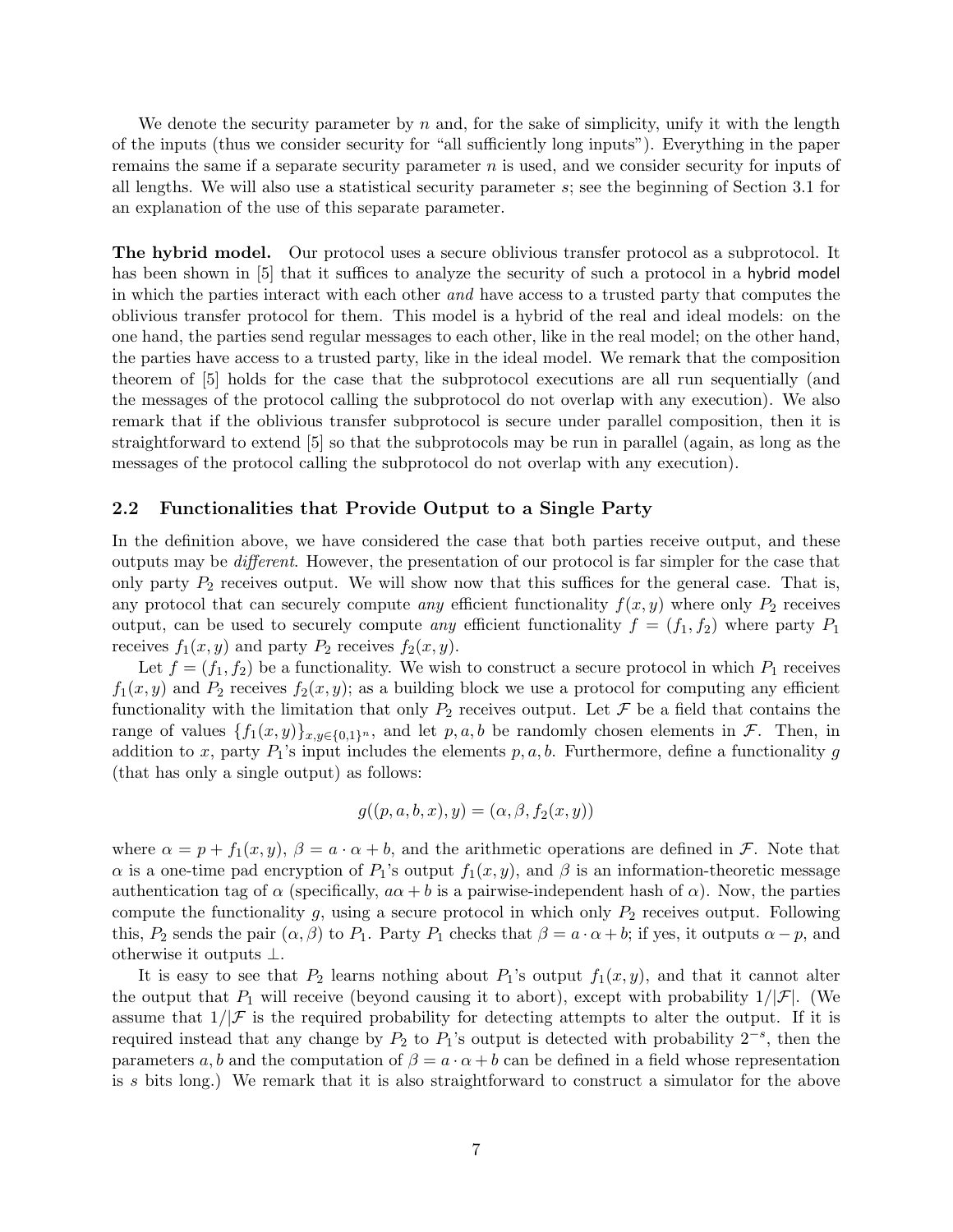protocol.<sup>2</sup> We therefore conclude with the following proposition:

**Proposition 2** Assume that there exists a protocol for securely computing any functionality in which only a single party receives output. Then, there exists a protocol for securely computing any functionality in which both parties receive output.

We remark that the circuit for computing q is only mildly larger than that for computing f. Thus, the construction above is also efficient and has only a mild effect on the complexity of the secure protocol (assuming that the complexity of the original protocol, where only  $P_2$  receives output, is proportional to the size of the circuit computing  $f$ ).

### 3 The Protocol

Our protocol is based upon Yao's garbled circuit construction, which is secure in the presence of semi-honest adversaries [31]. That protocol has two parties:  $P_1$  (who is the the *sender*, or circuit *constructor*), and  $P_2$  (who is the *receiver*, or the circuit *evaluator*). The protocol is described in Appendix A, and a full description and proof of this protocol is available in [22]. Our presentation from here on assumes full familiarity with Yao's basic protocol.

There are a number of issues that must be dealt with when attempting to make Yao's protocol secure against malicious adversaries rather than just semi-honest ones (beyond the trivial observation that the oblivious transfer subprotocol must now be secure in the presence of malicious adversaries).

First and foremost, a malicious  $P_1$  must be forced to construct the garbled circuit correctly so that it indeed computes the desired function. The method that is typically referred to for this task is called *cut-and-choose*. According to this methodology,  $P_1$  constructs many independent copies of the garbled circuit and sends them to  $P_2$ . Party  $P_2$  then asks  $P_1$  to open half of them (chosen randomly). After  $P_1$  does so, and party  $P_2$  checks that the opened circuits are correct,  $P_2$  is convinced that most of the remaining (unopened) garbled circuits are also constructed correctly. (If there are many incorrectly constructed circuits, then with high probability, one of those circuits will be in the set that  $P_2$  asks to open.) The parties can then evaluate the remaining unopened garbled circuits as in the original protocol for semi-honest adversaries, and take the majority output-value.<sup>3</sup>

The cut-and-choose technique described above indeed solves the problem of a malicious  $P_1$ constructing incorrect circuits. However, it also generates new problems! The primary problem that arises is that since there are now many circuits being evaluated, we must make sure that both

<sup>&</sup>lt;sup>2</sup>Note that in order to meet Definition 1, one must actually switch the roles of  $P_1$  and  $P_2$  above. This is due to the fact that by our definition of the ideal model, a corrupted  $P_1$  is given the capability to cause  $P_2$  to abort, even after  $P_1$  has received its own output. In contrast, a corrupted  $P_2$  is not given this capability. In the protocol described,  $P_2$ receives output first and can cause  $P_1$  to abort, rather than the reverse. This is "fixed" by just switching the roles.

<sup>&</sup>lt;sup>3</sup>The reason for taking the majority value as the output is that the aforementioned test only reveals a single incorrectly constructed circuit with probability  $1/2$ . Therefore, if  $P_1$  generates a single or constant number of "bad" circuits, there is a reasonable chance that it will not be caught. In contrast, there is only an exponentially small probability that the test reveals no corrupt circuit and at the same time a majority of the circuits that are not checked are incorrect. Consequently, with overwhelming probability it holds that if the test succeeds and  $P_2$  takes the majority result of the remaining circuits, the result is correct. We remark that the alternative of aborting in case not all the outputs are the same (namely, where cheating is detected) is not secure and actually yields a concrete attack. The attack works as follows. Assume that  $P_1$  is corrupted and that it constructs all of the circuits correctly except for one. The "incorrect circuit" is constructed so that it computes the exclusive-or of the desired function f with the first bit of  $P_2$ 's input. Now, if  $P_2$  policy is to abort as soon as two outputs are not the same then  $P_1$  knows that  $P_2$  aborts if, and only if, the first bit of its input is 1.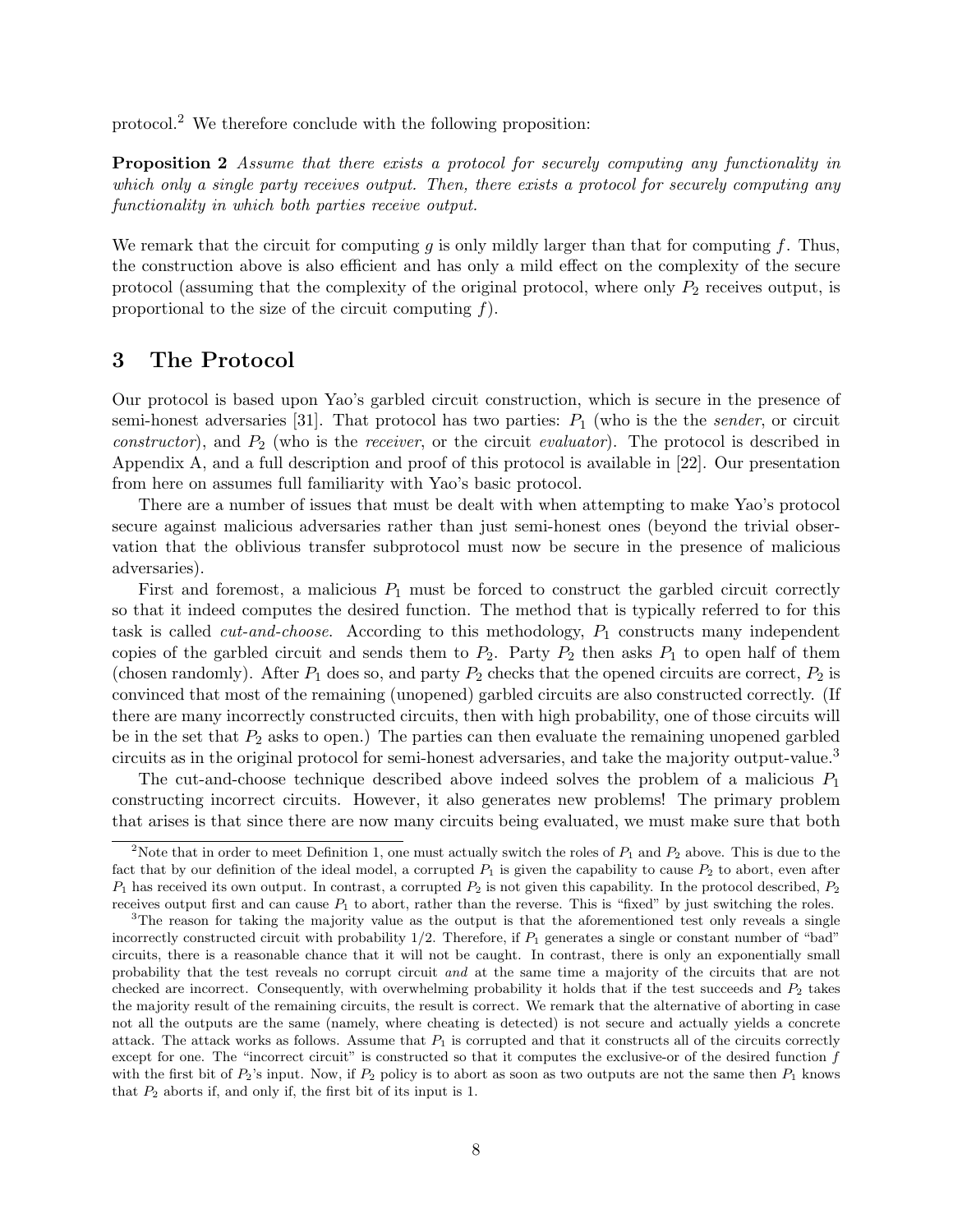$P_1$  and  $P_2$  use the same inputs in each circuit; we call these *consistency checks*. Consistency checks are important since if the parties were able to provide different inputs to different copies of the circuit, then they can learn information that is different from the desired output of the function. It is obvious that  $P_2$  can do so, since it observes the outputs of all circuits, but in fact even  $P_1$ , who only gets to see the majority output, can learn additional information: information: Suppose, for example, that the protocol computes n invocations of a circuit computing the inner-product between *n* bit inputs. A malicious  $P_2$  could provide the inputs  $\langle 10 \cdots 0 \rangle$ ,  $\langle 010 \cdots 0 \rangle$ ,..., $\langle 0 \cdots 01 \rangle$ , and learn all of  $P_1$ 's input. If, on the other hand,  $P_1$  is malicious, it could also provide the inputs  $\langle 10 \cdots 0 \rangle$ ,  $\langle 010 \cdots 0 \rangle$ , ..., $\langle 0 \cdots 01 \rangle$ . In this case,  $P_2$  sends it the value which is output by the majority of the circuits, and which is equal to the majority value of  $P_2$ 's input bits.

Another problem that arises when proving security is that the simulator must be able to fool  $P_2$  and give it incorrect circuits (even though  $P_2$  runs a cut-and-choose test). This is solved using rather standard techniques, like choosing the circuits to be opened via a coin-tossing protocol (to our knowledge, this issue has gone unnoticed in all previous applications of cut-and-choose to Yao's protocol). Yet another problem is that  $P_1$  might provide corrupt inputs to some of  $P_2$ 's possible choices in the OT protocols.  $P_1$  might then learn  $P_2$ 's input based on whether or not  $P_2$  aborts the protocol.

We begin by presenting a high-level overview of the protocol. We then proceed to describe the consistency checks, and finally the full protocol.

#### 3.1 High-Level Overview

We work with two security parameters. The parameter  $n$  is the security parameter for the commitment schemes, encryption, and the oblivious transfer protocol. The parameter  $s$  is a statistical security parameter which specifies how many garbled circuits are used. The difference between these parameters is due to the fact that the value of  $n$  depends on computational assumptions, whereas the value of s reflects the possible error probability that is incurred by the cut-and-choose technique and as such is a "statistical" security parameter. Although it is possible to use a single parameter n, it may be possible to take s to be much smaller than n. Recall that for simplicity, and in order to reduce the number of parameters, we denote the length of the input by  $n$  as well.

**Protocol 1** (high-level overview): Parties  $P_1$  and  $P_2$  have respective inputs x and y, and wish to compute the output  $f(x, y)$  for  $P_2$ .

- 0. The parties decide on a circuit computing  $f$ . They then change the circuit by replacing each input wire of  $P_2$  by a gate whose input consists of s new input wires of  $P_2$  and whose output is the exclusive-or of these wires (such an s-bit exclusive-or gate can be implemented using s−1 two-bit exclusive-or gates). Consequently, the number of input wires of  $P_2$  increases by a factor of s. This is depicted in Figure 1. (In Section 5.2, we show how to reduce the number of inputs.)
- 1.  $P_1$  commits to s different garbled circuits computing f, where s is a statistical security parameter. (See Appendix A for a description of the garbled-circuit construction.)  $P_1$  also generates additional commitments to the garbled values corresponding to the input wires of the circuits. These commitments are constructed in a special way in order to enable consistency checks.
- 2. For every input bit of  $P_2$ , parties  $P_1$  and  $P_2$  run a 1-out-of-2 oblivious transfer protocol in which  $P_2$  learns the garbled values of input wires corresponding to its input.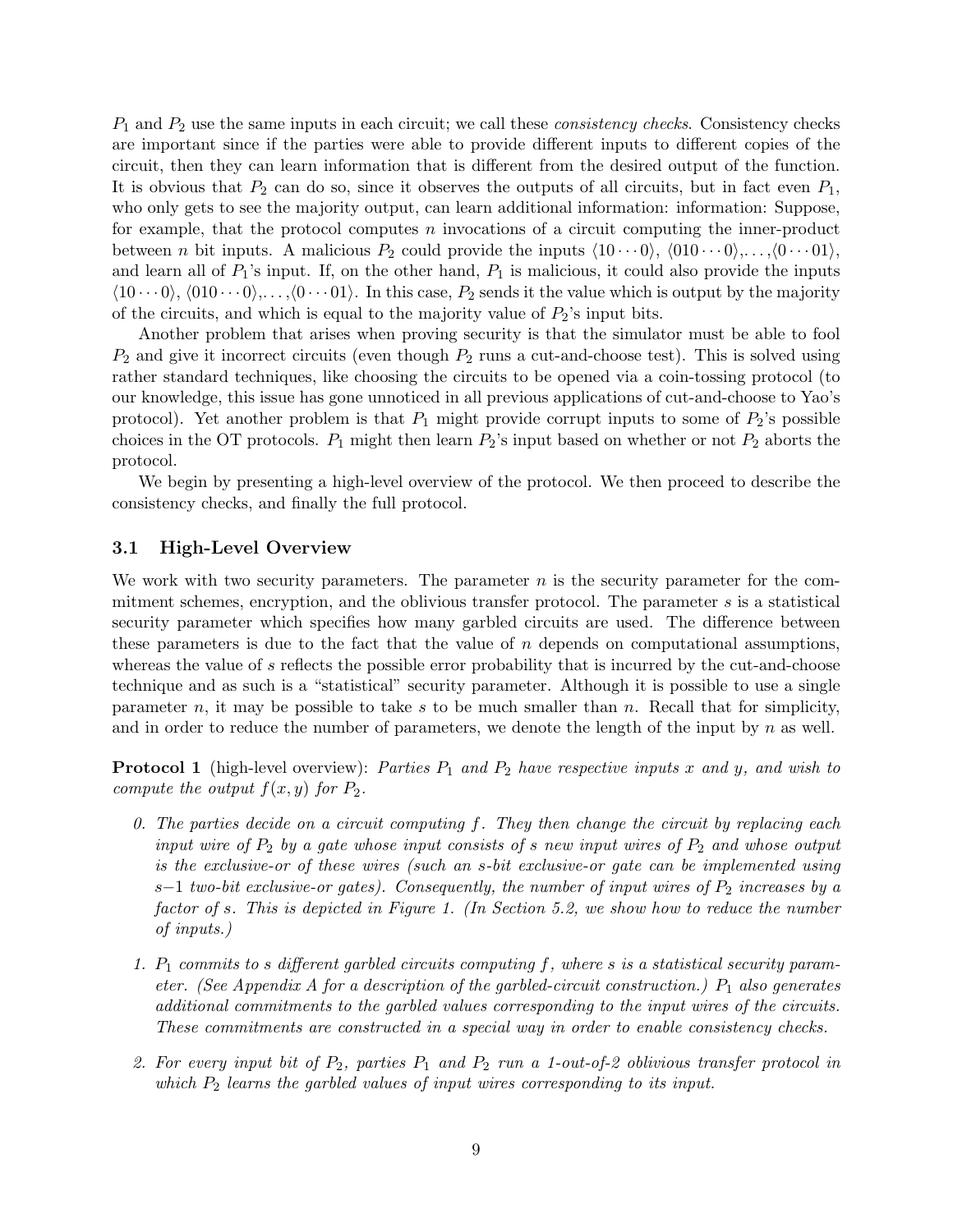- 3.  $P_1$  sends to  $P_2$  all the commitments of Step 1.
- 4.  $P_1$  and  $P_2$  run a coin-tossing protocol in order to choose a random string that defines which commitments and which garbled circuits will be opened.
- 5. P<sup>1</sup> opens the garbled circuits and committed input values that were chosen in the previous step.  $P_2$  verifies the correctness of the opened circuits and runs consistency checks based on the decommitted input values.
- 6.  $P_1$  sends  $P_2$  the garbled values corresponding to  $P_1$ 's input wires in the unopened circuits.  $P_2$ runs consistency checks on these values as well.
- 7. Assuming that all of the checks pass,  $P_2$  evaluates the unopened circuits and takes the majority value as its output.



Figure 1: Transforming one of  $P_2$ 's input wires (Step 0 of Protocol 1).

#### 3.2 Checks for Correctness and Consistency

As can be seen from the above overview,  $P_1$  and  $P_2$  run a number of checks, with the aim of forcing a potentially malicious  $P_1$  to construct the circuits correctly and use the same inputs in (most of) the evaluated circuits. This section describes these checks. Unfortunately, we are unable to present the protocol, nor prove its security, in a modular fashion. Rather, the correctness and consistency checks are closely intertwined with the other parts of the protocol. We will therefore describe the correctness and consistency checks here, and describe the full protocol is Section 3.3. We hope that this improves the readability of the actual protocol.

**Encoding P<sub>2</sub>'s input:** As mentioned above, a malicious  $P_1$  may provide corrupt input to one of  $P_2$ 's possible inputs in an OT protocol. If  $P_2$  chooses to learn this input it will not be able to decode the garbled tables which use this value, and it will therefore have to abort. If  $P_2$  chooses to learn the other input associated with this wire then it will not notice that the first input is corrupt.  $P_1$  can therefore learn  $P_2$ 's input based on whether or not  $P_2$  aborts. (Note that checking that the circuit is well-formed will not help in thwarting this attack, since the attack is based on changing  $P_1$ 's input to the OT protocol.) The attack is prevented by the parties replacing each input bit of  $P_2$  with s new input bits whose exclusive-or is used instead of the original input (this step was described as Step 0 of Protocol 1, and is analyzed in Lemma 5).  $P_2$  therefore has  $2^{s-1}$  ways to encode a 0 input, and  $2^{s-1}$  ways to encode a 1, and given its input it chooses an encoding with uniform probability. The parties then execute the protocol with the new circuit, and  $P_2$  uses oblivious transfer to learn the garbled values of its new inputs. As we will show, if  $P_1$  supplies incorrect values as garbled values that are associated with  $P_2$ 's input, the probability of  $P_2$  detecting this cheating is almost *independent* (up to a bias of  $2^{-s+1}$ ) of  $P_2$ 's actual input. This is not true if  $P_2$ 's inputs are not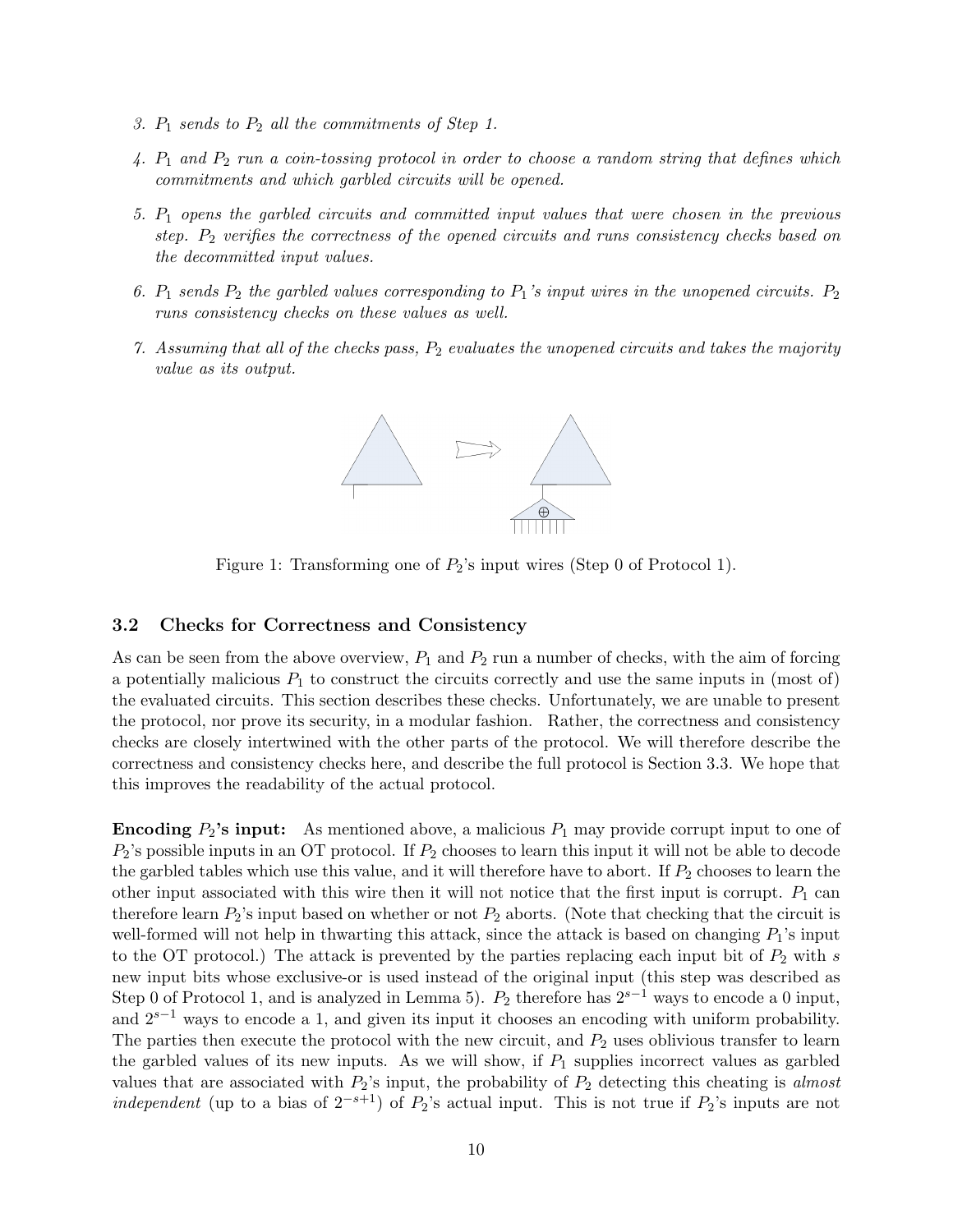"split" in the way described above. The encoding presented here increases the number of  $P_2$ 's input bits and, respectively, the number of  $\overline{OTs}$ , from n to ns. In Section 5.2 we show how to reduce the number of new inputs for  $P_2$  (and thus OTs) to a total of only  $O(\max(s, n))$ .

An unsatisfactory method for proving consistency of  $P_1$ 's input: Consider the following idea for forcing  $P_1$  to provide the same input to all circuits. Let s be a security parameter and assume that there are s garbled copies of the circuit. Then,  $P_1$  generates two ordered sets of commitments for every wire of the circuit. Each set contains s commitments: the "0 set" contains commitments to the garbled encodings of 0 for this wire in every circuit, and the "1 set" contains commitments to the garbled encodings of 1 for this wire in every circuit.  $P_2$  receives these commitments from  $P_1$  and then chooses a random subset of the circuits, which will be defined as check-circuits. These circuits will never be evaluated and are used only for checking correctness and consistency. Specifically,  $P_2$  asks  $P_1$  to de-garble all of the check-circuits and to open the values that correspond to the check-circuits in *both* commitment sets. (That is, if circuit  $i$  is a check-circuit, then  $P_1$  decommits to both the 0 encoding and 1 encoding of all the input wires in circuit i.) Upon receiving the decommitments,  $P_2$  verifies that all opened commitments from the "0 set" correspond to garbled values of 0, and that a similar property holds for commitments from the "1 set".

It now remains for  $P_2$  to evaluate the remaining circuits. In order to do this,  $P_1$  provides (for each of its input wires) the garbled values that are associated with the wire in all of the remaining circuits. Then,  $P_1$  must prove that all of these values come from the same set, without revealing whether the set that they come from is the "0 set" or the "1 set" (otherwise,  $P_2$  will know  $P_1$ 's input). In this way, on the one hand,  $P_2$  does not learn the input of  $P_1$ , and on the other hand, it is guaranteed that all of the values come from the same set, and so  $P_1$  is forced into using the same input in all circuits. This proof can be carried out using, for example, the proofs of partial knowledge of [6]. However, this would require n proofs, each for s values, thereby incurring  $O(ns)$ costly asymmetric operations which we want to avoid.

**Proving consistency of**  $P_1$ **'s input:**  $P_1$  can prove consistency of its inputs without using publickey operations. The proof is based on a cut-and-choose test for the consistency of the commitment sets, which is combined with the cut-and-choose test for the correctness of the circuits. (Note that in the previous proposal, there is only one cut-and-choose test, and it is for the correctness of the circuits.) We start by providing a high level description of the proof of consistency: The proof is based on  $P_1$  constructing, for each of its input wires, s pairs of sets of commitments. One set in every pair contains commitments to the 0 values of this wire in *all* circuits, and the other set is the same with respect to 1. The protocol chooses a random subset of these pairs, and a random subset of the circuits, and checks that these sets provide consistent inputs for these circuits. Then the protocol evaluates the *remaining* circuits, and asks  $P_1$  to open, in each of the *remaining* pairs, and only in one set in every pair, its garbled values for all evaluated circuits. (In this way,  $P_2$  does not learn whether these garbled values correspond to a 0 or to a 1.) In order for the committed sets and circuits to pass  $P_2$ 's checks, there must be large subsets C and S, of the circuits and commitment sets, respectively, such that every choice of a circuit from C and a commitment set from S results in a circuit and garbled values which compute the desired function f.  $P_2$  accepts the verification stage only if all the circuits and sets it chooses to check are from C and S, respectively. This means that if  $P_2$  does not abort then circuits which are not from C are likely to be a minority of the evaluated circuits, and a similar argument holds for S. Therefore the majority result of the evaluation stage is correct. The exact construction is as follows: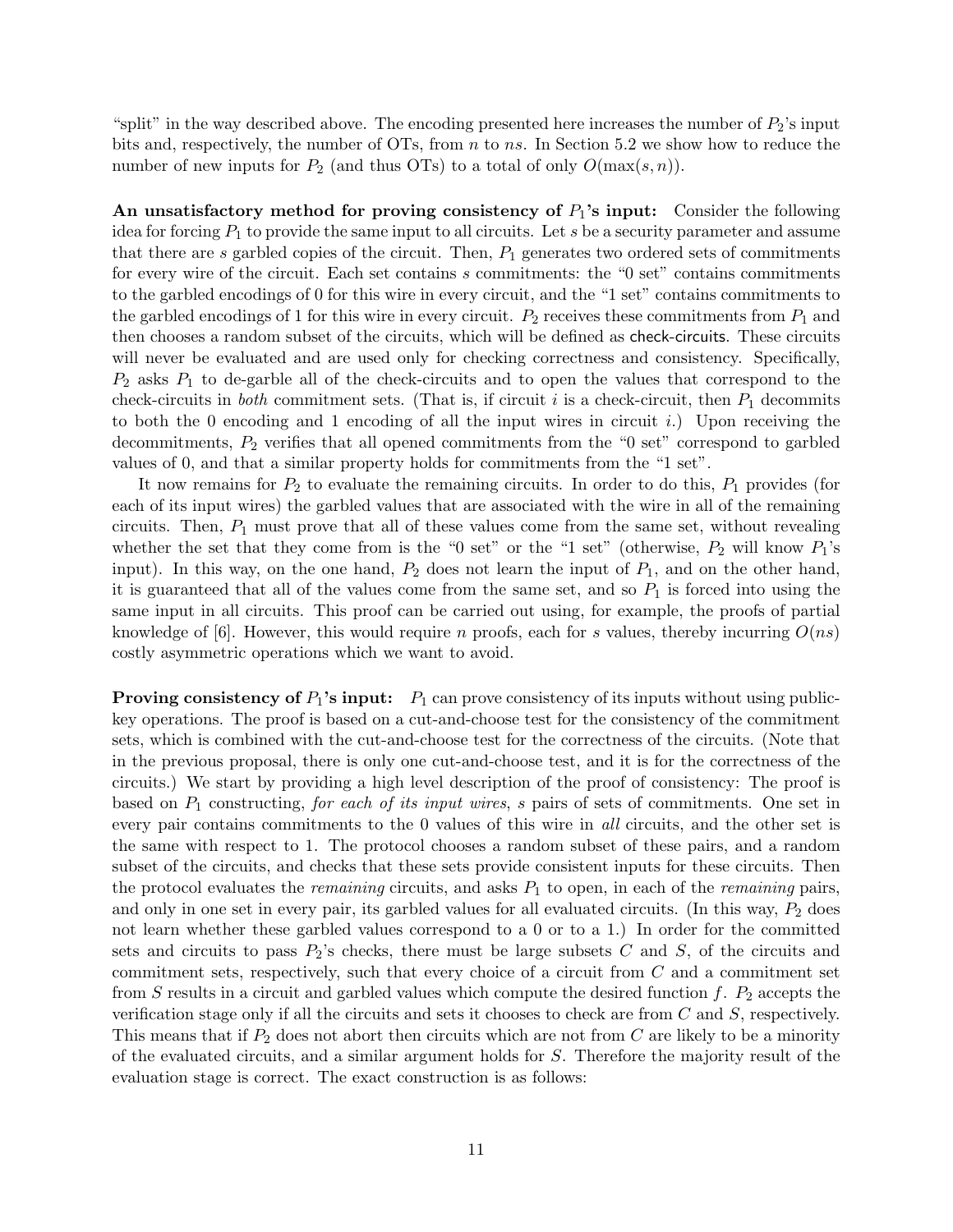STAGE 1 – COMMITMENTS:  $P_1$  generates s garbled versions of the circuit. Furthermore, it generates commitments to the garbled values of the wires corresponding to  $P_2$ 's input in each circuit. These commitments are generated in ordered pairs so that the first item in a pair corresponds to the 0 value and the second to the 1 value. The procedure regarding the input bits of  $P_1$  is more complicated (see Figure 2 for a diagram explaining this construction).  $P_1$  generates s pairs of sets of committed values for each of its input wires. Specifically, for every input wire  $i$  of  $P_1$ , it generates s sets of the form  $\{W_{i,j}, W'_{i,j}\}_{j=1}^s$ ; we call these commitment sets. Before describing the content of these sets, denote by  $k_{i,r}^b$  the garbled value that is assigned to the value  $b \in \{0,1\}$  in wire i of circuit r. Then, the sets  $\hat{W}_{i,j}$  and  $W'_{i,j}$  both contain  $s+1$  commitments and are defined as follows. Let  $b \in_R \{0,1\}$  be a random bit, chosen independently for every  $\{W_{i,j}, W'_{i,j}\}$  pair. Define  $W_{i,j}$  to contain a commitment to  $b$ , as well as commitments to the garbled value corresponding to  $b$  in wire i in all of the s circuits, and define  $W'_{i,j}$  similarly, but with respect to 1–b. In other words,  $W_{i,j} = \{\mathsf{com}(b), \mathsf{com}(k_{i,1}^b), \ldots, \mathsf{com}(k_{i,s}^b)\} \text{ and } W'_{i,j} = \{\mathsf{com}(1-b), \mathsf{com}(k_{i,1}^{1-b}, \ldots, \mathsf{com}(k_{i,s}^{1-b})\}.$  The fact that b is chosen randomly means that with probability  $1/2$  the set  $W_{i,j}$  contains the commitments to values corresponding to 0, and with probability  $1/2$  it contains the commitments to values corresponding to 1. We stress that in each of the pairs  $(W_{i,1}, W'_{i,1}), \ldots, (W_{i,s}, W'_{i,s})$ , the values that are committed to are the same. The only difference is that independent randomness is used in each pair for choosing b and constructing the commitments. We denote the first bit committed to in a commitment set as the indicator bit.



Figure 2: The commitment sets corresponding to  $P_1$ 's first input wire.

After constructing these circuits and commitment sets, party  $P_1$  sends to  $P_2$  all of the s garbled circuits (i.e., the garbled gate-tables and output-tables, but not the garbled values corresponding to the input wires), and all the commitment sets. Note that if  $P_1$ 's input is of length n, then there are sn pairs of commitment sets; and a total of  $sn(2s+2) = O(s^2n)$  commitments.

STAGE 2 – CHALLENGE: Two random strings  $\rho, \rho' \in_R \{0,1\}^s$  are chosen and sent to  $P_1$  (in the actual protocol, these strings are determined via a simple coin-tossing protocol). The string  $\rho$  is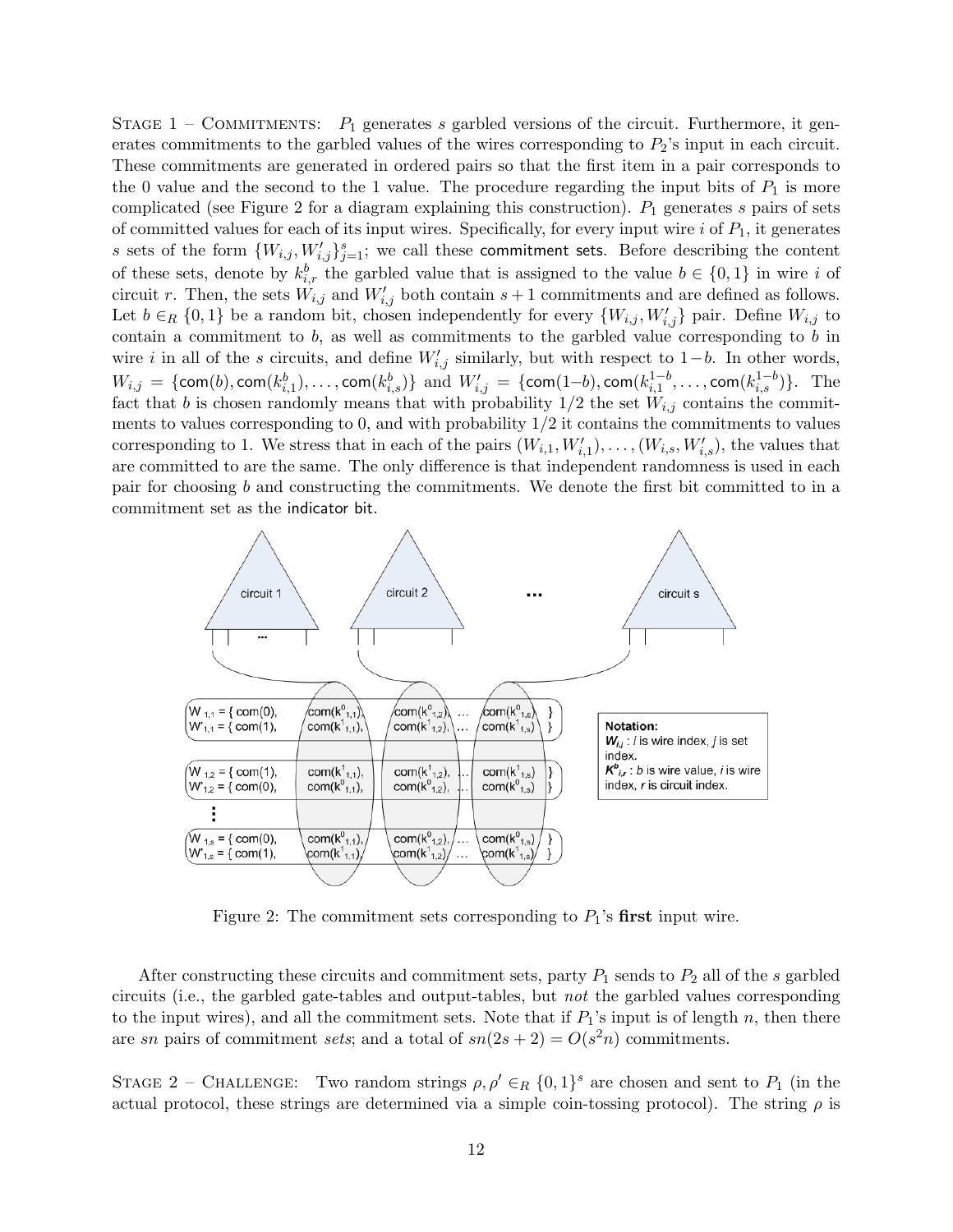a challenge indicating which garbled circuits to open, and the string  $\rho'$  is a challenge indicating which commitment sets to open. We call the opened circuits check-circuits and the unopened ones evaluation-circuits. Likewise, we call the opened sets check-sets and the unopened ones evaluationsets. A circuit (resp., commitment set) is defined to be a check-circuit (resp., check-set) if the corresponding bit in  $\rho$  (resp.,  $\rho'$ ) equals 1; otherwise, it is defined to be an evaluation-circuit (resp., evaluation-set).

STAGE 3 – OPENING: First, party  $P_1$  opens all the commitments corresponding to  $P_2$ 's input wires in all of the check-circuits. Second, in all of the *check-sets*  $P_1$  opens the commitments that correspond to *check-circuits*. That is, if circuit  $r$  is a check circuit, then  $P_1$  decommits to all of the values  $\textsf{com}(k_{i,r}^0)$ ,  $\textsf{com}(k_{i,r}^1)$  in check-sets, where i is any of  $P_1$ 's input bits. Finally, for every checkset,  $P_1$  opens the commitment to the indicator bit, the initial value in each of the sets  $W_{i,j}$ ,  $W'_{i,j}$ . See Figure 3 for a diagram in which the values which are opened are highlighted (the diagram refers to only one of  $P_1$ 's input wires in the circuit).



Figure 3: In every check-set, the commitment to the indicator bit, and the commitments corresponding to check-circuits are all opened.

STAGE  $4$  – VERIFICATION: In this step, party  $P_2$  verifies that all of the check-circuits were correctly constructed. In addition, it verifies that, with regards to  $P_1$ 's inputs, all the opened commitments in sets whose first item is a commitment to 0 are to garbled encodings of 0; likewise for 1. These checks are carried out as follows. First, in all of the check-circuits,  $P_2$  receives the decommitments to the garbled values corresponding to its own input, and by the order of the commitments  $P_2$  knows which value corresponds to 0 and which value corresponds to 1. Second, for every checkcircuit,  $P_2$  receives decommitments to the garbled input values of  $P_1$  in all the check-sets, along with a bit indicating whether these garbled values correspond to 0 or to 1. It first checks that for every wire, the garbled values of 0 (resp., of 1) are all equal. Then, the above decommitments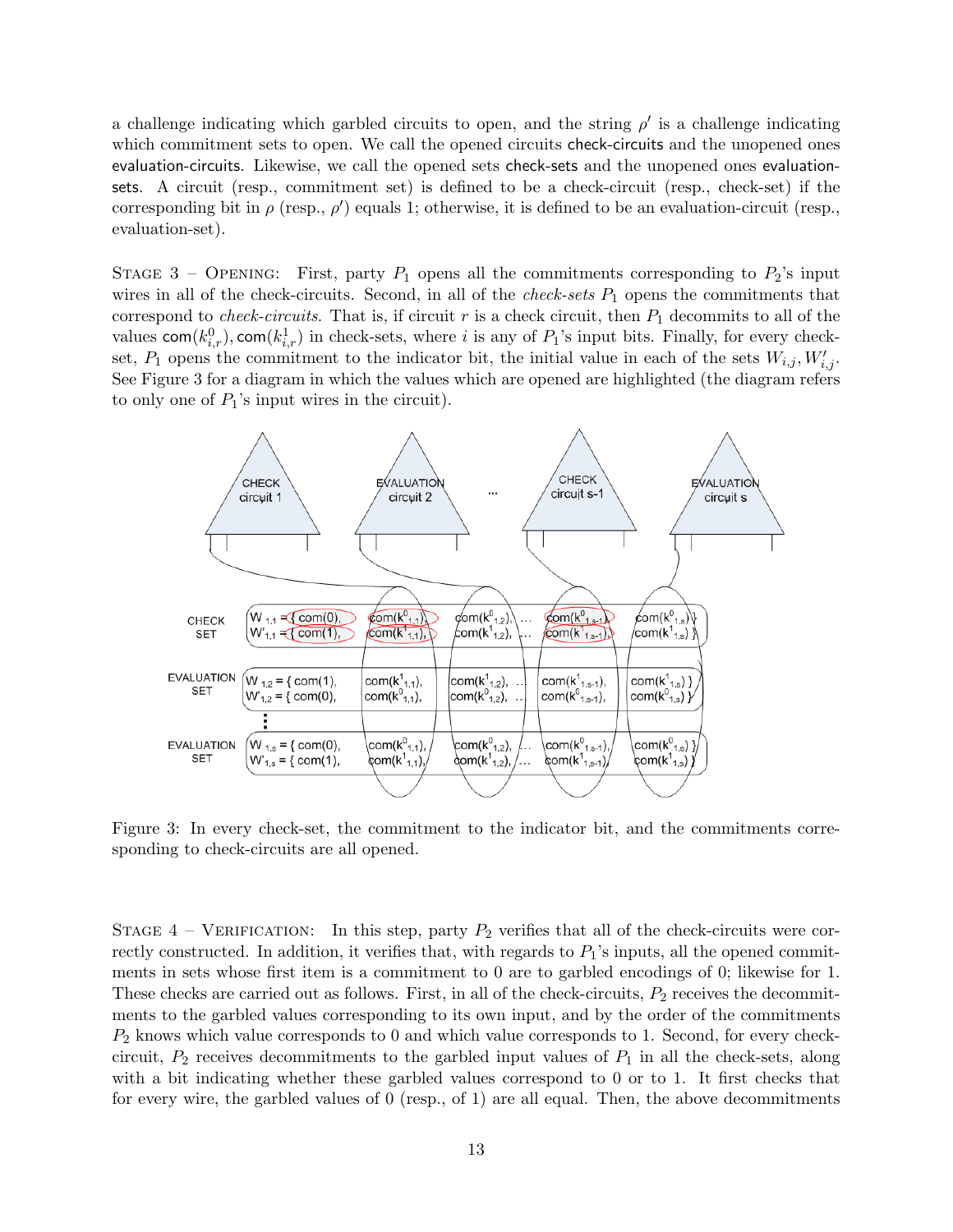enable the complete opening of the garbled circuits (i.e., the decryption of all of the garbled tables). Once this has been carried out, it is possible to simply check that the check-circuits are all correctly constructed. Namely, that they agree with a specific and agreed-upon circuit computing  $f$ .

STAGE 5 – EVALUATION AND VERIFICATION: Party  $P_1$  reveals the garbled values corresponding to its input: If i is a wire that corresponds to a bit of  $P_1$ 's input and r is an evaluation-circuit, then  $P_1$  decommits to the commitments  $k_{i,r}^b$  in all of the *evaluation-sets*, where b is the value of its input bit. This is depicted in Figure 4. Finally,  $P_2$  verifies that (1) for every input wire, all the opened commitments that were opened in evaluation-sets contain the same garbled value, and (2) for every *i*, *j*  $P_1$  opened commitments of evaluated circuits in exactly one of  $W_{i,j}$  or  $W'_{i,j}$ . If these checks pass, it continues to evaluate the circuit.



Figure 4:  $P_1$  opens in the evaluation-sets, the commitments that correspond to its input. In every evaluation-set these commitments come from the same item in the pair.

Intuition. Having described the mechanism for checking consistency, we now provide some intuition as to why it is correct. A simple cut-and-choose check verifies that most of the evaluated circuits are correctly constructed. The main remaining issue is ensuring that  $P_1$ 's inputs to most circuits are consistent. If  $P_1$  wants to provide different inputs to a certain wire in two circuits, then all the  $W_{i,j}$  (or  $W'_{i,j}$ ) sets it opens in *evaluation-sets* must contain a commitment to 0 in the first circuit and a commitment to 1 in the other circuit. However, if any of these sets is chosen to be checked, and the circuits are among the checked circuits, then  $P_2$  aborts. This means that if  $P_1$ attempts to provide different inputs to two circuits and they are checked, it is almost surely caught. Now, since  $P_2$  outputs the majority output of the evaluated circuits, the result is affected by  $P_1$ providing different inputs only if these inputs affect a constant fraction of the circuits. But since all of these circuits must not be checked,  $P_1$ 's probability of success is exponentially small in s.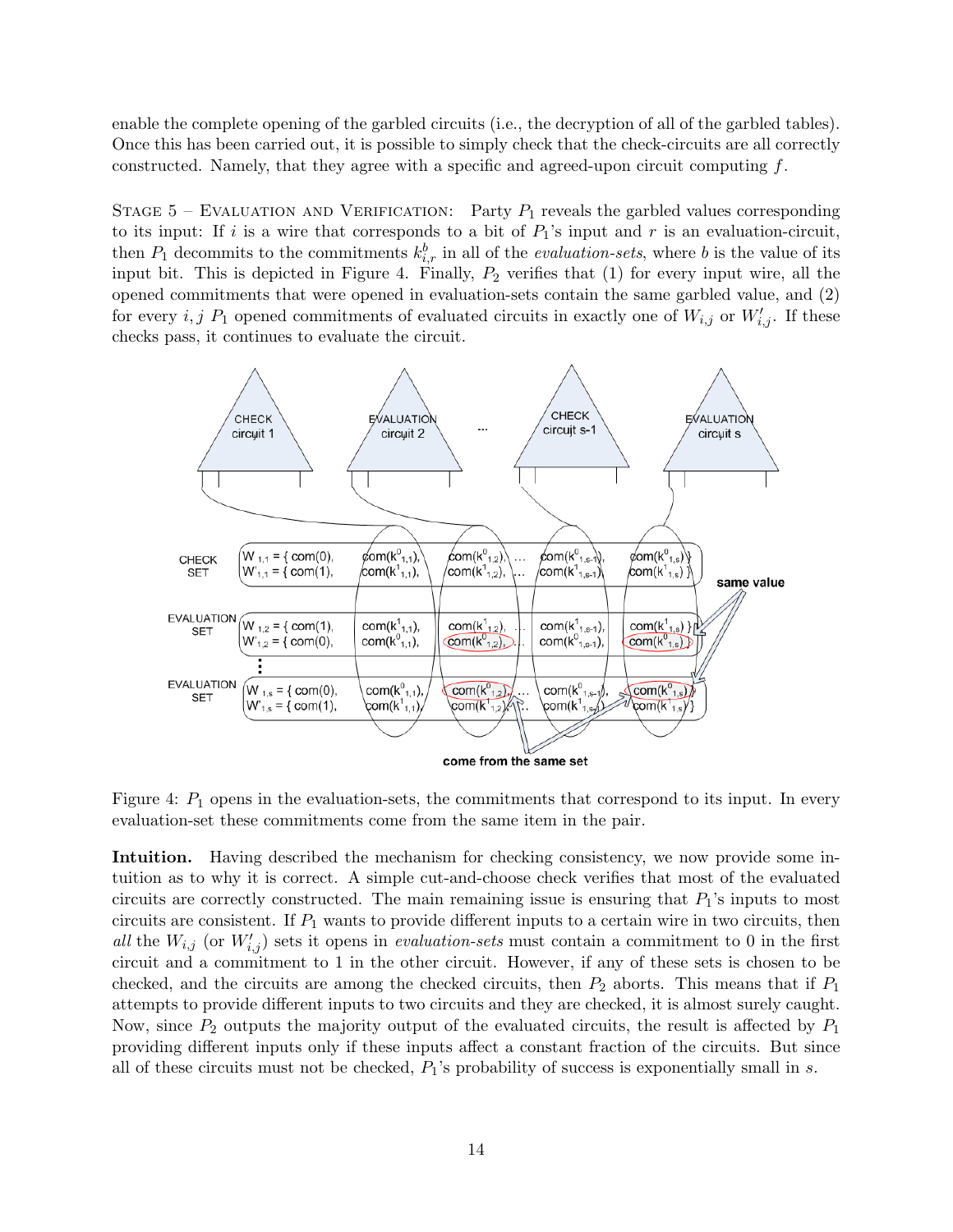#### 3.3 The Full Protocol

We now describe the full protocol in detail. We use the notation  $com_b$  to refer to a perfectly binding commitment scheme, and  $\text{com}_h$  to refer to a perfectly hiding commitment scheme (See [9] for definitions).

**Protocol 2** (protocol for computing  $f(x, y)$ ):

- Input:  $P_1$  has input  $x \in \{0,1\}^n$  and  $P_2$  has input  $y \in \{0,1\}^n$ .
- Auxiliary input: a statistical security parameter s and the description of a circuit  $C^0$  such that  $C^0(x, y) = f(x, y)$ .
- Specified output: party  $P_2$  should receive  $f(x, y)$  and party  $P_1$  should receive no output. (Recall that this suffices for the general case where both parties receive possibly different outputs; see Section 2.2.)
- The protocol:
	- 0. CIRCUIT CONSTRUCTION: The parties replace  $C^0$  with a circuit C which is constructed by replacing each input wire of  $P_2$  by the result of an exclusive-or of s new input wires of  $P_2$ , as depicted in Figure 1. (We show in Section 5.2 how the number of new input bits can be reduced.) The number of input wires of  $P_2$  is increased from  $|y| = n$  to sn. Let the bit-wise representation of  $P_2$ 's original input be  $y = y_1 \ldots y_n$ . Denote its new input as  $\hat{y} = \hat{y}_1, \dots, \hat{y}_{ns}$ .  $P_2$  chooses its new input at random subject to the constraint  $y_i = \hat{y}_{(i-1)\cdot s+1} \oplus \cdots \oplus \hat{y}_{i\cdot s}.$
	- 1. COMMITMENT CONSTRUCTION:  $P_1$  constructs the circuits and commits to them, as follows:
		- (a)  $P_1$  constructs s independent copies of a garbled circuit of C, denoted  $GC_1, \ldots, GC_s$ .
		- (b)  $P_1$  commits to the garbled values of the wires corresponding to  $P_2$ 's input to each circuit. That is, for every input wire i corresponding to an input bit of  $P_2$ , and for every circuit  $GC_r$ ,  $P_1$  computes the ordered pair  $(\text{com}_b(k_{i,r}^0), \text{com}_b(k_{i,r}^1))$ , where  $k_{i,r}^b$  is the garbled value associated with b on input wire i in circuit  $GC_r$ .
		- $(c)$  P<sub>1</sub> computes commitment-sets for the garbled values that correspond to its own inputs to the circuits. That is, for every wire i that corresponds to an input bit of  $P_1$ , it generates s pairs of commitment sets  $\{W_{i,j}, W'_{i,j}\}_{j=1}^s$ , in the following way: Denote by  $k_{i,r}^b$  the garbled value that was assigned by  $P_1$  to the value  $b \in \{0,1\}$  of wire

i in  $GC_r$ . Then,  $P_1$  chooses  $b \in_R \{0,1\}$  and computes

$$
W_{i,j} = \langle \text{com}_b(b), \text{com}_b(k_{i,1}^b), \dots, \text{com}_b(k_{i,s}^b) \rangle, \quad \text{and}
$$
  

$$
W'_{i,j} = \langle \text{com}_b(1-b), \text{com}_b(k_{i,1}^{1-b}), \dots, \text{com}_b(k_{i,s}^{1-b}) \rangle.
$$

For each  $i, j$ , the sets are constructed using independent randomness, and in particular the value of b is chosen independently for every  $j = 1...s$ . There is a total of ns commitment-sets. We divide them into s supersets, where superset  $S_i$  is defined to be the set containing the  $j<sup>th</sup>$  commitment set for all wires. Namely, it is defined as  $S_j = \{ (W_{1,j}, W'_{1,j}), \ldots, (W_{n,j}, W'_{n,j}) \}.$ 

2. OBLIVIOUS TRANSFERS: For every input bit of  $P_2$ , parties  $P_1$  and  $P_2$  run a 1-out-of-2 oblivious transfer protocol in which  $P_2$  receives the garbled values for the wires that correspond to its input bit (in every circuit). That is, let  $c_{i,r}^b$  denote the commitment to the garbled value  $k_{i,r}^b$  and let  $dc_{i,r}^b$  denote the decommitment value for  $c_{i,r}^b$ . Furthermore, let  $i_1, \ldots, i_{ns}$ be the input wires that correspond to  $P_2$ 's input.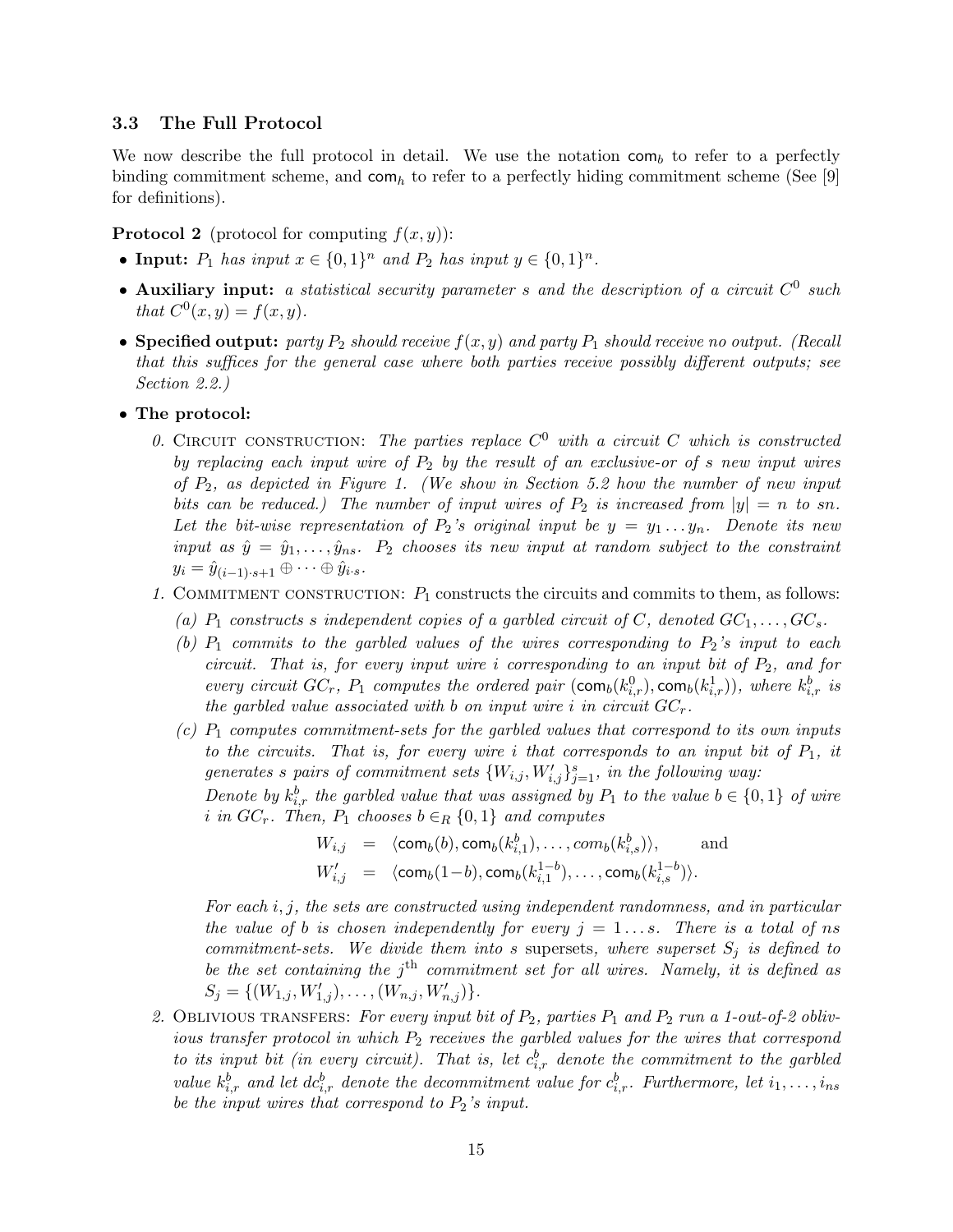Then, for every  $j = 1, \ldots, ns$ , parties  $P_1$  and  $P_2$  run a 1-out-of-2 OT protocol in which:

(a)  $P_1$ 's input is the pair of vectors  $([dc^0_{i_j,1},...,dc^0_{i_j,s}],[dc^1_{i_j,1},...,dc^1_{i_j,s}]).$ 

(b)  $P_2$ 's input is its j<sup>th</sup> input bit  $\hat{y}_j$  (and its output should thus be  $[dc_{i_j,1}^{\hat{y}_j}, \ldots, dc_{i_j,s}^{\hat{y}_j}].$ 

If the oblivious transfer protocol provides security for parallel execution, then these executions are run in parallel. Otherwise, they are run sequentially.

- 3. SEND CIRCUITS AND COMMITMENTS:  $P_1$  sends to  $P_2$  the garbled circuits (i.e., the gate and output tables), as well as all of the commitments that it prepared above.
- 4. Prepare challenge strings:
	- (a)  $P_2$  chooses a random string  $\rho_2 \in_R \{0,1\}^s$  and sends com $_h(\rho_2)$  to  $P_1$ .
	- (b)  $P_1$  chooses a random string  $\rho_1 \in \{0,1\}^s$  and sends  $com_b(\rho_1)$  to  $P_2$ .
	- (c)  $P_2$  decommits, revealing  $\rho_2$ .
	- (d)  $P_1$  decommits, revealing  $\rho_1$ .
	- (e)  $P_1$  and  $P_2$  set  $\rho = \rho_1 \oplus \rho_2$ .

The above steps are run a second time, defining an additional string  $\rho'$ .<sup>4</sup>

5. Decommitment phase for check-circuits: From here on, we refer to the circuits for which the corresponding bit in  $\rho$  is 1 as check-circuits, and we refer to the other circuits as evaluation-circuits. Likewise, if the j<sup>th</sup> bit of  $\rho'$  equals 1, then all commitments sets in superset  $S_j = \{(W_{i,j}, W'_{i,j})\}_{i=1...n}$  are referred to as check-sets; otherwise, they are referred  $to$   $as$  evaluation-sets.

For every check-circuit  $GC_r$ , party  $P_1$  operates in the following way:

- (a) For every input wire i corresponding to an input bit of  $P_2$ , party  $P_1$  decommits to the pair  $(\textsf{com}(k_{i,r}^0), \textsf{com}(k_{i,r}^1))$  (namely to both of  $P_2$ 's inputs).
- (b) For every input wire i corresponding to an input bit of  $P_1$ , party  $P_1$  decommits to the appropriate values in the check-sets  $\{W_{i,j}, W'_{i,j}\}$ . Specifically,  $P_1$  decommits to the com $(k_{i,r}^0)$  and com $(k_{i,r}^1)$  values in  $(W_{i,j}, W'_{i,j})$ , for every check-set  $S_j$  (see Figure 3). In addition,  $P_1$  decommits to the indicator bits of these sets (i.e., to the first committed value in each set) .

For every pair of check-sets  $(W_{i,j}, W'_{i,j})$ , party  $P_1$  decommits to the first value in each set (*i.e.*, to the value that is supposed to be a commitment to the indicator bit,  $com(0)$  or  $com(1)$ ).

- 6. DECOMMITMENT PHASE FOR  $P_1$ 's INPUT IN EVALUATION-CIRCUITS:  $P_1$  decommits to the garbled values that correspond to its inputs in evaluation-circuits. Let i be the index of an input wire that corresponds to  $P_1$ 's input (the following procedure is applied to all such wires). Let b be the binary value that  $P_1$  assigns to input wire i. In every evaluation-set  $(W_{i,j}, W'_{i,j})$ ,  $P_1$  chooses the set (out of  $(W_{i,j}, W'_{i,j})$ ), which corresponds to the value b. It then opens in this set the commitments that correspond to evaluation-circuits. Namely, to the values  $k_{i,r}^b$ , where r is an index of an evaluation circuit (see Figure 4).
- 7. CORRECTNESS AND CONSISTENCY CHECKS:  $P_2$  performs the following checks; if any of them fails it aborts.

<sup>&</sup>lt;sup>4</sup>Recall that  $\rho$  and  $\rho'$  are used to ensure that  $P_1$  constructs the circuits correctly and uses consistent input in each circuit. Thus, it may seem strange that they are generated via a coin-tossing protocol, and not just chosen singlehandedly by  $P_2$ . Indeed, in order to prove the security of the protocol when  $P_1$  is corrupted, there is no need for a coin-tossing protocol here. However, having  $P_2$  choose  $\rho$  and  $\rho'$  singlehandedly creates a problem for the simulation in the case that  $P_2$  is corrupted. We therefore use a coin-tossing protocol instead.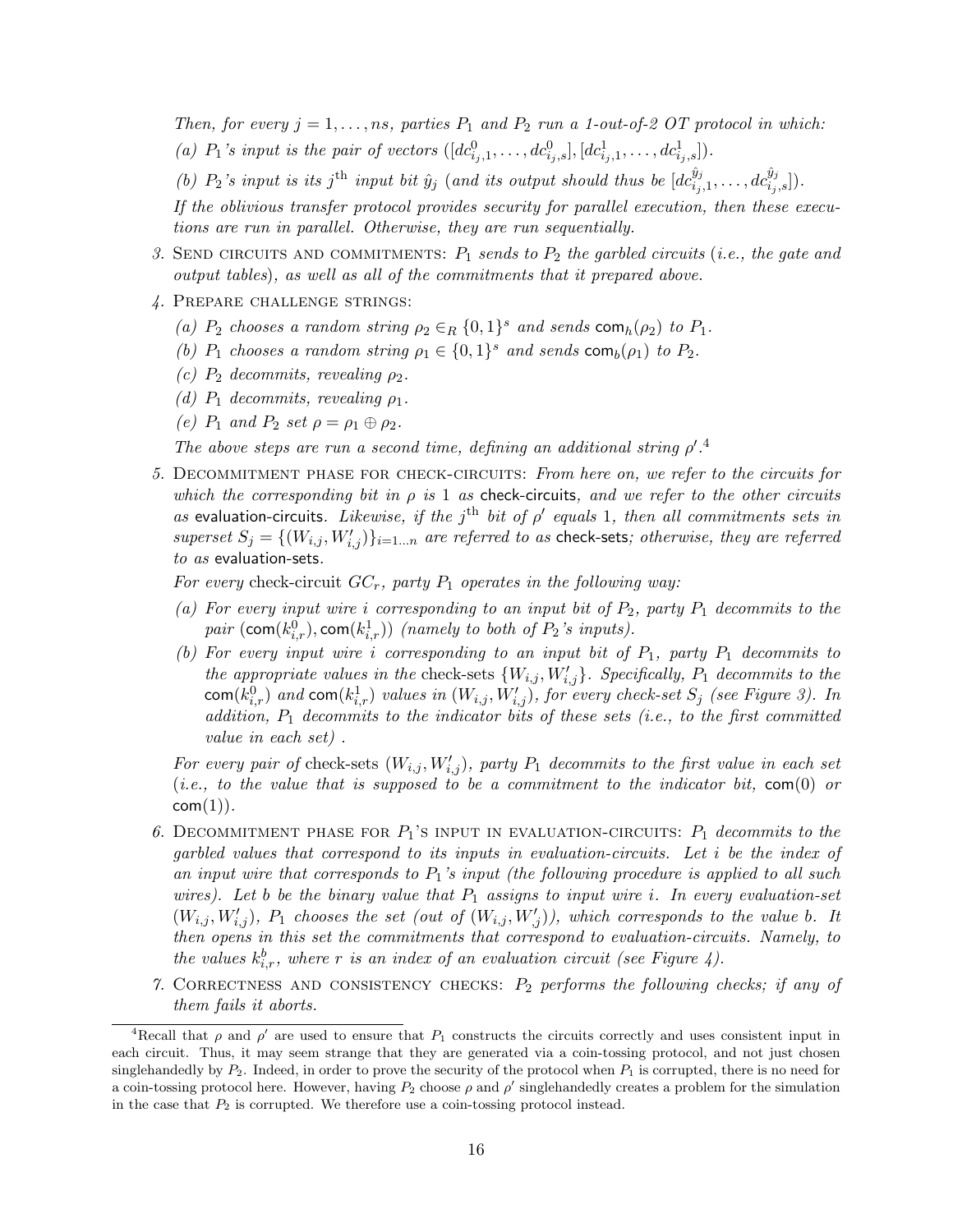(a) Checking correctness of the check-circuits:  $P_2$  verifies that each check-circuit  $GC_i$  is a garbled version of C. This check is carried out by  $P_2$  first constructing the input tables that associate every garbled value of an input wire to a binary value. The input tables for  $P_2$ 's inputs are constructed by checking that the decommitments in Step 5a to the pairs  $(\textsf{com}(k_{i,r}^0), \textsf{com}(k_{i,r}^1))$  (where i is a wire index and r is a circuit index) are valid, and then interpreting the first value to be associated with 0 and the second value to be associated with 1.

Next,  $P_2$  checks the decommitments to  $P_1$ 's inputs. This check involves first checking that the decommitment values of Step 5b are valid. Then,  $P_2$  verifies that in each pair of check-sets, one of  $(W_{i,j}, W'_{i,j})$  begins with a commitment to 0 (henceforth the  $0$ -tuple), and the other begins with a commitment to 1 (henceforth the 1-tuple). Then  $P_2$  checks that for every wire, the values that are decommitted to in the 0-tuples in all check-sets are all equal, and that a similar property holds for the 1-tuples.  $P_2$  then assigns the logical value of 0 to all of the opened commitments in the 0-tuples, and the logical value of 1 to the opened commitments in the 1-tuples.

Finally, given all the garbled values to the input wires and their associated binary values,  $P_2$  decrypts the circuit and compares it to the circuit  $C$ .

- (b) Verifying  $P_2$ 's input in the check-circuits:  $P_2$  verifies that  $P_1$ 's decommitments to the wires corresponding to  $P_2$ 's input values in the check-circuits are correct, and agree with the logical values of these wires (the indicator bits).  $P_2$  also checks that the inputs it learned in the oblivious transfer stage for the check-circuits correspond to its actual input. Specifically, it checks that the decommitment values that it received in the oblivious transfer stage open the committed values that correspond to the garbled values of its logical input (namely, that it received the first value in the pair if the input bit is 0 and the second value if it is  $1$ ).<sup>5</sup>
- (c) Checking  $P_1$ 's input to evaluation-circuits: Finally,  $P_2$  verifies that for every input wire i of  $P_1$  the following two properties hold:
	- i. In every evaluation-set,  $P_1$  chose one of the two sets and decommitted to all the commitments in it which correspond to evaluation-circuits.
	- ii. For every evaluation-circuit, all of the commitments that  $P_1$  opened in evaluationsets commit to the same garbled value.
- 8. CIRCUIT EVALUATION: If any of the above checks fails,  $P_2$  aborts and outputs  $\perp$ . Otherwise,  $P_2$  evaluates the evaluation circuits (in the same way as for the semi-honest protocol of Yao). It might be that in certain circuits the garbled values provided for  $P_1$ 's inputs, or the garbled values learned by  $P_2$  in the OT stage, do not match the tables and so decryption of the circuit fails. In this case  $P_2$  also aborts and outputs  $\perp$ . Otherwise,  $P_2$  takes the output that appears in most circuits, and outputs it (the proof shows that this value is well defined).

### 4 Proof of Security

The security of Protocol 2 is stated in the following theorem.

**Theorem 3** Let  $f : \{0,1\}^* \times \{0,1\}^* \rightarrow \{0,1\}^*$  be any probabilistic polynomial-time two-party functionality and consider the instantiation of Protocol 2 for functionality f. Assume that the

<sup>5</sup>This check is crucial and thus the order of first running the oblivious transfer and then sending the circuits and commitments is not at all arbitrary.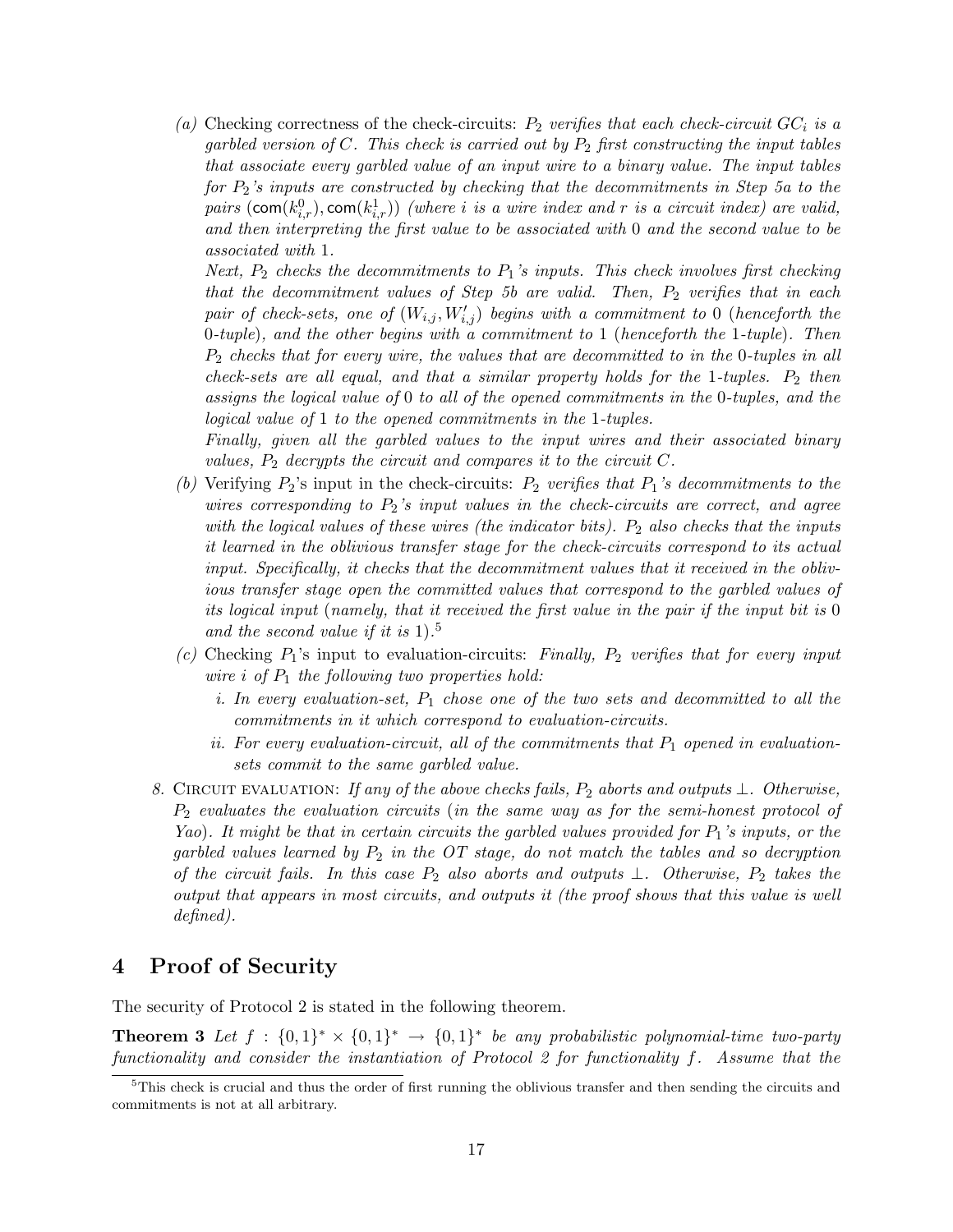oblivious transfer protocol is secure, that  $com_b$  is a perfectly-binding commitment scheme, that  $com_b$ is a perfectly-hiding commitment scheme, and that the garbled circuits are constructed as in [22]. Then, Protocol 2 securely computes f.

The theorem is proved in two stages: first for the case that  $P_1$  is corrupted and next for the case that  $P_2$  is corrupted.

#### 4.1 Security against a Malicious  $P_1$

**Intuition.** The proof constructs an ideal-model adversary/simulator which has access to  $P_1$  and to the trusted party, and can simulate the view of an actual run of the protocol. It uses the fact that the strings  $\rho, \rho'$ , which choose the circuits and commitment sets that are checked, are uniformly distributed even if  $P_1$  is malicious. The simulator runs the protocol until  $P_1$  opens the commitments of the checked circuits and checked commitment sets, and then rewinds the execution and runs it again with new random  $\rho$ ,  $\rho'$  values. We expect that about one quarter of the circuits will be checked in the first execution *and* evaluated in the second execution. For these circuits, in the first execution the simulator learns the translation between the garbled values of  $P_1$ 's input wires and the actual values of these wires, and in the second execution it learns the garbled values that are associated with  $P_1$ 's input (this association is learned from the garbled values that  $P_1$ sends to  $P_2$ ). Combining the two, it learns  $P_1$ 's input x, which can then be sent to the trusted party. The trusted party answers with  $f(x, y)$ , which we use to define  $P_2$ 's output and complete the simulation.

When examining the detailed proof, first note that the strings  $\rho, \rho'$  computed in Step 4 of Protocol 2, are uniformly distributed even in the presence of a malicious  $P_1$ . This is due to the perfect hiding of  $P_2$ 's commitments in the coin-tossing subprotocol. We say that a circuit  $GC_i$ and a superset  $S_j$  agree if the checks in Step 7 of the protocol succeed when considering only the check-circuit  $GC_i$  and the superset of check sets  $S_j$ . In particular, this means that  $GC_i$  computes the required function when the garbled values of  $P_1$ 's input wires are taken from  $S_j$ , and that these garbled values agree with the indicator bit of the sets in  $S_i$ . This also means that the committed values of the garbled values of  $P_2$ 's input wires in  $GC_i$  are correctly constructed. (Some circuits might not agree with any set  $S_j$ , e.g., if they do not compute f. Other circuits might agree with some supersets and not agree with others.)

We begin by proving two lemmas that will be used in analyzing the simulation (described below). We say that a circuit is  $\varepsilon$ -bad if more than  $\varepsilon s$  of the supersets disagree with it. The following lemma shows that  $P_2$  aborts (with high probability) if more than  $\epsilon s$  of the circuits are  $\varepsilon$ -bad. We can therefore concentrate on the case that  $\varepsilon s$  or less of the circuits are bad.

### **Lemma 4** If at least  $\epsilon s$  of the circuits are  $\epsilon$ -bad, then  $P_2$  aborts with probability of at least  $1-2 \cdot 2^{-\epsilon s}$ .

**Proof:** As a warmup, suppose that there is a single  $\varepsilon$ -bad circuit. Then the probability of  $P_2$ not aborting is at most  $1/2 + 1/2 \cdot 2^{-\epsilon s}$ ; i.e., the probability that the bad circuit is not chosen as a check-circuit plus the probability that it is a check circuit but all check-sets agree with it (since the circuits are chosen independently, we can just multiply the probabilities in the latter case). Suppose now that there are j different  $\varepsilon$ -bad circuits. Then the probability of  $P_2$  not aborting is at most  $2^{-j} + (1 - 2^{-j})2^{-\varepsilon s} \leq 2^{-j} + 2^{-\varepsilon s}$ . Setting  $j = \varepsilon s$  yields the lemma. 

The following lemma shows that  $P_2$  aborting does not reveal information to  $P_1$  about  $P_2$ 's input.

**Lemma 5** For any two different inputs y and y' of  $P_2$  for the function f, the difference between the probability that  $P_2$  aborts Protocol 2 when its input is y and when its input is y' is at most  $n2^{-s+1}$ .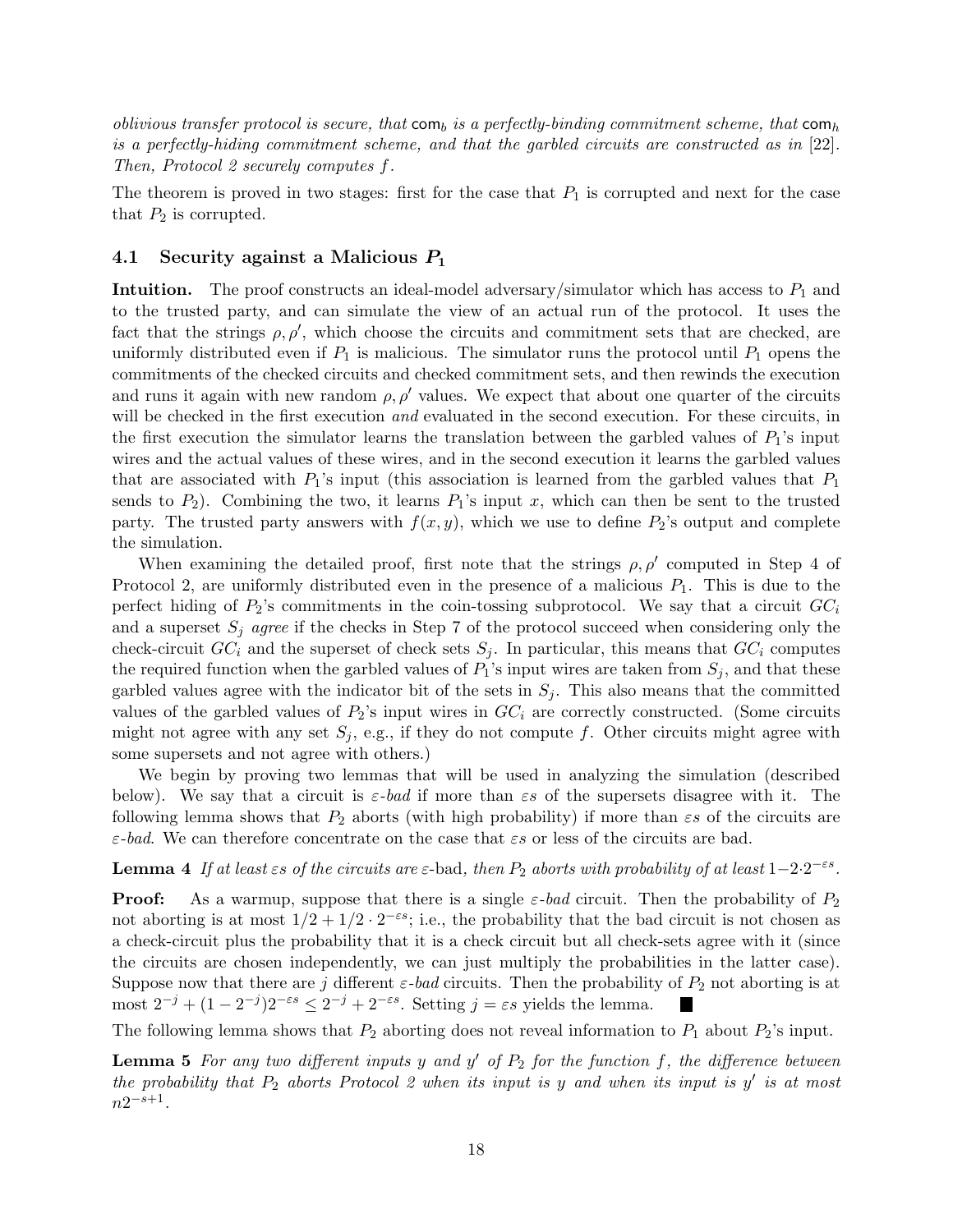**Proof:**  $P_2$  may abort Protocol 2 in Step 7(a) while checking the correctness of the check circuits and the check sets. In this case, the decision to abort is based on  $P_1$ 's construction of the sets and circuits, and on the random inputs of the parties, and is independent of  $P_2$ 's input. The same is true of Step 7(c) where  $P_2$  checks  $P_1$ 's input to the evaluation circuits. In Step 7(b), however,  $P_2$  aborts based on whether the values it learned in the oblivious transfer invocations open  $P_1$ 's commitments to the garbled values of  $P_2$ 's input. This case must be examined in detail.

Consider a specific input bit of  $P_2$ . In Step 0 of Protocol 2 the circuit is changed so that this bit is computed as the exclusive-or of s new input bits of  $P_2$ . Consider the s new inputs which replace a single input wire of the original circuit. Suppose that  $P_1$  provides in the OT protocol corrupt values to both garbled values of one of  $P_2$ 's (new) input wires. Then  $P_2$  aborts with probability 1 regardless of its input. If  $P_1$  provides a corrupt OT value to exactly one of the two possible OT choices, of  $1 \leq j \leq s$  new wires, then  $P_2$  aborts with probability  $1 - 2^{-j}$ , again regardless of the actual value of its original input. This holds because the values assigned by  $P_2$  to any proper subset of the s bits are independent of  $P_2$ 's actual input. Assume now that  $P_1$  corrupts one OT value for each of the s new wires (say all '1' values). Then  $P_2$  aborts with probability 1 if its original input had one value ('1' in this example), and aborts with probability  $1 - 2^{-s+1}$  if its original input had the other value (in this example,  $P_2$  does not abort if its input is '0' and it chose only '0' inputs in the s OT invocations). Therefore, for any two different inputs y and y' of  $P_2$  of length n-bits each, the probability that  $P_2$  aborts the protocol differs by at most  $n2^{-s+1}$ , as required.

We are now ready to prove the security of the protocol under simulation-based definitions.

**Lemma 6** Assume that the oblivious transfer protocol is secure, that the commitment scheme com<sub>h</sub> is perfectly-hiding, and that the commitment scheme  $com_b$  is perfectly-binding. Then, Protocol 2 is secure in the case that  $P_1$  is corrupted. (We say that a protocol is secure in the case that  $P_1$  is corrupted if Definition 1 holds when  $\overline{A} = (A_1, A_2)$  is such that  $A_2$  is honest.)

**Proof:** Let  $A_1$  be an adversary corrupting  $P_1$ ; we construct an ideal-model adversary/simulator  $B_1$ . Since we assume that the oblivious transfer protocol is secure, we analyze the security of Protocol 2 in the hybrid model with a trusted party computing the oblivious transfer functionality.

**The simulator.** The simulator  $B_1$  chooses a random input y' for  $P_2$  and uses it in all but the last stage of the simulation.  $B_1$  receives all of the garbled circuits and commitments from  $A_1$ . Simulator  $B_1$  then runs the coin-tossing phase (for preparing the challenge strings) as  $P_2$  would, and receives all of the required decommitments from  $A_1$ , including the garbled values that supposedly correspond to its input.  $B_1$  runs all of the checks that  $P_2$  would run. If any of the checks fail,  $B_1$  sends an abort message to  $A_1$ , sends  $\perp$  to the trusted party and halts, outputting whatever  $A_1$  outputs. Otherwise,  $B_1$  rewinds  $A_1$  and returns to the coin-tossing phase. Once again  $B_1$  runs this phase as  $P_2$  would (but with new randomness) and runs all of the checks that  $P_2$  would run.  $B_1$  continues this until all of the checks pass for a second time. Let  $\alpha$  be the output of  $A_1$  in this second successful execution (note that an honest  $P_1$  has no output).

Denote by  $\rho$ ,  $\rho'$  the (uniformly distributed) challenge strings from the first execution of  $B_1$  with  $A_1$ , and denote by  $\hat{\rho}, \hat{\rho}'$  the challenge strings from the second execution. Furthermore, denote  $\rho = \rho^1 \cdots \rho^s$  and  $\hat{\rho} = \hat{\rho}^1 \cdots \hat{\rho}^s$ . Now, if there are less than  $s/8$  indices i for which  $\rho_i = 1$  and  $\hat{\rho}_i = 0$ , then  $B_1$  outputs fail<sub>1</sub>. Otherwise, let I be a subset of indices of size exactly s/8 for which  $\rho_i = 1$ and  $\hat{\rho}^i = 0$  (it is easier to work with a fixed number of *i*'s that have this property, so we choose them here). Then, for every  $i \in I$ , we have that in the first execution  $GC_i$  is a check circuit and in the second execution it is an evaluation circuit. Thus,  $B_1$  obtains all of the decommitments of  $GC_i$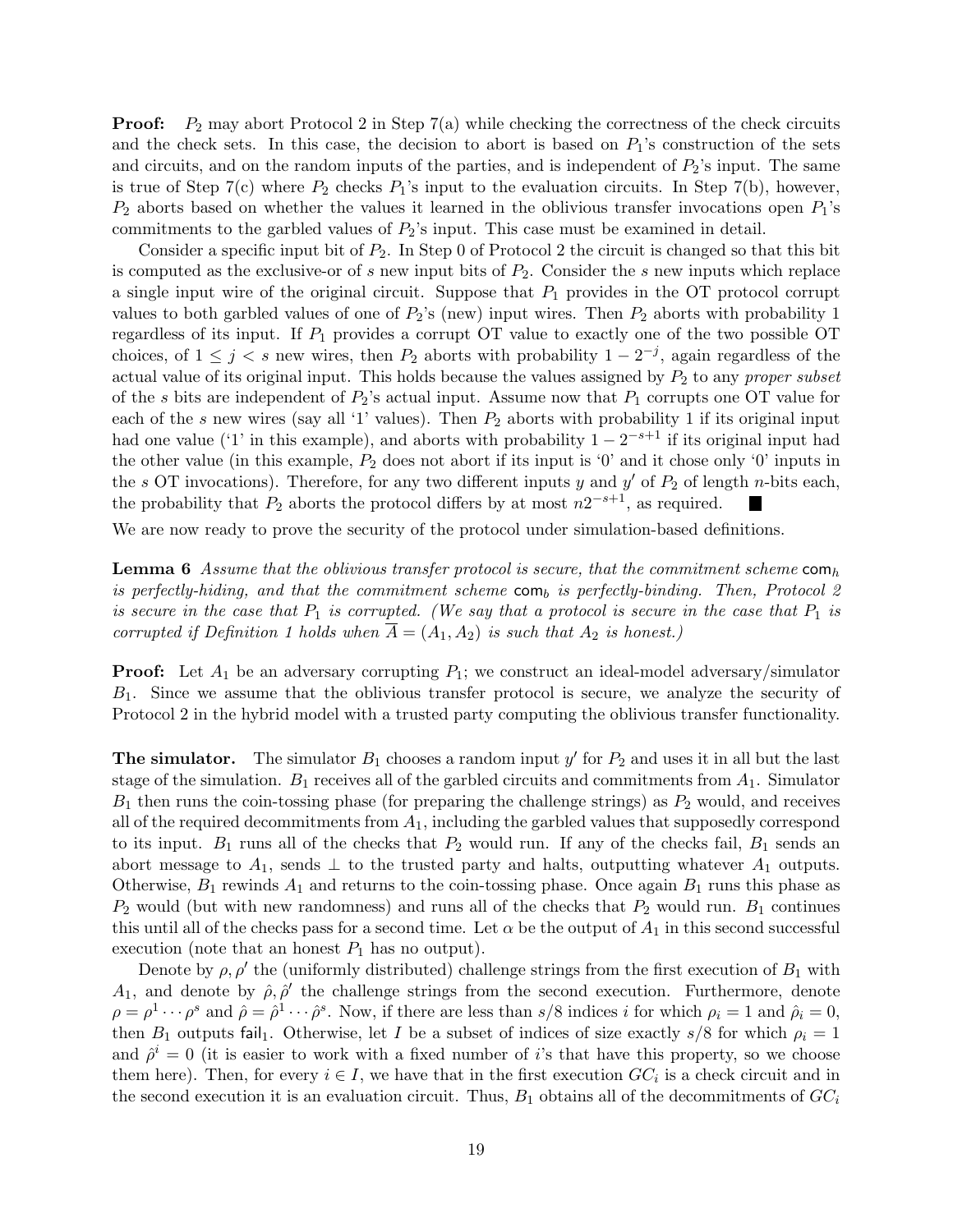in the first execution (including the association of the garbled values corresponding to  $P_1$ 's input – i.e., the decommitment to  $com(b)$  in the commitment-sets), and in the second execution it obtains the garbled values corresponding to  $P_1$ 's input that  $P_1$  sends to  $P_2$ . For each such i, it is possible to define  $P_1$ 's input in circuit  $GC_i$  by associating the indicator bit obtained when  $GC_i$  was a check circuit with the garbled value sent by  $P_1$  when  $GC_i$  was an evaluation circuit. Thus,  $B_1$  obtains  $s/8$  possible *n*-bit input vectors for  $P_1$ . If no input value appears more than  $s/16$  times, then  $B_1$ outputs fail<sub>2</sub>. Otherwise,  $B_1$  sets x to be the value that appears more than  $s/16$  times and sends it to the trusted party.  $B_1$  then outputs  $\alpha$  (the output of  $A_1$  in the second execution) and halts.

**Analysis.** We claim that the view of  $A_1$  in the simulation with  $B_1$  is *statistically close* to its view in a hybrid execution of Protocol 2 with a trusted party computing the oblivious transfer protocol. We first claim that the difference between the probability that  $P_2$  receives "abort" (i.e.,  $\perp$ ) in an ideal execution with  $B_1$  and the probability that  $P_2$  outputs "abort" (i.e.  $\perp$ ) in a real execution with  $A_1$  is at most negligible. Observe that in the simulation,  $B_1$  uses a random input for its emulation of  $P_2$  instead of the real y that  $P_2$  holds. This makes a difference when  $B_1$  checks the decommitments for the wires that are associated with  $P_2$ 's input. (Notice that in the real protocol  $P_2$  also uses its input in oblivious transfer subprotocols. Nevertheless, in the hybrid model that we are analyzing here,  $A_1$  learns nothing about  $P_2$ 's input in the oblivious transfer because it is ideal.) Nevertheless, by Lemma 5 we know that the probability of abort is at most negligibly different between the case that  $P_2$  has a random input and the case that it has a specific input y. From here on, we therefore consider the case that  $P_2$  does not abort the protocol (i.e., does not output  $\perp$ ). We now prove that  $B_1$  outputs fail<sub>1</sub> or fail<sub>2</sub> with at most negligible probability. The proof that fail<sub>1</sub> occurs with negligible probability follows from the Chernoff bound, as follows. Denote an index i as good if  $\rho_i = 1$  and  $\hat{\rho}_i = 0$ . The probability of this event is 1/4, independently of other indices. Event fail<sub>1</sub> happens if less than  $s/8$  of the indices are good. Let  $X_i = 1$  if and only if index i is good. Then,  $Pr[X_i = 1] = 1/4$  and the Chernoff bound implies that

$$
\Pr\left[\sum_{i=1}^{s} X_i < \frac{s}{8}\right] = \Pr\left[\frac{\sum_{i=1}^{s} X_i}{s} < \frac{1}{8}\right] \le \Pr\left[\left|\frac{\sum_{i=1}^{s} X_i}{s} - \frac{1}{4}\right| > \frac{1}{8}\right] < 2 \cdot e^{-\frac{(1/8)^2}{2 \cdot (1/4) \cdot (3/4)} \cdot s} = 2 \cdot e^{\frac{-s}{24}} < 2 \cdot 2^{\frac{-s}{17}}
$$

**Bounding fail**<sub>2</sub>. We now show that the event fail<sub>2</sub> occurs with negligible probability. Let  $\varepsilon = 1/16$ and denote by B the event that at least  $\epsilon s$  of the circuits are  $\epsilon$ -bad (i.e., the event that  $s/16$  of the circuits are  $1/16$ -bad). Denote by A the event that  $B_1$  sends  $\perp$  to the trusted party. Lemma 4 shows that  $Pr[\bar{A}|B] \leq 2 \cdot 2^{-s/16}$ .

We begin by analyzing the probability that fail<sub>2</sub> occurs given  $\bar{B}$ ; i.e., given the event that less than s/16 of the circuits are 1/16-bad. Consider the set of s/8 circuits  $GC_i$  with  $i \in I$ . The definition of B implies that a majority of the  $s/8$  circuits in I are not 1/16-bad. The circuits which are not  $1/16$ -bad agree with at least  $15s/16$  of the commitment sets. The probability that any of these circuits does not agree with a majority of the evaluation sets is negligible: this event only happens if the number of evaluation sets is less than  $s/8$ , and the probability of this event happening can be bounded (using the Chernoff bound) by  $(s/8) \cdot 2 \cdot e^{-\frac{(3/8)^2}{2 \cdot (1/2)}}$  $\frac{13/8}{2\cdot(1/2)^2}$ 's =  $(s/8)\cdot e^{-\frac{9s}{32}} < 2^{\frac{-s}{2.5}}$ . If a circuit agrees with a majority of the evaluation sets then the committed values of these sets open the circuit correctly. In the evaluation step, for each of its input wires  $P_1$  opens the values for all evaluation circuits, taken from the same commitment set.  $P_2$  and  $B_1$  check that the values opened for a wire in all sets are equal. For the good circuits in  $I$  these values agree with the same logical value (the indicator bit of the set). Therefore in this case a majority of the circuits in  $I$ obtain the same logical input, and  $\text{fail}_2$  does not occur.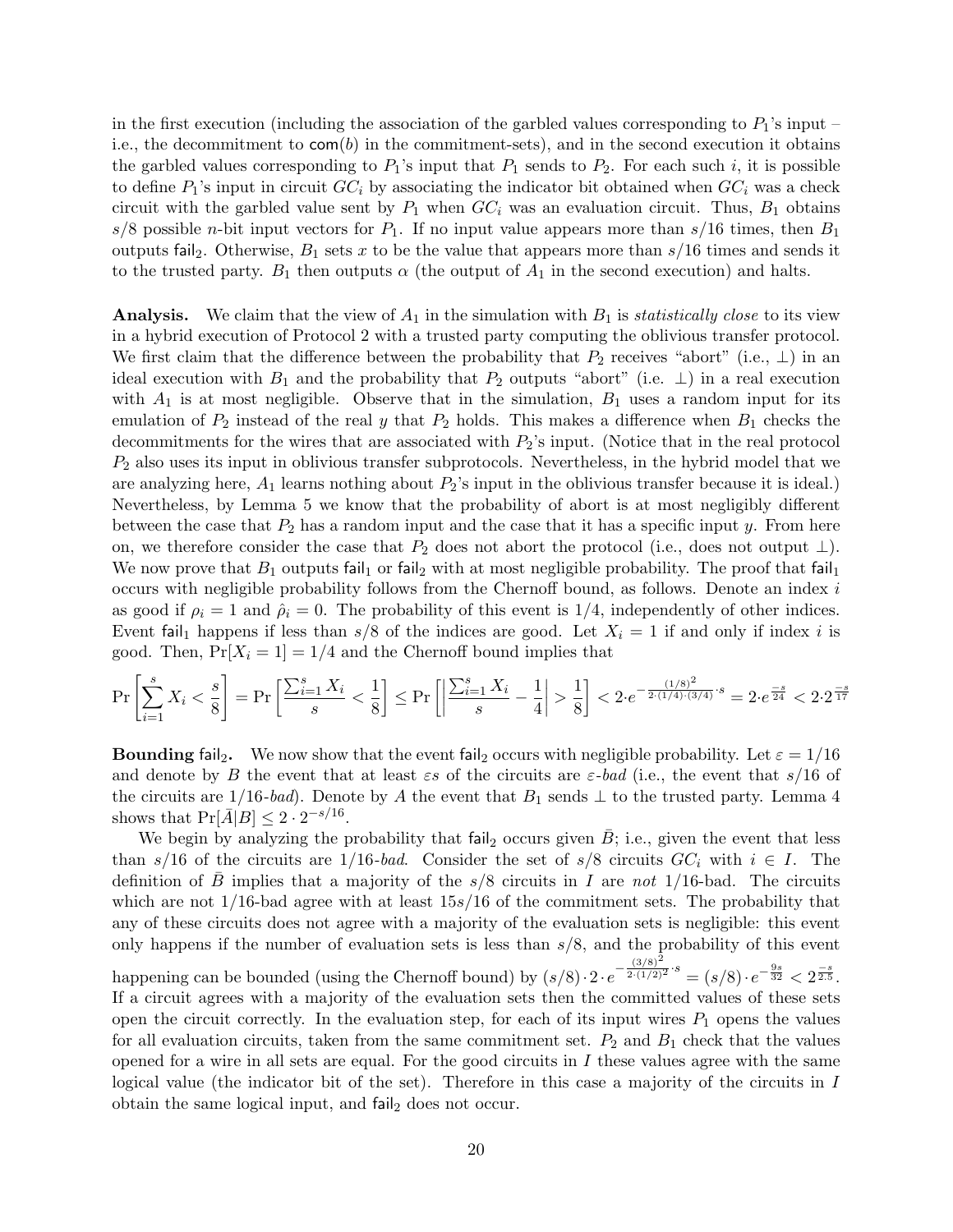When  $\varepsilon = 1/16$ , the previous argument shows that  $\Pr[\text{fail}_2 | \bar{B}] < 2^{-s/2.5}$ , and Lemma 4 shows that  $Pr[\bar{A}|B] < 2 \cdot 2^{-s/16}$ . We are interested in  $Pr[\text{fail}_2]$ , which we bound as follows:

$$
\Pr[\mathsf{fail}_2] = \Pr[\mathsf{fail}_2 \wedge A] + \Pr[\mathsf{fail}_2 \wedge \bar{A}] = \Pr[\mathsf{fail}_2 \wedge \bar{A}]
$$

where the last equality is due to the fact that in the event of fail<sub>2</sub> the simulator  $B_1$  does not send  $\perp$  (and so  $\overline{A}$  does not occur) and vice versa. Thus, Pr[fail<sub>2</sub>  $\wedge A$ ] = 0. Now,

$$
\Pr[\mathsf{fail}_2 \wedge \bar{A}] = \Pr[\mathsf{fail}_2 \wedge \bar{A} \wedge B] + \Pr[\mathsf{fail}_2 \wedge \bar{A} \wedge \bar{B}] \leq \Pr[\bar{A} \wedge B] + \Pr[\mathsf{fail}_2 \wedge \bar{B}]
$$

Combining the above and using the fact that for all two events X and Y it holds that  $Pr[X \wedge Y]$  $Pr[X|Y]$  we conclude that

$$
\Pr[\mathsf{fail}_2] \le \Pr[\bar{A}|B] + \Pr[\mathsf{fail}_2|\bar{B}] < 2 \cdot 2^{-s/16} + 2^{-s/2.5} < 3 \cdot 2^{-s/16}
$$

**Completing the proof.** We now show that conditioned on  $B_1$  not outputting any fail message, the view of  $A_1$  in the simulation is *statistically close* to its view in an execution of Protocol 2. First note that the probability of abort in the real and ideal executions is at most negligibly far apart (this follows from Lemma 5 and the fact that  $B_1$  uses a random input instead of the one that the honest  $P_2$  has). Next, consider the case that abort does not occur. Recall that  $B_1$  just runs the honest  $P_2$ 's instructions. The only difference is that in the event that all of  $B_1$ 's checks pass in the first execution (which is the event of no abort that we are considering here), it rewinds the second execution until this event occurs again. The final view of  $A_1$  is then the view that appears in this second execution in which this occurs. Since  $B_1$  uses independent random coins each time, and follows  $P_2$ 's instructions each time, the above process results in a distribution that is identical to the view of  $A_1$  in a real execution with  $P_2$ .

We now proceed to show that the *joint distribution* of  $B_1$ 's output (which is just  $A_1$ 's output  $\alpha$ ) and the honest  $B_2$ 's output, is computationally indistinguishable from the joint distribution of  $A_1$  and  $P_2$ 's output in an execution of Protocol 2 (where an ideal oblivious transfer is used instead of the OT subprotocol). We will actually show statistical closeness. (This does not mean, however, that the overall protocol gives statistical security because our analysis is in the hybrid model for an oblivious transfer functionality and it depends on the security of the actual oblivious transfer subprotocol used.) In order to prove this, we show that if the real  $P_2$  would have received the set of evaluation-circuits and decommitments that  $A_1$  sent in the second execution with  $B_1$ , and it has input y, then it would compute  $f(x, y)$  in a majority of the circuits (where x is the input value that  $B_1$  sent to the trusted party computing f). This follows from the same argument that was used to show above that fail<sub>2</sub> occurs with negligible probability: with all but negligible probability, most of the evaluation circuits are not  $\varepsilon$ -bad and they each agree with a majority of the evaluation sets. Denote these circuits as good (or  $\varepsilon$ -good) circuits. In particular, the committed values provided in these sets for  $P_1$ 's inputs in these circuits correctly decrypt the circuit according to their association with the indicator bit.  $P_2$  also checks that each of  $P_1$ 's input wires receives the same garbled value in all sets. Therefore, the evaluation step is aborted unless  $P_1$  opens garbled values for the good circuits that agree with the same logical value (the indicator bit of the set). The fact that these circuits are good also implies that  $P_2$  obtains garbled values in the OT stage that agree with its input. As a result, a majority of the evaluation circuits obtain the same logical input  $(x, y)$  and compute  $f(x, y)$ .

It remains to show that  $B_1$  runs in expected polynomial-time. In order to see this, notice that aside from the rewinding, all of  $B_1$ 's work takes a strict polynomial number of steps. Furthermore,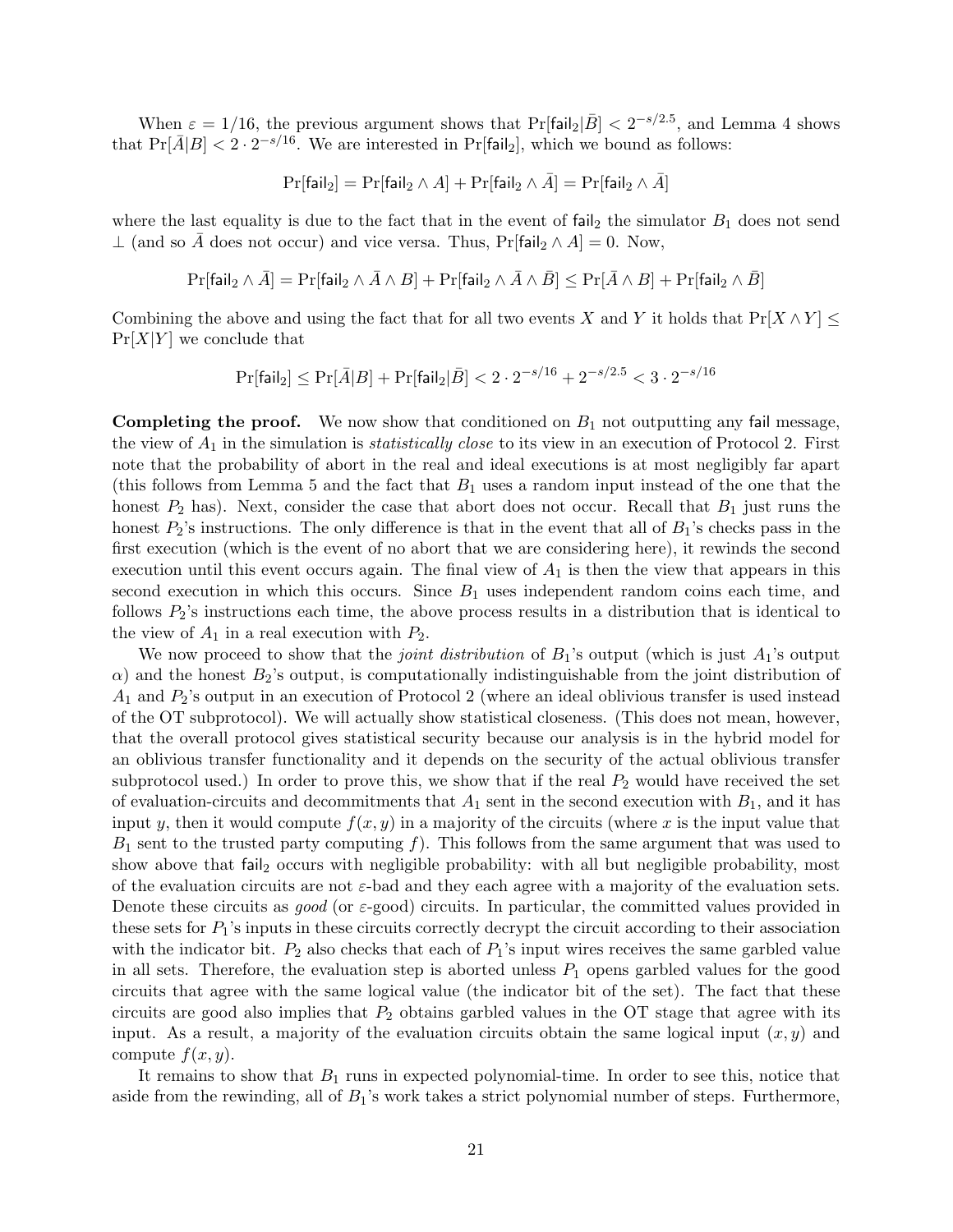each rewinding attempt also takes a strict polynomial number of steps. Now, denote by  $p$  the probability that  $A_1$  responds correctly and so  $B_1$ 's checks all pass. Then, the probability that  $B_1$ enters the rewinding phase equals  $p$ . Furthermore, the expected number of rewinding attempts equals exactly  $1/p$  (notice that  $B_1$  runs exactly the same strategy in each rewinding attempt). Thus, the overall expected running-time of  $B_1$  equals  $\text{poly}(n, s) + p \cdot 1/p \cdot \text{poly}(n, s) = \text{poly}(n, s).$ This completes the proof of Lemma 6 and thus the case that  $P_1$  is corrupted.

(We note one important subtlety in this part of the proof: the sequential composition theorem of [5] was only proven for the case that the security of the subprotocol is proven via a simulator that runs in strict polynomial-time (see [18] for a full discussion of this issue). Thus, [5] does not cover the case that the simulator for the oblivious transfer subprotocol runs in expected polynomial-time. Despite this, we claim that this is no problem in our specific case. In order to see that  $B_1$  runs in expected polynomial-time even if the oblivious transfer protocol is proven secure using expected polynomial-time simulation, note that we can divide  $A_1$  into two parts. The first part runs up until the end of the oblivious transfer protocol and outputs state information; the second part takes the state information and continues until the end of the execution. Now, the simulator for the oblivious transfer protocol may result in an expected polynomial-time adversary for the first part of  $A_1$ . However, the second part of  $A_1$  still runs in strict polynomial-time, and  $B_1$  only rewinds this second part. Therefore, the overall running-time of  $B_1$  – even after replacing the ideal oblivious transfer functionality with a real protocol that may use expected polynomial-time simulation – is expected polynomial-time, as required.)

#### 4.2 Security against a Malicious  $P_2$

Intuition. Intuitively, the security in this case is derived from the fact that: (a) the oblivious transfer protocol is secure, and so  $P_2$  only learns a single set of keys (corresponding to a single input y) for decrypting the garbled circuits, and (b) the commitment schemes are hiding and so  $P_2$  does not know what input corresponds to the garbled values that  $P_1$  sends it for evaluating the circuit. Of course, in order to formally prove security we construct an ideal-model simulator  $B_2$  working with an adversary  $A_2$  that has corrupted  $P_2$ . The simulator first extracts  $A_2$ 's input bits from the oblivious transfer protocol, and then sends the input  $y$  it obtained to the trusted party and receives back  $z = f(x, y)$ . Given the output, the simulator constructs the garbled circuits. However, rather than constructing them all correctly, for each circuit it tosses a coin and, based on the result, either constructs the circuit correctly, or constructs it to compute the constant function outputting z (the output is received from the trusted party). In order to make sure that the simulator is not caught cheating, it biases the coin-tossing phase so that all of the correctly-constructed garbled circuits are check-circuits, and all of the other circuits are evaluation-circuits (this is why the protocol uses joint coin-tossing rather than let  $P_2$  alone choose the circuits to be opened).  $A_2$  then checks the correctly-constructed circuits, and is satisfied with the result as if it were interacting with a legitimate  $P_1$ .  $A_2$  therefore continues the execution with the circuits which always output z. The proof is based on the following lemma:

**Lemma 7** Assume that the oblivious transfer protocol is secure, that  $\text{com}_h$  is a perfectly-hiding commitment scheme, and that  $com$  and  $com$  are perfectly-binding commitment schemes. Then, Protocol 2 is secure in the case that  $P_2$  is corrupted.

**Proof:** As have described above, the simulator works by constructing some of the circuits correctly and some of them incorrectly. Before proceeding with the formal proof of the lemma, we show that it is possible to construct such "false circuits", so that  $A_2$  cannot distinguish between them and correctly constructed circuits.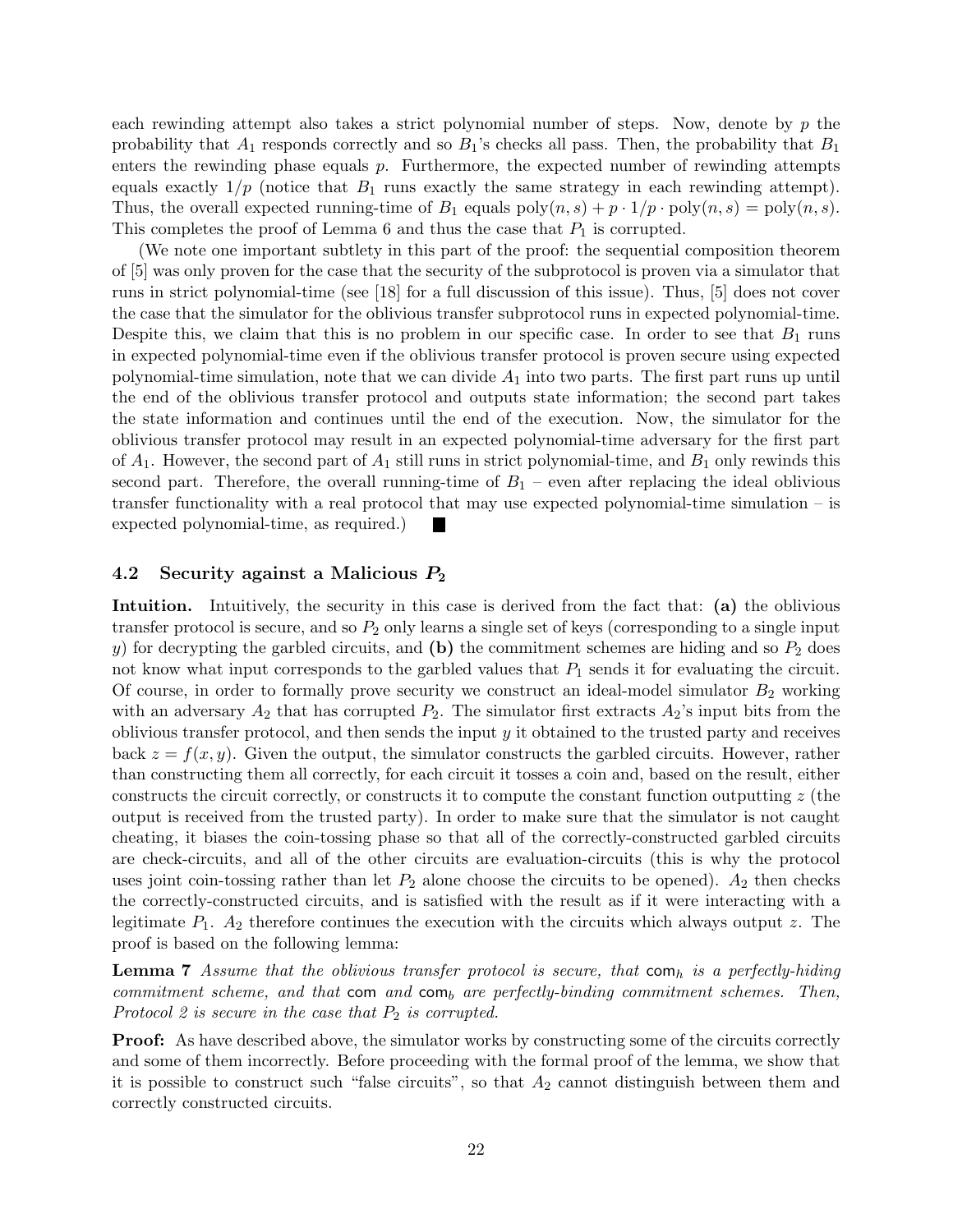**Claim 8** Given a circuit C and an output value z (of the same length as the output of C) it is possible to construct a garbled circuit  $GC$  such that:

- 1. The output of  $\widetilde{GC}$  is always z, regardless of the garbled values that are provided for  $P_1$  and P2's input wires, and
- 2. If  $z = f(x, y)$ , then no non-uniform probabilistic polynomial-time adversary A can distinguish between the distribution ensemble consisting of  $GC$  and a single arbitrary garbled value for every input wire, and the distribution ensemble consisting of a real garbled version of  $C$ , together with garbled values that correspond to x for  $P_1$ 's input wires, and to y for  $P_2$ 's input wires.

**Proof Sketch:** The proof of this lemma is taken from [22] (it is not stated in this way there, but is proven). We sketch the construction of  $GC$  here for the sake of completeness, and refer the reader to [22] for a full description and proof. The first step in the construction of the fake circuit  $GC$  is to choose two random keys  $k_i$  and  $k'_i$  for every wire  $w_i$  in the circuit C. Next, the gate tables of C are computed: let g be a gate with input wires  $w_i, w_j$  and output wire  $w_{\ell}$ . The table of gate g contains encryptions of the single key  $k_{\ell}$  that is associated with wire  $w_{\ell}$ , under all four combinations of the keys  $k_i, k'_i, k_j, k'_j$  that are associated with the input wires  $w_i$  and  $w_j$  to g. (This is in contrast to a real construction of the garbled circuit that involves encrypting both  $k_{\ell}$  and  $k'_{\ell}$ , depending on the function that the gate in question computes.) That is, the following values are computed:

$$
c_{0,0} = E_{k_i}(E_{k_j}(k_\ell))
$$
  
\n
$$
c_{0,1} = E_{k_i}(E_{k'_j}(k_\ell))
$$
  
\n
$$
c_{1,0} = E_{k'_i}(E_{k_j}(k_\ell))
$$
  
\n
$$
c_{1,1} = E_{k'_i}(E_{k'_j}(k_\ell))
$$

The gate table for g is then just a random ordering of the above four values. This process is carried out for all of the gates of the circuit. It remains to describe how the output decryption tables are constructed. Denote the *n*-bit output z by  $z_1 \cdots z_n$ , and denote the circuit-output wires by  $w_{m-n+1}, \ldots, w_m$ . In addition, for every  $i = 1, \ldots, n$ , let  $k_{m-n+i}$  be the (single) key encrypted in the gate whose output wire is  $w_{m-n+i}$ , and let  $k'_{m-n+i}$  be the other key (as described above). Then, the output decryption table for wire  $w_{m-n+i}$  is given by:  $[(0, k_{m-n+i}), (1, k'_{m-n+i})]$  if  $z_i = 0$ , and  $[(0, k'_{m-n+i}), (1, k_{m-n+i})]$  if  $z_i = 1$ . This completes the description of the construction of the fake garbled circuit  $GC$ .

Notice that by the above construction of the circuit, the output keys (or garbled values) obtained by P<sub>2</sub> for any set of input keys (or garbled values), equals  $k_{m-n+1}, \ldots, k_m$ . Furthermore, by the above construction of the output tables, these keys  $k_{m-n+1}, \ldots, k_m$  decrypt to  $z = z_1 \cdots z_n = z$ exactly. Thus, property (1) of the lemma trivially holds. The proof of property (2) follows from a hybrid argument in which the gate construction is changed one at a time from the real construction to the above fake one (indistinguishability follows from the indistinguishability of encryptions). The construction and proof of this hybrid are described in full in [22].

We are now ready to begin with the formal proof of Lemma 7. We denote the number of input wires of  $P_2$  as  $n'$  ( $P_2$  had originally n input wires, but in Step 0 of the protocol they are expanded to  $n' = ns$  wires, to prevent an attack by  $P_1$ ). Let  $A_2$  be an adversary controlling  $P_2$ . We construct a simulator  $B_2$  as follows:

1.  $B_2$  chooses garbled values for the input wires of  $P_2$  in s garbled circuits. That is, it chooses  $n' \cdot s$  pairs of garbled values  $k_i^0$  and  $k_i^1$ , and constructs  $2n'$  vectors of garbled values of length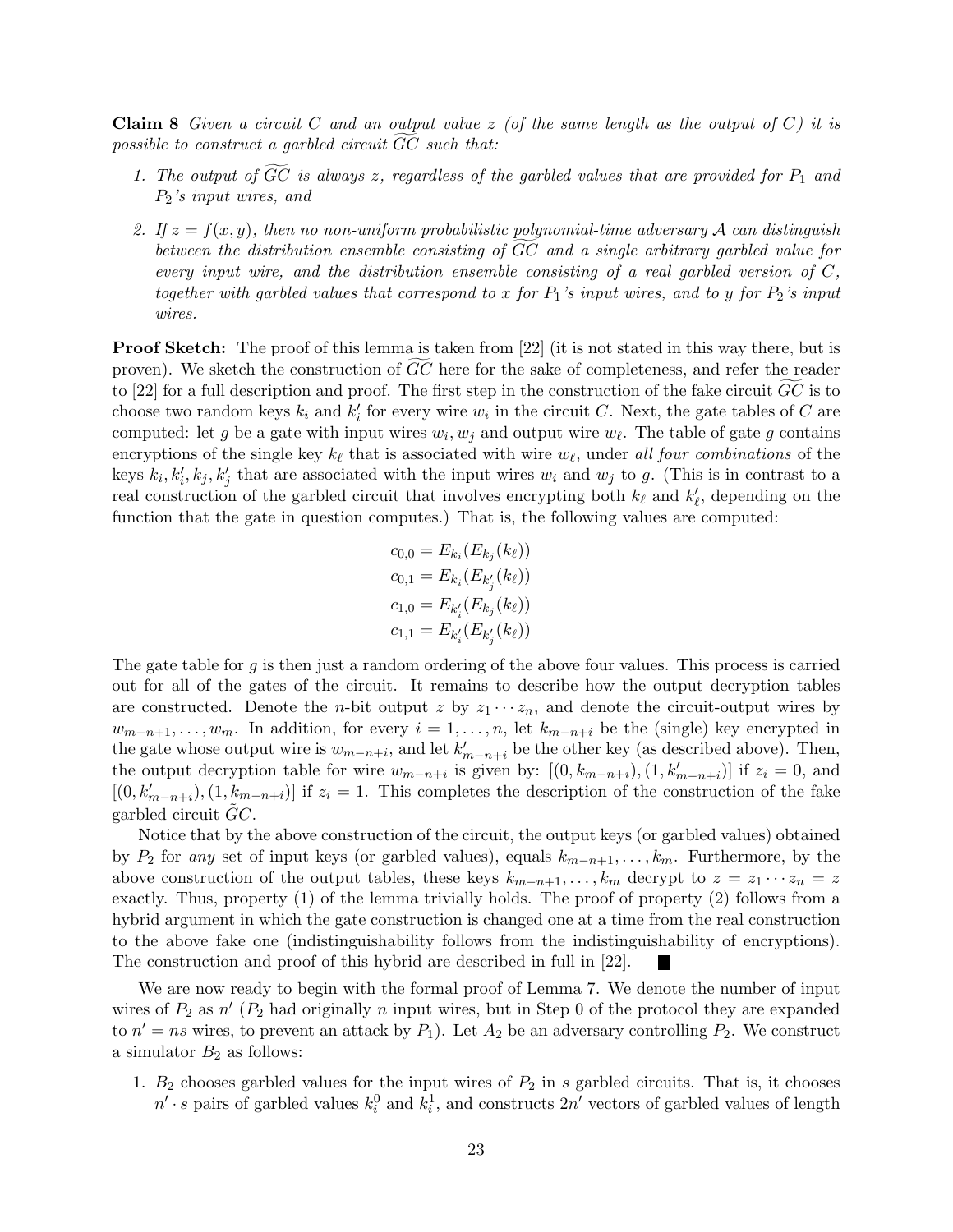s. Denote the vectors  $v_1^0, v_1^1, \ldots, v_{n'}^0, v_{n'}^1$ , where  $v_i^b$  contains the garbled values in all circuits that are associated with the bit b for the input wire associated with  $P_2$ 's i<sup>th</sup> input bit. Next,  $B_2$  computes the commitment and decommitment values for these vectors. That is, let  $c_i^b$ be a vector of commitments, with the  $j<sup>th</sup>$  element being a commitment to the  $j<sup>th</sup>$  element of  $v_i^b$ . Likewise, let  $dc_i^b$  be a vector of decommitments, where the j<sup>th</sup> element of  $dc_i^b$  is the decommitment of the  $j^{\text{th}}$  element of  $c_i^b$ .

- 2.  $B_2$  invokes  $A_2$  upon its initial input and obtains the inputs that  $A_2$  sends to the trusted party computing the oblivious transfer functionality (recall that our analysis is in the hybrid model). Let  $y_i$  denote the bit sent by  $A_2$  that corresponds to the  $i<sup>th</sup>$  oblivious transfer, and let  $y = y_1, \ldots, y_n$  (note that y is not necessarily the same as  $A_2$  and  $B_2$ 's initial input).  $B_2$ hands  $A_2$  the vector of decommitments to garbled values  $dc_i^{y_i}$  as if they are the output for  $A_2$ from the trusted party in the  $i<sup>th</sup>$  computation of the oblivious transfer functionality.
- 3. B<sub>2</sub> externally sends y to the trusted party computing f and receives back  $z = f(x, y)$ .
- 4.  $B_2$  chooses a random string  $\rho \in_R \{0,1\}^s$  and constructs s garbled circuits  $GC_1, \ldots GC_s$ , as follows. Let  $\rho = \rho_1, \ldots, \rho_s$ . Then, for  $i = 1, \ldots, s$ , if  $\rho_i = 1$  (and so  $GC_i$  will be a check-circuit), simulator  $B_2$  constructs circuit  $GC_i$  correctly (exactly as described in Step 1 of Protocol 2). Otherwise, if  $\rho_i = 0$  (and so  $GC_i$  will be an evaluation circuit), it constructs circuit  $GC_i = GC$  as described in Claim 8. That is, it constructs a garbled circuit whose output is always z, regardless of the inputs used. The above constructions use the garbled values chosen for the input wires above. That is, the garbled values from  $v_i^0$  and  $v_i^1$  are used to define the input values for the  $i^{\text{th}}$  wire in all of the s circuits (the  $j^{\text{th}}$  value in  $v_i^b$  defines the value in the  $j^{\text{th}}$  circuit).

 $B_2$  constructs the commitments and commitment sets as follows.

- First, for every r such that  $\rho_r = 1$  (and so  $GC_r$  will be a check-circuit), the commitment pairs  $(\textsf{com}(k_{i,r}^0), \textsf{com}(k_{i,r}^1))$  that correspond to  $P_2$ 's input wires in circuit  $GC_r$  are computed correctly (note that  $k_{i,r}^b$  is the r<sup>th</sup> value in  $v_i^b$  and  $\text{com}(k_{i,r}^b)$  is taken from  $c_i^b$ ).
- In contrast, for every j for which  $\rho_r = 0$  (and so  $GC_r$  will be an evaluation-circuit), these commitment pairs are computed as follows. Assume that  $P_2$ 's i<sup>th</sup> input bit is associated with wire *i*. Then,  $B_2$  sets  $k_{i,r}^{y_i}$  to equal the r<sup>th</sup> garbled value in the vector  $v_i^{y_i}$ , and sets  $k_{i,r}^{1-y_i}$  to be the string of all zeros.  $B_2$  then defines the commitment pair to be  $(\mathsf{com}(k_{i,r}^0), \mathsf{com}(k_{i,r}^1)).$
- Second,  $B_2$  chooses a random string  $\rho' \in_R \{0,1\}^s$  and constructs the commitment-sets  $W_{i,j}$  and  $W'_{i,j}$  (of  $P_1$ 's inputs), as follows. For every input wire i and for every j such that  $\rho'_j = 0$  (i.e., such that the sets  $W_{i,j}$  and  $W'_{i,j}$  are evaluation-sets),  $B_2$  generates the commitment-set  $W_{i,j}$  so that the first commitment is  $com(0)$  and the rest are "correct" (i.e., as instructed in the protocol). It then computes  $W'_{i,j}$  incorrectly, committing to the exact same values as  $W_{i,j}$  (we stress that the commitments are computed using fresh randomness, but they are commitments to the same values).
- Finally,  $B_2$  constructs the commitment-sets for the values of j such that  $\rho'_j = 1$  (i.e., such that  $W_{i,j}$  and  $W'_{i,j}$  are check-sets). Recall that the commitment-set  $\check{W_{i,j}}$  is made up of an initial indicator commitment (to  $0$  or  $1$ ) followed by  $s$  commitments, where the  $r<sup>th</sup>$  commitment corresponds to the  $r<sup>th</sup>$  circuit; denote the  $r<sup>th</sup>$  commitment in  $W_{i,j}$  by  $W_{i,j}^r$ . Now, for every input wire i and every j such that  $\rho'_j = 1$ :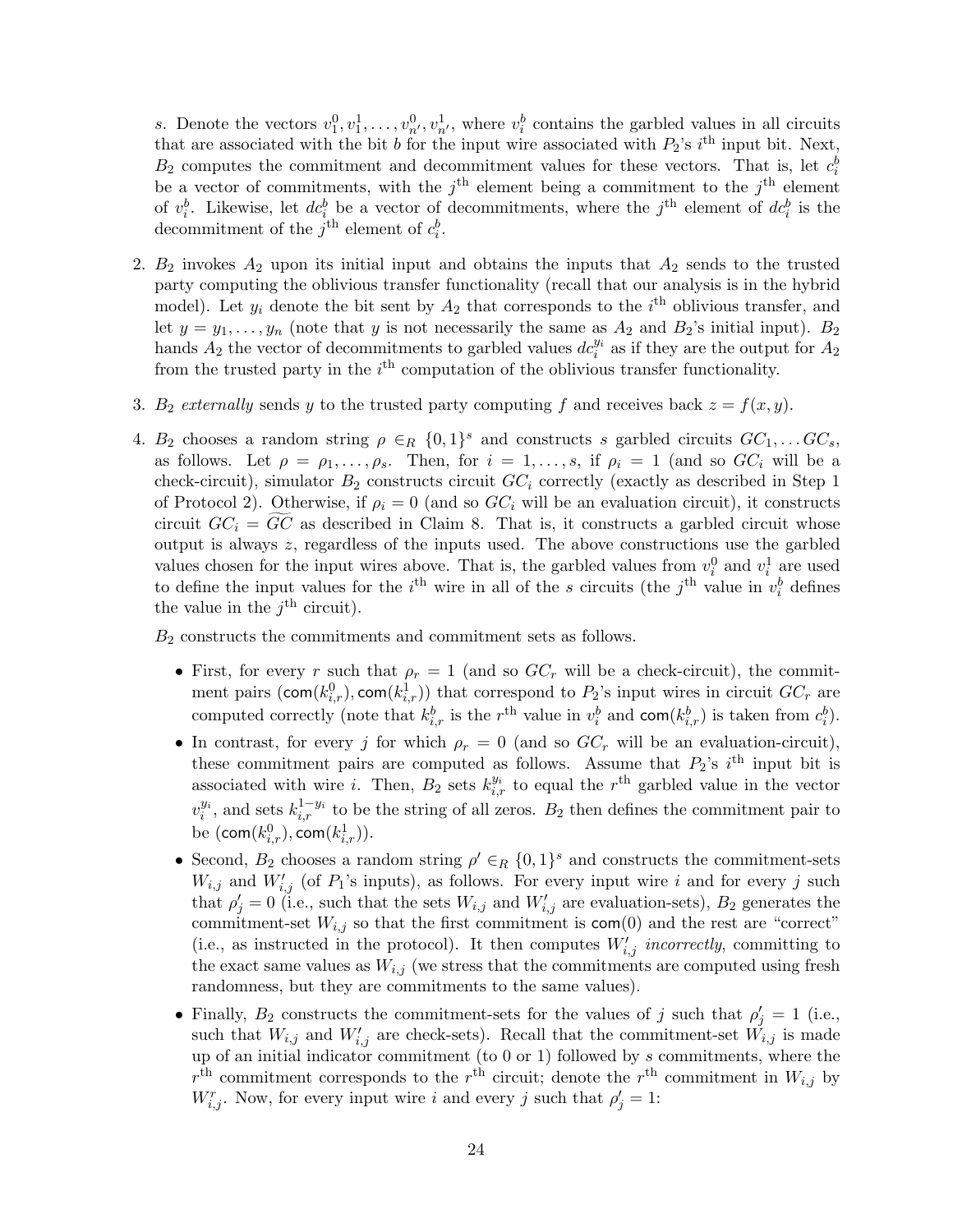- For every r such that  $\rho_r = 1$  (corresponding to a check-circuit), simulator  $B_2$  places the correct commitments in  $\hat{W}_{i,j}^r$  and  $\hat{W}_{i,j}^r$ .
- For every r such that  $\rho_r = 0$  (corresponding to an evaluation-circuit), simulator  $B_2$ places commitments to zeros. (These commitments are never opened; see Figures 3 and 4.)

 $B_2$  internally hands  $A_2$  the garbled circuits and commitments that it constructed. (Note that the commitments corresponding to  $P_1$  and  $P_2$ 's input wires in all of the evaluation circuits contain only a single garbled value from the pair associated with the wire. This will be important later on.)

- 5.  $B_2$  simulates the coin-tossing ("prepare challenge strings") phase with  $A_2$  so that the outcome of  $\rho_1 \oplus \rho_2$  equals the string  $\rho$  that it chose above. If it fails, it outputs fail and halts. Likewise, the coin-tossing phase for the second challenge string is also simulated so that the outcome is  $\rho'$  as chosen above. Again, if it fails, it outputs fail and halts. We describe how this is achieved below.
- 6.  $B_2$  opens the commitments for check-circuits and check-sets for  $A_2$ , exactly as described in Step 5 of Protocol 2.
- 7.  $B_2$  internally hands  $A_2$  decommitments for the garbled values for each of the input wires corresponding to  $P_1$ 's input, in each of the evaluation-circuits. In order to do this,  $B_2$  just chooses randomly between  $W_{i,j}$  and  $W'_{i,j}$  for each evaluation-set, and decommits to the garbled values that are associated with the evaluation-circuits.
- 8.  $B_2$  outputs whatever  $A_2$  outputs and halts.

If at any time during the simulation,  $A_2$  aborts (either explicitly or by sending an invalid message that would cause the honest  $A_1$  to abort),  $B_2$  halts immediately and outputs whatever  $A_2$  does.

**Analysis.** We now show that the view of  $A_2$  in the above simulation by  $B_2$  is computationally indistinguishable from its view in a real execution with  $A_1$ . We note that since only  $A_2$  receives output in this protocol, it suffices to consider the view of  $A_2$  only. Before demonstrating this, we show that the coin-tossing phases can be simulated so that  $B_2$  outputs fail with at most negligible probability. Intuitively, the simulation of this phase (for  $\rho$ ) is carried out as follows:

- 1.  $B_2$  receives a perfectly-hiding commitment c from  $A_2$ .
- 2.  $B_2$  generates a perfectly-binding commitment  $\hat{c}$  to a random string  $\hat{\rho}$  and internally hands it to  $A_2$ .
- 3. If  $A_2$  aborts without decommitting, then  $B_2$  halts the simulation immediately and outputs whatever  $A_2$  outputs. Otherwise, let  $\rho_2$  be the value decommitted to by  $A_2$ .
- 4.  $B_2$  rewinds  $A_2$  to after the point that it sends c, and sends it a new commitment  $\tilde{c}$  to the string  $\rho_1 = \rho \oplus \rho_2$  (where the result of the coin-tossing is supposed to be the string  $\rho$ ).
- 5. If  $A_2$  decommits to  $\rho_2$ , then  $B_2$  has succeeded. Thus, it continues by decommitting to  $\rho_1$ , and the result of the coin-tossing is  $\rho = \rho_1 \oplus \rho_2$ .

If  $A_2$  decommits to some  $\rho'_2 \neq \rho_2$ , then  $B_2$  outputs ambiguous.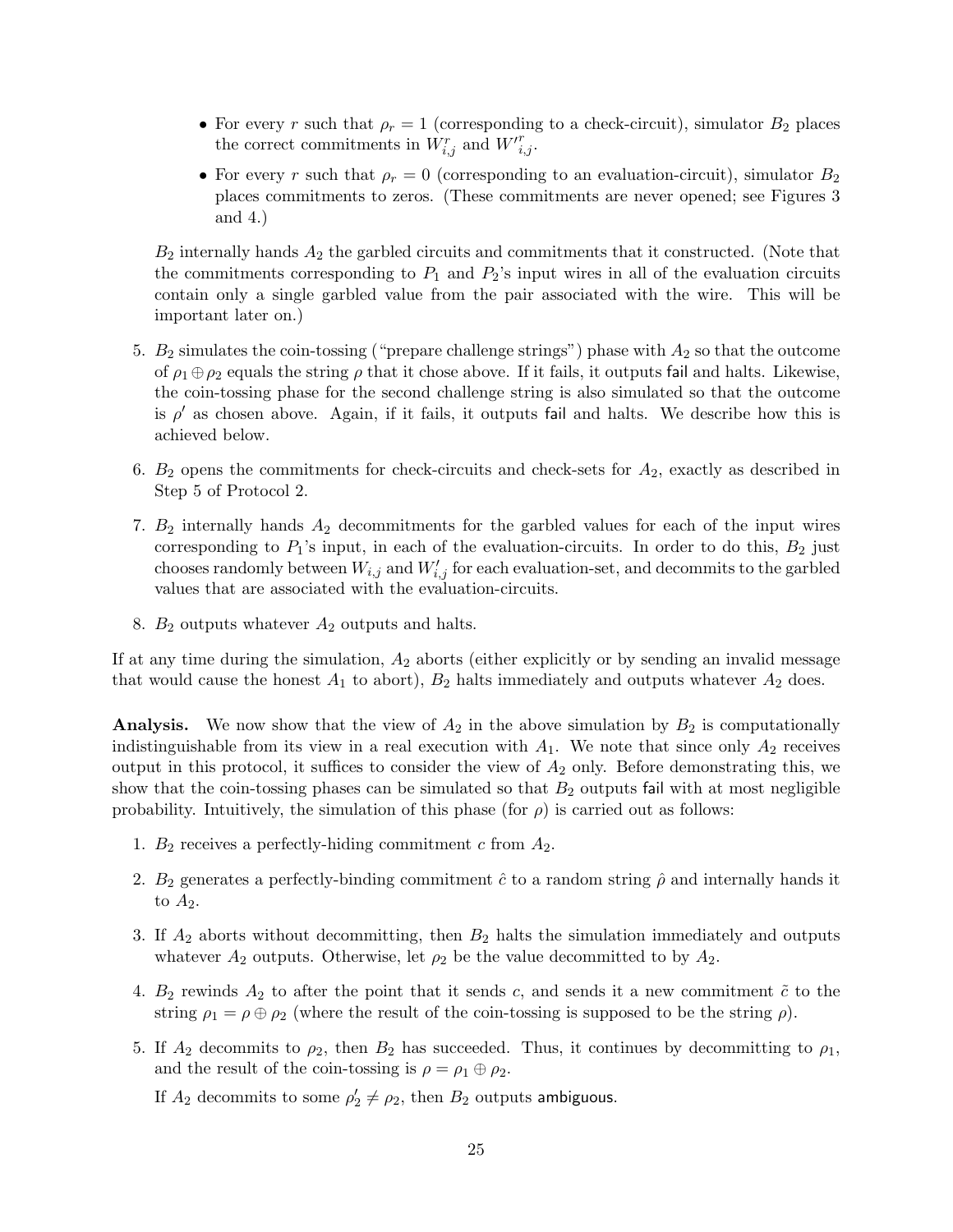If  $A_2$  does not decommit (but rather aborts), then  $B_2$  continues by sending a new commitment to  $\rho_1 = \rho_2 \oplus \rho$ . Notice that  $B_2$  sends a commitment to the same value  $\rho_1$ , but uses fresh randomness in generating the commitments and executes Step 5 of the simulation again.

Unfortunately, as was shown by [11], the above simulation strategy does not necessarily run in expected polynomial-time. Rather, it is necessary to first estimate the probability that  $A_2$  decommits when it receives a commitment  $\hat{c}$  to a random value  $\hat{\rho}$ . Then, the number of rewinding attempts, when  $A_2$  is given a commitment to  $\rho_1 = \rho \oplus \rho_2$ , is truncated as some function of the estimate. In [11], it is shown that this strategy yields an expected polynomial-time simulation that fails with only negligible probability (including the probability of outputting ambiguous). Furthermore, the simulation has the property that the view of  $A_2$  is computationally indistinguishable from its view in a real execution. The analysis here is exactly the same as that of  $[11]$  and is therefore not repeated. (Note that in the zero-knowledge protocol of [11] the verifier first sends a perfectlyhiding commitment, the prover then sends perfectly-binding commitments, and finally the parties decommit. Thus, the flow and structure of our protocol is identical to theirs.) Of course, the same strategy exactly is used for the simulation of the coin-tossing phase for  $\rho'$ .

We now continue with the analysis of the simulation. Intuitively, given that the above cointossing simulation succeeds, it follows that all of the check-circuits are correctly constructed, as in the protocol (because  $B_2$  constructs all the circuits for which  $\rho_i = 1$  correctly). Thus, the view of  $A_2$  with respect to these circuits is the same as in a real execution with an honest  $A_1$ . Furthermore, the commitments for the evaluation circuits reveal only a single garbled value for each input wire. Thus, Claim 8 can be applied.

Formally, we prove indistinguishability in the following way. First, we modify  $B_2$  into  $B_2'$  who works in exactly the same way as  $B_2$  except for how it generates the circuits. Specifically,  $B_2'$  is given the honest  $B_1$ 's input value x and constructs all of the circuits correctly. However, it only uses the garbled values corresponding to x in the commitment-sets. That is, if the value  $k_{i,\ell}$  is used in all of the commitment sets  $W_{i,j}$  and  $W'_{i,j}$  with respect to circuit  $\ell$ , then  $k_{i,\ell}$  is the garbled value associated with  $x_i$  (i.e., the i<sup>th</sup> bit of x) in circuit  $\ell$  (the other garbled value associated with the wire is associated with  $1 - x_i$ ). Everything else remains the same. In order to see that  $A_2$ 's view in an execution with  $B_2$  is indistinguishable from its view in an execution with  $B_2'$ , we apply Claim 8. In order to apply this claim, recall first that the evaluation-circuits with  $B_2$  are all constructed according to GC, yielding output  $z = f(x, y)$  where y is the input obtained from  $A_2$  and x is the honest party's input. In contrast, the evaluation-circuits with  $B'_2$  are all correctly constructed. Note also that the input y obtained by  $B'_2$  from  $A_2$  is the same value as that obtained by  $B_2$ , that defines  $z = f(x, y)$ .<sup>6</sup> Finally, note that  $B'_2$  sends  $A_2$  the garbled values that correspond to  $B_1$ 's input x. Thus, by Claim 8,  $A_2$ 's view with  $B_2$  is indistinguishable from its view with  $B_2'$ . (The full reduction here works by an adversary obtaining the garbled circuits and values, and then running the simulation of  $B_2$  or  $B_2'$ . Specifically, it generates all the check-circuits correctly and uses the garbled values it obtained to generate the evaluation-sets and the commitments in the evaluation-sets. However, it does not generate the evaluation-circuits itself, but uses the ones that it receives. If it receives real circuits then it will obtain the distribution of  $B'_{2}$ , and if it receives fake garbled circuits then it will obtain the distribution of  $B_2$ . We therefore conclude by Claim 8 that these distributions are indistinguishable. We note that the full proof of this also requires a hybrid

<sup>&</sup>lt;sup>6</sup>Notice that there is one oblivious transfer for each input bit. Furthermore, the input of  $A_1$  into these executions is a pair of vectors of s garbled values so that in the  $i<sup>th</sup>$  execution, the first vector contains all of the decommitments for garbled values that correspond to 0 for the  $i<sup>th</sup>$  input wire of  $P_2$ , and the second vector contains all of the decommitments for garbled values that correspond to 1 for the  $i^{\text{th}}$  input wire of  $P_2$ . This means that in every circuit,  $A_2$  receives garbled values that correspond to the same input y.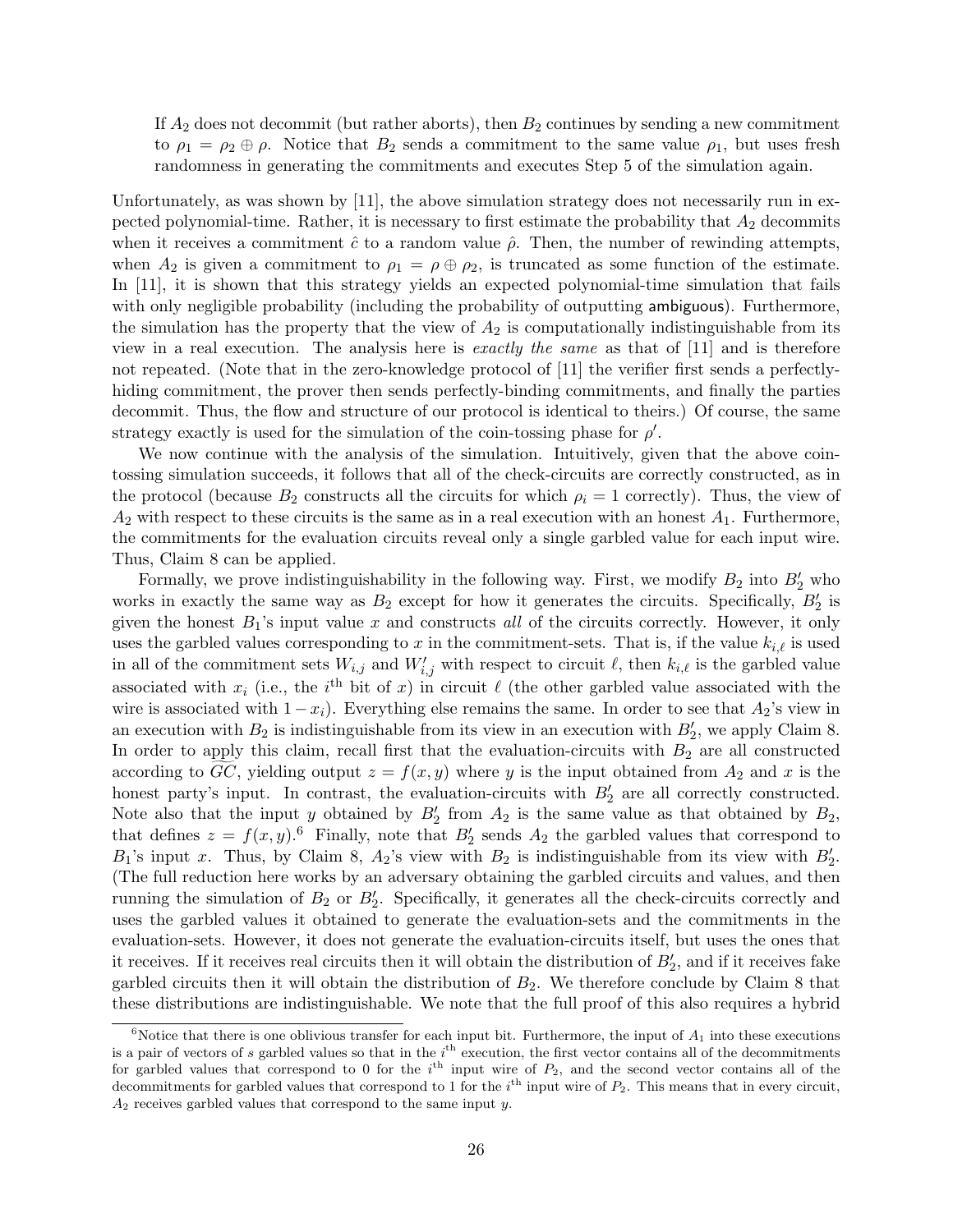argument over the many evaluation circuits, versus the single circuit referred to in Claim 8.)

Next, we construct a simulator  $B_2''$  that works in the same way as  $B_2'$  except that it generates all of the commitments correctly (i.e., as in the protocol specification). Notice that this only affects commitments that are never opened. Note also that  $B_2''$  is given x and so it can do this. The indistinguishability between  $B_2'$  and  $B_2''$  follows from the hiding property of the commitment scheme com. (The full reduction is straightforward and is therefore omitted.)

Finally, notice that the distribution generated by  $B_2''$  is the same as the one generated by an honest  $A_1$ , except for the simulation of the coin-tossing phases. Since, as we have mentioned, the view of  $A_2$  in the simulation of the coin-tossing is indistinguishable from its view of a real execution, we conclude that the view of  $A_2$  in the simulation by  $B_2''$  is indistinguishable from its view in a real execution with  $A_1$ . Combining the above steps, we conclude that  $A_2$ 's view in the simulation with  $B_2$  is indistinguishable from its view in a real execution with  $A_1$ . This completes the proof of Lemma 7 and thus the case that  $P_2$  is corrupted. **The Second Service** 

Combining the cases. The proof of Theorem 3 is completed by combining Lemma 6 and Lemma 7.

### 5 Efficiency of the Protocol

We discuss below the efficient implementation of the different building blocks of the protocol (namely, encryption, commitment schemes, and oblivious transfer). The overhead of the protocol depends on a statistical security parameter s. The security proof shows that the adversary's cheating probability is exponentially small in s. We note that in this paper we preferred to present a full and clear proof, rather than overly optimize the construction at the cost of complicating the proof.

The computation overhead is dominated by the oblivious transfers, as all other primitives are implemented using symmetric operations. In Protocol 2 each input bit of  $P_2$  is replaced by s new input bits and therefore  $O(ns)$  OTs are required. In Section 5.2 we show how to use only  $O(\max(n, s))$  new input bits, and consequently the number of OTs is reduced to  $O(\max(n, s))$ (namely  $O(1)$  OTs per input bit, assuming  $n = \Omega(s)$ ).

The communication overhead of the protocol is dominated by sending s copies of the garbled circuit, and  $2s(s + 1)$  commitments for each of the n inputs of  $P_1$ . In the protocol, the original circuit  $C^0$  is modified by replacing each of the n original input bits of  $P_2$  with the exclusive-or of s of the new input bits, and therefore the size of the evaluated circuit C is  $|C| = |C^0| + O(ns)$  gates. The communication overhead is therefore  $O(s|C|+s^2n) = O(s(|C^0|+ns)+s^2n) = O(s|C^0|+s^2n)$  times the length of the secret-keys (and ciphertexts) used to construct the garbled circuit. (Note that the improved construction in Section 5.2 reduces the size of the new circuit to  $|C| = |C^0| + O(\max(n, s))$ and therefore only improves the communication overhead by a constant; the significance of the improvement is with respect to computation.)

#### 5.1 Efficient Implementation of the Different Primitives

In this section, we describe efficient implementations of the different building blocks of the protocol.

Encryption scheme. Following [22], the construction uses a symmetric key encryption scheme that has indistinguishable encryptions for multiple messages and an elusive efficiently verifiable range. Informally, this means  $(1)$  that for any two (known) messages x and y, no polynomial-time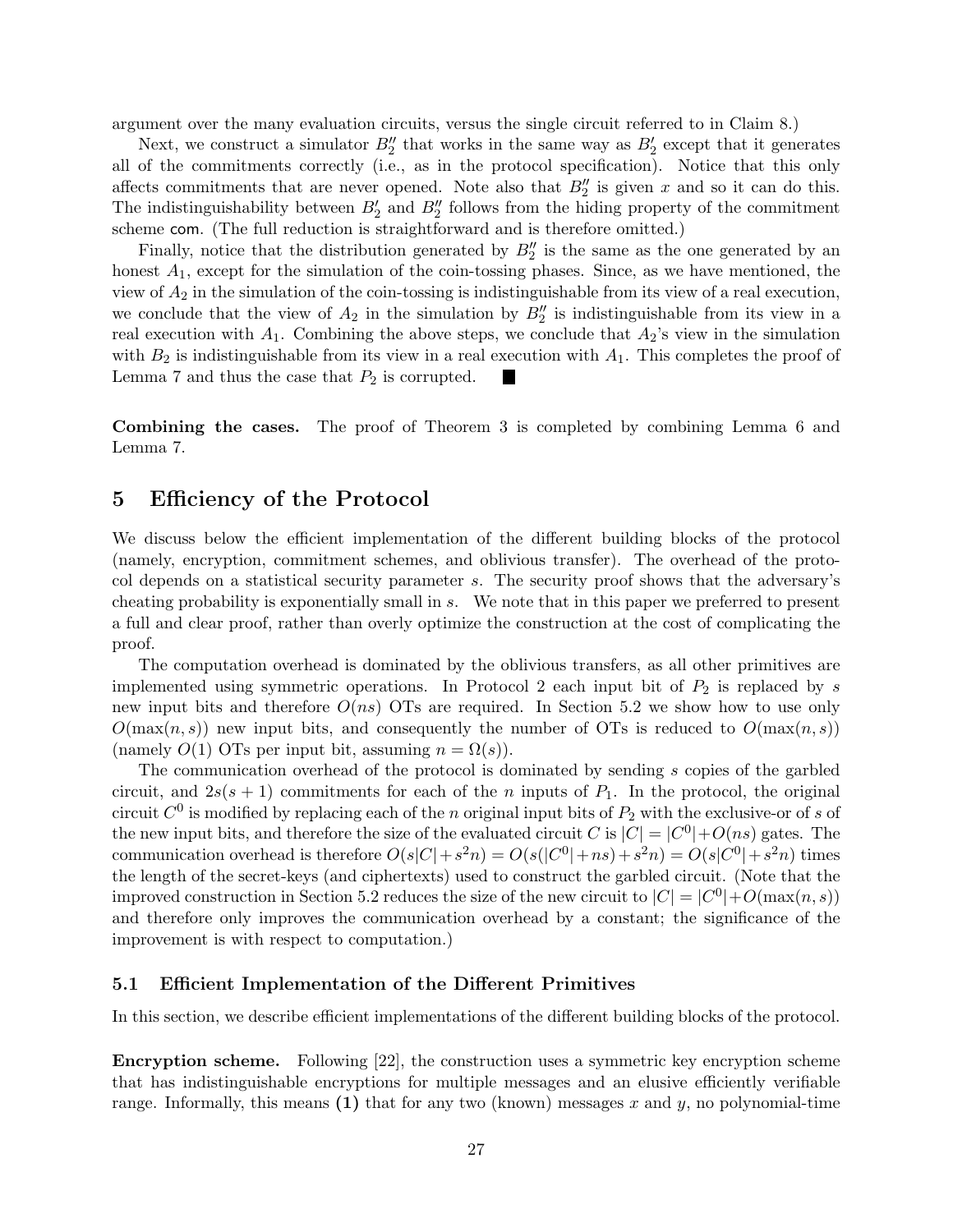adversary can distinguish between the encryptions of x and y, and  $(2)$  that there is a negligible probability that an encryption under one key falls into the range of encryptions under another key, and given a key  $k$  it is easy to verify whether a certain ciphertext is in the range of encryptions with k. See [22] for a detailed discussion of these properties, and for examples of easy implementations satisfying them. For example, the encryption scheme could be  $E_k(m) = \langle r, f_k(r) \oplus m0^n \rangle$ , where  $f_k$  is a pseudo-random function keyed by k whose output is  $|m| + n$  bits long, and r is a randomly chosen value.

Commitment schemes. The protocol uses both unconditionally hiding and unconditionally binding commitments. Our goal should be, of course, to use the most efficient implementations of these primitives, and we therefore concentrate on schemes with  $O(1)$  communication rounds (all commitment schemes we describe here have only two rounds). Efficient unconditionally hiding commitment schemes can be based on number theoretic assumptions, and use  $O(1)$  exponentiations (see, e.g.,  $[14, 28]$ ). The most efficient implementation is probably the one due to Damgård, Pedersen, and Pfitzmann, which uses a collision-free hashing function and no other cryptographic primitive [7], see also [15]. Efficient unconditionally binding commitments can be constructed using the scheme of Naor [26], which has two rounds and is based on using a pseudo-random generator.

Oblivious transfer. The protocol needs to use an OT protocol which is secure according to the real/ideal model simulation definition. Candidate protocols can be the protocol of [8] compiled according to the GMW paradigm, or the two-round protocols of [27, 2, 17] with additional proofs of knowledge. Protocols of this latter type have been shown in [21].

#### 5.2 Reducing the Number of Oblivious Transfers

Protocol 2 uses a construction which replaces each input bit of  $P_2$  with s new input bits, providing  $P_2$  with multiple options for encoding each of its inputs. This limits the information that  $P_1$  can gain from corrupting OT inputs (and in particular,  $P_2$  aborts with almost the same probability irrespective of its actual input). The construction increases the number of input wires of  $P_2$  from n to ns. We describe here a probabilistic construction which reduces the number of input wires of  $P_2$  to max $(4n, 8s)$  (we also show how to use codes to construct an explicit construction with similar performance). The construction has a direct effect on the overhead of the protocol, since the number of OTs is equal to the number of input wires of  $P_2$ . The bottom line is that the number of OTs can be reduced to be in the order as the length of  $P_2$ 's input and the security parameter.

We denote the original input bits as  $w_1, \ldots, w_n$  and the new input bits as  $w'_1, \ldots, w'_m$ . Our goal is to minimize m. Each  $w_i$  is defined as the exclusive-or of a subset of the new input bits. We define the indicator vector  $z_i$  as an m-bit binary string whose jth bit is 1 iff  $w'_j$  is in the subset of new input bits whose exclusive-or is  $w_i$ . The construction described in Protocol 2 corresponds to indicator vectors  $z_i = (\underbrace{0 \dots 0}$  $\sum_{(i-1)s}$  $1 \dots 1$  $\overline{\phantom{a}}_s$  $[0 \dots 0]$  $\sum_{(n-i)s}$ ). We describe here Protocol 3 which works with any set

of indicator vectors z.

**Protocol 3** (Protocol with a reduced number of input bits):

• Input, auxiliary input and specified output: These are as in Protocol 2. In addition, there is a parameter m which defines the number of new input bits of  $P_2$ , and there are n linearly independent m-bit vectors  $z_1, \ldots, z_m$ , specifying the relations between the new and the original input bits of  $P_2$ .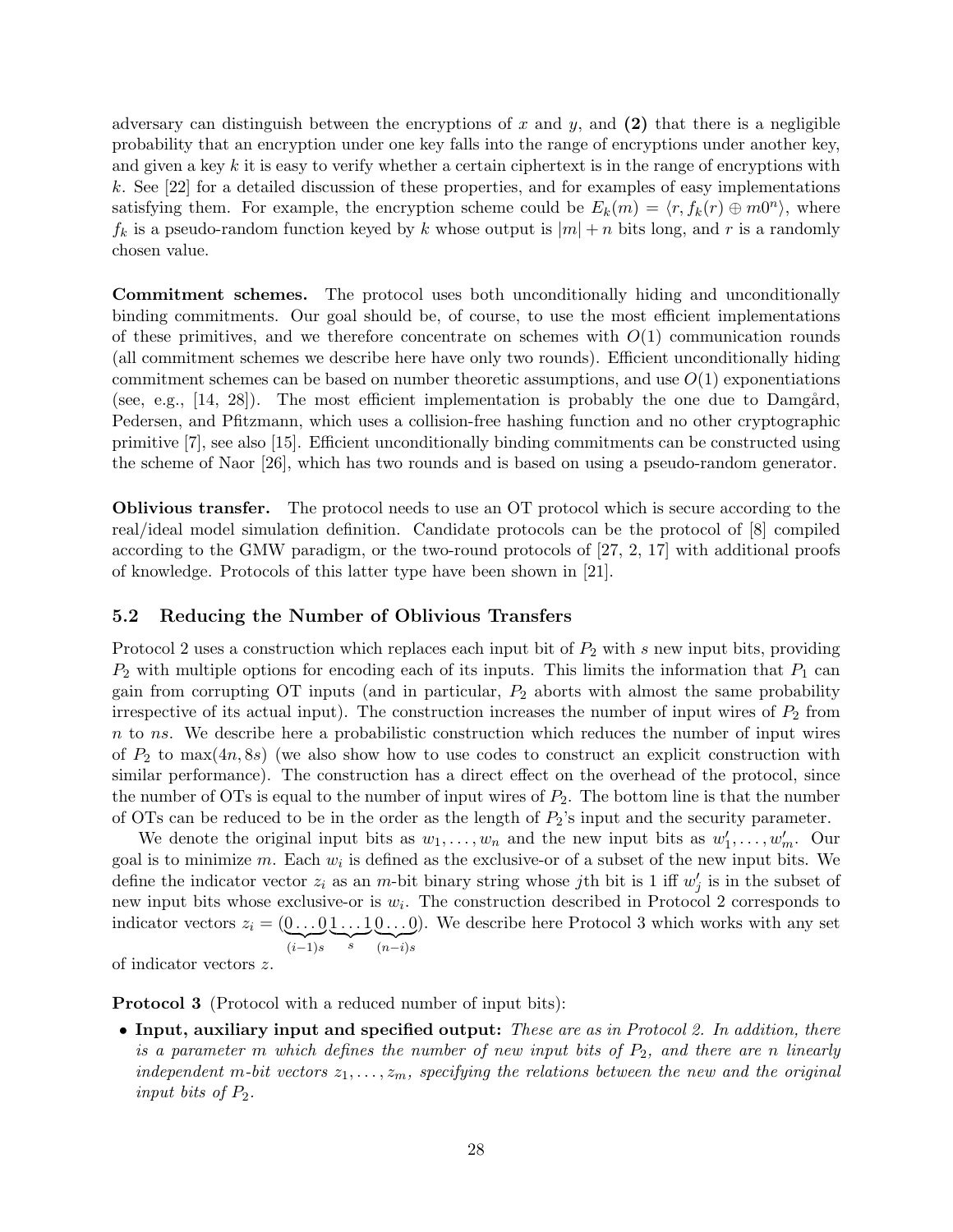#### • The protocol:

- 0. CIRCUIT CONSTRUCTION: The parties replace  $C^0$  with a circuit C in which  $P_2$  has m input bits  $w'_1, \ldots, w'_m$ . The circuit is constructed by replacing each original input wire  $w_i$  of  $P_2$ by the value  $\oplus_{j=1...m} z_{i,j} \cdot w'_j$ , where  $z_{i,j}$  is the jth bit in the vector  $z_i$ .
	- $P_2$  chooses its new input at random subject to the constraints  $w_i = \bigoplus_{j=1...m} z_{i,j} \cdot w'_j$ .

The rest of the protocol is as in Protocol 2.

 $P_2$  chooses random values for the bits  $w'_1, \ldots, w'_m$ , subject to the constraint that the exclusiveor of any set of new bits corresponding to an original bit  $w_i$  is equal the original value of  $w_i$ .  $P_2$ then runs an OT for each of its new input bits. If one of the answers it receives in these OTs is corrupt, it aborts the protocol. Our goal is to make sure that the decision to abort does not reveal information about  $P_2$ 's original input (since this is the only place that it is used in the proof). It is clear that if teh Hamming weight of each  $z_i$  is at least 2, and  $P_1$  corrupts the inputs of a single OT, then, since each input bit of  $P_2$  is the exclusive-or of several new bits, the decision to abort does not reveal information about any specific input bit of  $P_2$ . This observation must be generalized for the case of  $P_1$  corrupting more OT inputs, and hold with respect to any subset of  $P_2$ 's inputs.

**Warmup** – reusing bits. In order to use less "new" than ns input bits,  $P_2$  must reuse these bits. Assume that  $P_2$  has two input wires  $w_1, w_2$  and that we replace them with  $s + 1$  new wires,  $w'_1,\ldots,w'_{s+1}$ . The input values are defined as  $w_1 = w'_1 \oplus \cdots \oplus w'_s$ , and  $w_2 = w'_2 \oplus \cdots \oplus w'_{s+1}$ (namely  $z_1 = 11 \cdots 10$  and  $z_2 = 01 \cdots 11$ ). In this case, as is shown in Section 3.2, any strategy used by a malicious  $P_1$  to corrupt OT values gives it an advantage of at most  $2^{-s+1}$  in identifying a single bit of  $P_2$ 's original input (e.g., if  $P_1$  corrupts the '1' inputs of  $w'_1, \ldots, w'_s$ , then if  $w_1 = 1$   $P_2$ always aborts, whereas if  $w_1 = 0$  there is a probability of  $2^{-s+1}$  that  $P_2$  does not abort). However,  $w_1 \oplus w_2 = w'_1 \oplus w'_{s+1}$  (namely,  $z_1 \oplus z_2 = 10 \ldots 01$ ) and therefore if  $P_1$  corrupts the OT values of both  $w'_1$  and  $w'_{s+1}$  it can obtain a non-negligible advantage in learning  $w_1 \oplus w_2$ . (For example,  $P_1$  can corrupt the '1' inputs of  $w'_1$  and  $w'_{s+1}$ . If  $P_2$  does not abort  $P_1$  can conclude that  $w'_1 = w'_{s+1} = 0$ and therefore  $w_1 \oplus w_2 = 0.$ 

The attack presented above can be prevented if the exclusive-or of any subset of  $P_2$ 's original bits contains at least s new input bits. Namely, if, in the general case, for every non-empty subset  $L \subseteq \{1, \ldots, n\}$  it holds that the Hamming weight of  $\bigoplus_{i \in L} z_i$  is at least s. The two lemmata stated below show that this requirement is sufficient to prove that, up to a negligible probability,  $P_2$ 's decision to abort is independent of its input values.

**Lemma 9** Suppose that for all sets  $L = \{i_1, \ldots, i_{|L|}\}$  (corresponding to a set  $\{w_{i_1}, \ldots, w_{i_{|L|}}\}$  of original input wires) it holds that the Hamming weight of  $z_{i_1} \oplus \cdots \oplus z_{i_{|L|}}$  is at least s. Fix the values of any subset of less than s new input wires arbitrarily, and choose the values of all other new input wires uniformly at random. Then for any set  $L = \{i_1, \ldots, i_{|L|}\}\$ , it holds that the value of the vector  $(w_{i_1}, \ldots, w_{i_{|L|}})$  is uniformly distributed.

**Proof:** Denote the size of the set L as  $\ell = |L|$ . The lemma is proved by induction on  $\ell$ . Any single original input bit is defined as the exclusive-or of s or more new inputs bits and is thus uniformly distributed even given the (fewer than s) bits corrupted by  $P_1$ . The claim therefore holds for  $\ell = 1$ .

Let us examine the induction step. For simplicity, let  $L = \{w_1, w_2, \ldots, w_\ell\}$ . Assume that the value of an arbitrary set of less than s new input bits are set. For a fixed vector  $\bar{b} = b_1, \ldots, b_\ell$ denote by  $P_{\overline{b}} = P_{b_1b_2...b_\ell}$  the probability that  $\forall 1 \leq i \leq \ell \ w_i = b_i$  (this probability is taken over the distribution of the new input bits whose values have not been set yet.) We need to show that for any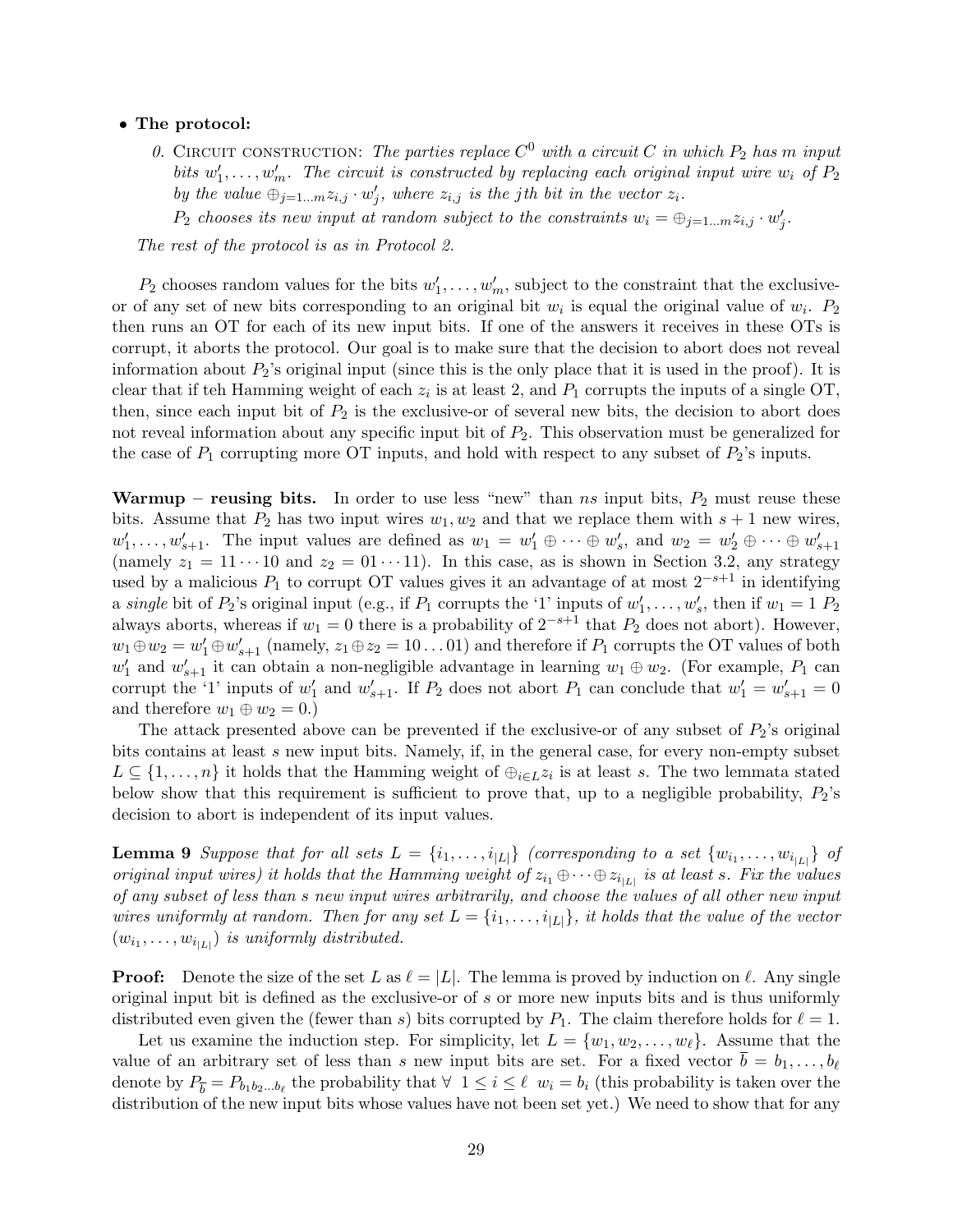$\ell$  bit string  $b_1 \ldots b_\ell$  it holds that  $P_{b_1 \ldots b_\ell} = 2^{-\ell}$ . Consider any string  $\bar{b} = b_1 \ldots b_\ell$ , and assume that  $P_{\bar{b}} = 2^{-\ell} + \varepsilon$  for some  $\varepsilon$  between  $-1/2$  and  $1/2$ . Take any string  $\bar{b}'$  whose Hamming difference from  $\bar{b}$  is 1. Consider for example the string which differs from  $\bar{b}$  in its last bit. Then  $P_{\bar{b}} + P_{\bar{b}'} = P_{b_1...b_{\ell-1}}$ , and is equal, by the induction step, to  $2^{-\ell+1}$ . Therefore  $P_{\bar{b}'} = 2^{-\ell} - \varepsilon$ . By the same argument, this is also the probability of any other string whose Hamming difference from  $b$  is 1. Now consider any string  $\bar{b}''$  whose Hamming difference from  $\bar{b}$  is 2. There must be a string  $\bar{b}'$  whose Hamming difference from both  $\bar{b}$  and  $\bar{b}''$  is 1. We know that  $P_{\bar{b}'} = 2^{-\ell} - \varepsilon$ , and therefore, by applying the above argument to the relation between  $\bar{b}'$  and  $\bar{b}''$ , we get that  $P_{\bar{b}''}=2^{-\ell}+\varepsilon$ . Continuing to apply this argument we get for any string  $\bar{c}$ , that  $P_{\bar{c}} = 2^{-\ell} - \varepsilon$  if the Hamming difference between  $\bar{c}$  and  $\bar{b}$  is odd, and that  $P_{\bar{c}} = 2^{-\ell} + \varepsilon$  if the Hamming difference is even. It remains to show that  $\varepsilon = 0$ .

Now, the value  $w_1 \oplus w_2 \oplus \cdots \oplus w_\ell$  is equal to the exclusive-or of at least s new input wires, and is therefore uniformly distributed when the value of less than s of these wires is fixed. On the other hand, the probability that this value is equal to  $b_1 \oplus \cdots \oplus b_\ell$  is  $\sum_{d(\bar{b}, \bar{c})}$  is even  $P_{\bar{c}} = 2^{\ell-1}(2^{-\ell} + \varepsilon)$ (where  $d(\alpha, \beta)$  denotes the Hamming difference between strings  $\alpha$  and  $\beta$ ). The probability that the value of exclusive-or is equal to  $1 \oplus b_1 \oplus \cdots \oplus b_\ell$  is  $\sum_{d(\bar{b},\bar{c})}$  is odd  $P_{\bar{c}} = 2^{\ell-1}(2^{-\ell} - \varepsilon)$ . Therefore it must hold that  $\varepsilon = 0$ , or otherwise we get a contradiction.

Recall that a corrupt OT value is one that  $P_2$  receives in the circuit opening that is different to its corresponding value that it received in the oblivious transfers.

**Lemma 10** Suppose that for all sets  $L = \{i_1, \ldots, i_{|L|}\}$  the Hamming weight of  $z_{i_1} \oplus \cdots \oplus z_{i_{|L|}}$  is at least s. Then, for any two different inputs y and  $y'$  of  $P_2$  for the function f, the difference between the probability that  $P_2$  aborts the protocol as a result of corrupt OT values when its input is y and when its input is y' is at most  $2^{-s+1}$ .

**Proof:** If  $P_1$  corrupts both its inputs to an OT instance then  $P_2$  aborts with probability 1, and the lemma holds. We therefore assume that  $P_1$  corrupts at most one of its pair of inputs any OT instance.

Assume that  $P_1$  corrupts  $s - 1$  or less OT instances. We know that  $P_2$  chooses its new input values independently of  $P_1$ 's actions. We can assume that  $P_2$  first chooses its input values for the new wires (OTs) which  $P_1$  corrupts (and it chooses these values uniformly at random, as was argued above).  $P_2$  then chooses its inputs to the other new wires. The probability of  $P_2$  aborting depends only on its first step, whereas Lemma 9 shows that this step does not fix any of  $P_2$ 's original inputs. The probability of abort is therefore independent of  $P_2$ 's original input.

Assume now that  $P_1$  corrupts s or more OT instances, and consider the first s – 1 of these OTs. Lemma 9 implies that  $P_2$ 's input values in these OTs are independent of its original input (since the original input values are not defined after fixing these  $s-1$  values). Therefore, the distribution of  $P_2$ 's inputs in these OTs, even given  $P_2$ 's original input, is uniformly random, and consequently  $P_2$  aborts with probability of at least  $1 - 2^{-(s-1)}$  regardless of its input. It therefore holds, for any two input values y and y', that  $2^{-(s-1)}$  is an upper bound for the difference between the probability that  $P_2$  aborts the protocol (as a result of corrupt OT values) when its input is y and when its input is  $y'$ . L.

Following is a corollary of Lemma 10:

**Corollary 11** Running Protocol 3 with vectors  $z_i$  such that for any set  $L = \{i_1, \ldots, i_{|L|}\}\$  the Hamming weight of  $z_{i_1} \oplus \cdots \oplus z_{i_{|L|}}$  is at least s, ensures that OT corruptions by  $P_1$  reveal only negligible information about  $P_2$ 's input.

We describe below an efficient randomized construction which achieves the desired property of the vectors  $z_i$ . As was pointed to us by David Woodruff, an explicit construction can be achieved using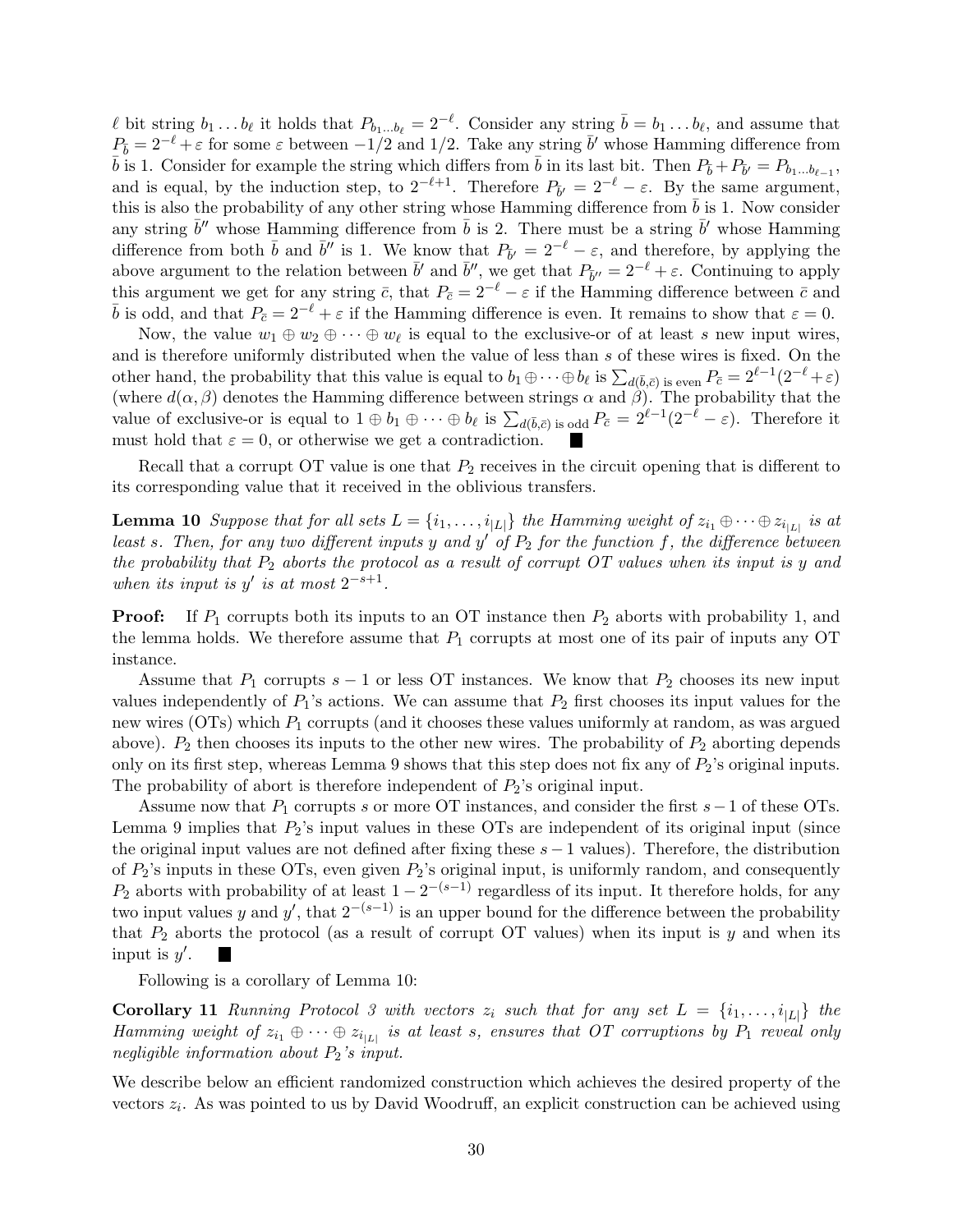any explicit linear code from  $\{0,1\}^s$  to  $\{0,1\}^{O(s)}$ , for which any two codewords have a distance of at least  $\Omega(s)$  (Justesen codes are an example of such a code).

**The randomized construction.** We define 4n new input bits for  $P_2$ . Assume, without loss of generality, that  $n > 2s$ . (Otherwise add dummy input bits. Therefore the exact number of new input bits is max $(4n, 8s)$ .) The mapping between the n old input bits and the 4n new input bits is chosen randomly in the following way: each original input bit  $w_i$  is defined to be equal to the exclusive-or of a uniformly chosen subset of the new input bits (in other words,  $z_i$  is a uniformly distributed string of 4n bits).

We examine the probability that there is a subset  $L \subseteq \{0,1\}^n$  for which the Hamming weight of  $\oplus_{i\in L} z_i$  is less than s: Consider any subset L, then  $\oplus_{i\in L} z_i$  is a uniformly distributed string with  $4n > 8s$  bits, with an expected Hamming weight of  $2n$ . Let  $X_j$  be a random variable which is set to 1 if the jth bit in this string is 1. Note that  $s/4n < 1/8$  by our assumption that  $n > 2s$ . We therefore have:

$$
\Pr\left[\sum_{j=1}^{4n} X_j < s\right] = \Pr\left[\frac{\sum X_j}{4n} < \frac{s}{4n}\right] < \Pr\left[\frac{\sum X_j}{4n} < \frac{1}{8}\right] \le \Pr\left[\left|\frac{\sum X_j}{4n} - \frac{1}{2}\right| > \frac{3}{8}\right]
$$

Applying the Chernoff bound, we have that

$$
\Pr\left[\sum_{j=1}^{4n} X_j < s\right] = < 2e^{-\frac{(3/8)^2}{2(1/2)(1/2)}4n} = 2e^{-9n/8}
$$

There are a total of  $2^n$  subsets of the original input bits, and therefore the probability that any of them is equal to the exclusive-or of less than s new input bits is bounded by  $2^n 2e^{-9n/8} \approx$  $2^{(1-9/8 \log(e))n} \approx 2^{-0.6n} < 2^{-1.2s}$ . Lemma 10 therefore implies that with probability  $1-2^{-1.2s}$  the construction suffices for our proof of security.

Choosing the strings  $z_i$ . In order to use the above construction, the parties must construct a circuit that has  $4n$  new input bits for  $P_2$ . Furthermore, the parties must define n random strings  $z_i$  of length 4n and then have the circuit map  $P_2$ 's i<sup>th</sup> input bit according to the string  $z_i$  (as described above). This can be done in two ways. One possibility is to choose the mapping once and for all and hardwire it into the protocol specification. This is problematic because then there is a negligible probability that the protocol is not secure (in any execution). Thus, the mapping should instead be chosen as part of the protocol execution (because negligible failure in any execution is allowed). Fortunately,  $P_2$  can singlehandedly choose the strings  $z_1, \ldots, z_n$  in the first step of the protocol and send them to  $P_1$ . The reason why this is fine is because this entire issue only arises in the proof of the case that  $P_1$  is corrupted (indeed, for the case of a corrupted  $P_2$  there is no need to split  $P_2$ 's input bits at all).

### 6 Acknowledgments

We would like to thank Ivan Damgård, Yuval Ishai, Stas Jarecki, Moni Naor, Adam Smith and David Woodruff for helpful discussions about this work.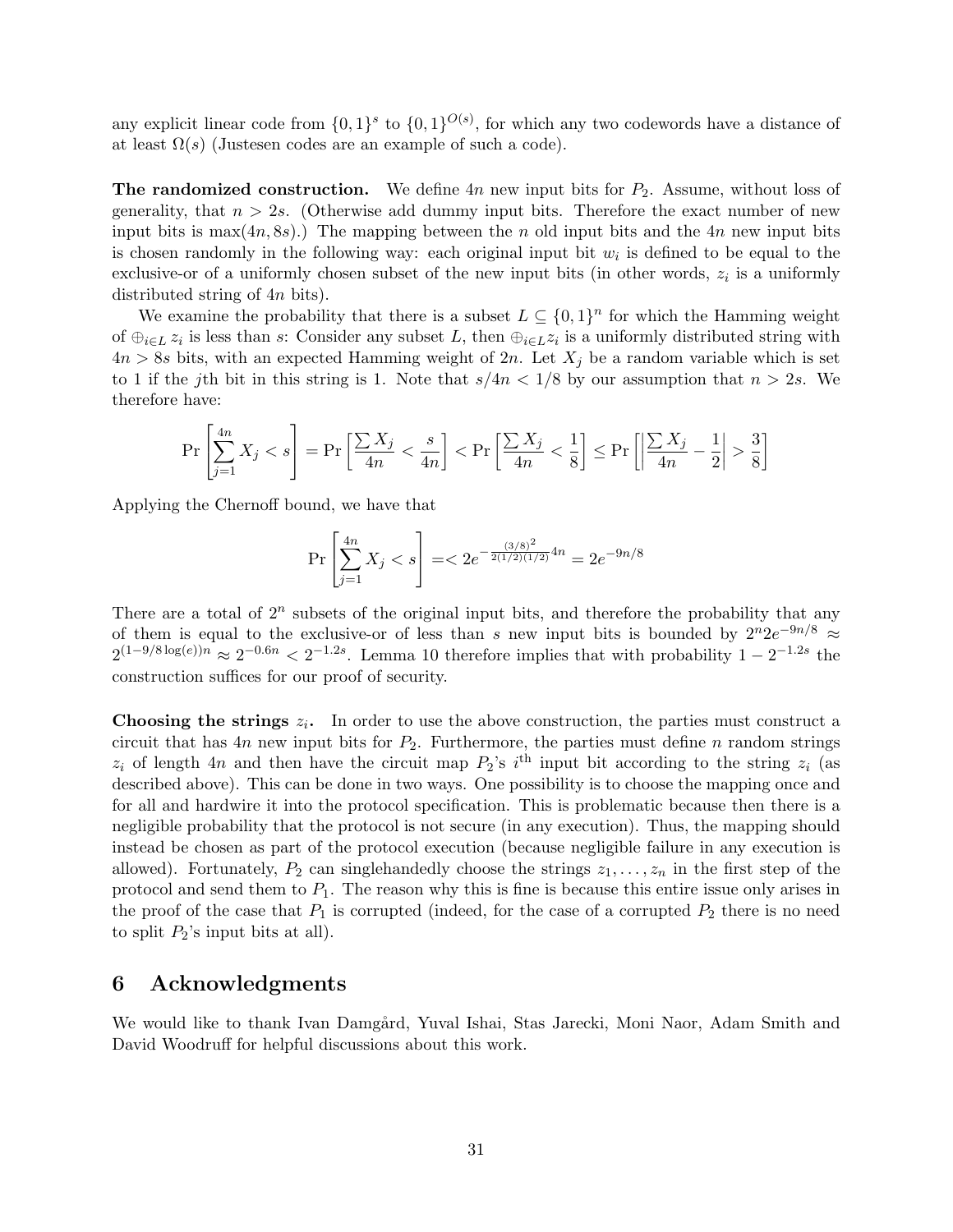### References

- [1] G. Aggarwal, N. Mishra, and B. Pinkas. Secure Computation of the k-th Ranked Element. In EUROCRYPT 2004, Springer-Verlag (LNCS 3027), 40–55, 2004.
- [2] B. Aiello, Y. Ishai, and O. Reingold. Priced Oblivious Transfer: How to Sell Digital Goods. In EUROCRYPT 2001, Springer-Verlag (LNCS 2045), 119–135, 2001.
- [3] B. Barak and Y. Lindell. Strict Polynomial-Time in Simulation and Extraction. SIAM Journal on Computing, 33(4):783–818, 2004.
- [4] D. Beaver. Foundations of Secure Interactive Computing. In CRYPTO'91, Springer-Verlag (LNCS 576), pages 377–391, 1991.
- [5] R. Canetti. Security and Composition of Multiparty Cryptographic Protocols. Journal of Cryptology, 13(1):143–202, 2000.
- [6] R. Cramer, I. Damgård, and B. Schoenmakers. Proofs of Partial Knowledge and Simplified Design of Witness Hiding Protocols. In CRYPTO'94, Springer-Verlag (LNCS 839), pages 174–187, 1994.
- [7] I. Damgård, T.P. Pedersen and B. Pfitzmann. On the existence of statistically hiding bit commitment schemes and fail-stop signatures. In CRYPTO'93, Springer-Verlag (LNCS 773), pages 250–265, 1994.
- [8] S. Even, O. Goldreich and A. Lempel. A Randomized Protocol for Signing Contracts. In Communications of the ACM, 28(6):637–647, 1985.
- [9] O. Goldreich. Foundations of Cryptography: Volume 1 Basic Tools. Cambridge Univ. Press, 2001.
- [10] O. Goldreich. Foundations of Cryptography: Volume 2 Basic Applications. Cambridge Univ. Press, 2004.
- [11] O. Goldreich and A. Kahan. How To Construct Constant-Round Zero-Knowledge Proof Systems for NP. Journal of Cryptology, 9(3):167–190, 1996.
- [12] O. Goldreich, S. Micali and A. Wigderson. How to Play any Mental Game A Completeness Theorem for Protocols with Honest Majority. In 19th STOC, pages 218–229, 1987. For details see [10].
- [13] S. Goldwasser and L. Levin. Fair Computation of General Functions in Presence of Immoral Majority. In CRYPTO'90, Springer-Verlag (LNCS 537), pages 77–93, 1990.
- [14] S. Goldwasser, S. Micali and R.L. Rivest, A Digital Signature Scheme Secure Against Adaptive Chosen-Message Attacks. SIAM J. Comput. 17(2): 281-308, 1988.
- [15] S. Halevi and S. Micali, Practical and Provably-Secure Commitment Schemes from Collision-Free Hashing, CRYPTO 1996, Springer-Verlag (LNCS 1109), pages 201-215, 1996.
- [16] S. Jarecki and V. Shmatikov. Efficient Two-Party Secure Computation on Committed Inputs. In Eurocrypt '07, Springer-Verlag (LNCS 4515), pages 97–114, 2007.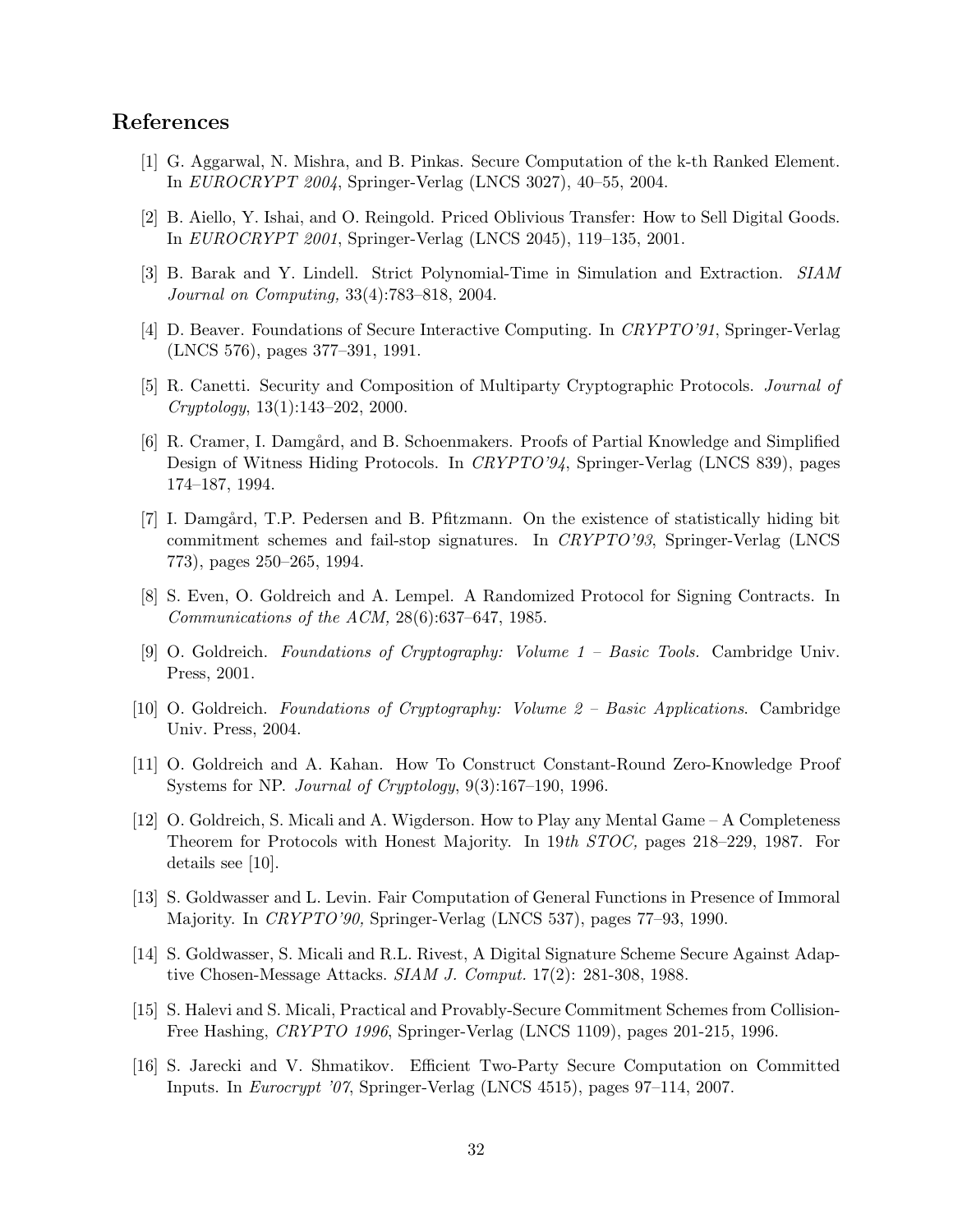- [17] Y.T. Kalai. Smooth Projective Hashing and Two-Message Oblivious Transfer. In EURO-CRYPT 2005, Springer-Verlag (LNCS 3494), pages 78–95, 2005.
- [18] J. Katz and Y. Lindell. Handling Expected Polynomial-Time Strategies in Simulation-Based Security Proofs. In the 2nd Theory of Cryptography Conference (TCC), Springer-Verlag (LNCS 3378), pp. 128–149, 2005.
- [19] J. Kilian. Founding Cryptography on Oblivious Transfer. In 20th STOC, pages 20–31, 1988.
- [20] M. Kiraz and B. Schoenmakers. A Protocol Issue for the Malicious Case of Yao's Garbled Circuit Construction. In Proceedings of 27th Symposium on Information Theory in the Benelux, 283–290, 2006.
- [21] Y. Lindell. Efficient Fully-Simulatable Oblivious Transfer. Manuscript 2007.
- [22] Y. Lindell and B. Pinkas. A Proof of Yao's Protocol for Secure Two-Party Computation. To appear in the *Journal of Cryptology*. Also appeared as *Cryptology ePrint Archive*, Report 2004/175, 2004.
- [23] D. Malkhi, N. Nisan, B. Pinkas and Y. Sella. Fairplay A Secure Two-Party Computation System. In the 13th USENIX Security Symposium, pages 287–302, 2004.
- [24] S. Micali and P. Rogaway. Secure Computation. Unpublished manuscript, 1992. Preliminary version in CRYPTO'91, Springer-Verlag (LNCS 576), pages 392–404, 1991.
- [25] P. Mohassel and M.K. Franklin. Efficiency Tradeoffs for Malicious Two-Party Computation. In the 9th PKC conference, Springer-Verlag (LNCS 3958), pages 458–473, 2006.
- [26] M. Naor. Bit Commitment Using Pseudorandomness. Journal of Cryptology, 4(2):151–158, 1991.
- [27] M. Naor and B. Pinkas. Efficient Oblivious Transfer Protocols. In the 12th SODA, pages 448-457, 2001.
- [28] T.P. Pedersen. Non-Interactive and Information-Theoretic Secure Verifiable Secret Sharing. In CRYPTO'91, Springer-Verlag (LNCS 576), pages 129–140, 1992.
- [29] M. Rabin. How to Exchange Secrets by Oblivious Transfer. Tech. Memo TR-81, Aiken Computation Laboratory, Harvard U., 1981.
- [30] D. Woodruff. Revisiting the Efficiency of Malicious Two-Party Computation. In Eurocrypt '07, Springer-Verlag (LNCS 4515), pages 79–96, 2007.
- [31] A. Yao. How to Generate and Exchange Secrets. In 27th FOCS, pages 162–167, 1986.

## A Two-Party Computation Secure against Semi-Honest Adversaries

We describe here the construction of secure two-party computation (for semi-honest adversaries) which is described in [22]. This construction is based on Yao construction. It is proved in [22] to be secure against semi-honest adversaries.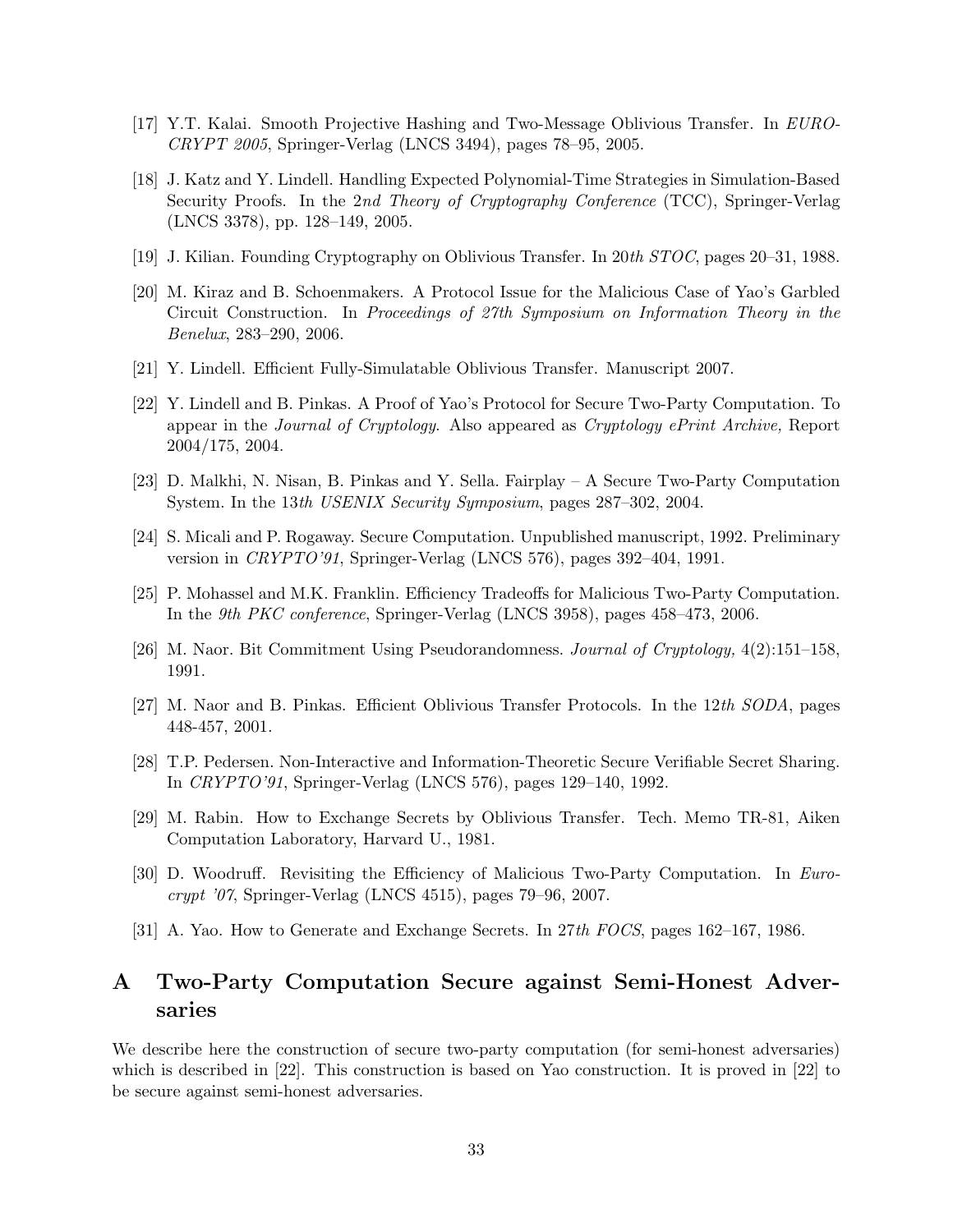Let C be a Boolean circuit that receives two inputs  $x, y \in \{0, 1\}^n$  and outputs  $C(x, y) \in \{0, 1\}^n$ (for simplicity, we assume that the input length, output length and the security parameter are all of the same length  $n$ ). We also assume that C has the property that if a circuit-output wire comes from a gate g, then gate g has no wires that are input to other gates.<sup>7</sup> (Likewise, if a circuit-input wire is itself also a circuit-output, then it is not input into any gate.)

We begin by describing the construction of a single garbled gate  $g$  in  $C$ . The circuit  $C$  is Boolean, and therefore any gate is represented by a function  $g : \{0,1\} \times \{0,1\} \rightarrow \{0,1\}$ . Now, let the two input wires to g be labelled  $w_1$  and  $w_2$ , and let the output wire from g be labelled  $w_3$ . Furthermore, let  $k_1^0, k_1^1, k_2^0, k_3^1, k_3^0, k_3^1$  be six keys obtained by independently invoking the keygeneration algorithm  $G(1^n)$ ; for simplicity, assume that these keys are also of length n. Intuitively, we wish to be able to compute  $k_3^{g(\alpha,\beta)}$  $s_3^{g(\alpha,\beta)}$  from  $k_1^{\alpha}$  and  $k_2^{\beta}$  $2^{\rho}$ , without revealing any of the other three values  $k_3^{g(1-\alpha,\beta)}$  $s_3^{(1-\alpha,\beta)}, k_3^{g(\alpha,1-\beta)}, k_3^{g(1-\alpha,1-\beta)}$ . The gate g is defined by the following four values

$$
c_{0,0} = E_{k_1^0}(E_{k_2^0}(k_3^{g(0,0)}))
$$
  
\n
$$
c_{0,1} = E_{k_1^0}(E_{k_2^1}(k_3^{g(0,1)}))
$$
  
\n
$$
c_{1,0} = E_{k_1^1}(E_{k_2^0}(k_3^{g(1,0)}))
$$
  
\n
$$
c_{1,1} = E_{k_1^1}(E_{k_2^1}(k_3^{g(1,1)}))
$$

where E is from a private key encryption scheme  $(G, E, D)$  that has indistinguishable encryptions for multiple messages, and has an elusive efficiently verifiable range; see Section 5.1. The actual gate is defined by a *random permutation* of the above values, denoted as  $c_0, c_1, c_2, c_3$ ; from here on we call them the garbled table of gate g. Notice that given  $k_1^{\alpha}$  and  $k_2^{\beta}$  $2^{\rho}$ , and the values  $c_0, c_1, c_2, c_3$ , it is possible to compute the output of the gate  $k_3^{g(\alpha,\beta)}$  $B_3^{(\alpha,\beta)}$  as follows. For every *i*, compute  $D_{k_2^{\beta}}(D_{k_1^{\alpha}}(c_i))$ . If more than one decryption returns a non- $\perp$  value, then output abort. Otherwise, define  $k_3^{\gamma}$  $\frac{\gamma}{3}$  to be the only non-⊥ value that is obtained. (Notice that if only a single non-⊥ value is obtained, then this will be  $k_3^{g(\alpha,\beta)}$  because it is encrypted under the given keys  $k_1^{\alpha}$  and  $k_2^{\beta}$  $2^{\circ}$ . Later we will show that except with negligible probability, only one non- $\perp$  value is indeed obtained.)

We are now ready to show how to construct the entire garbled circuit. Let  $m$  be the number of wires in the circuit C, and let  $w_1, \ldots, w_m$  be labels of these wires. These labels are all chosen uniquely with the following exception: if  $w_i$  and  $w_j$  are both output wires from the same gate  $g$ , then  $w_i = w_j$  (this occurs if the fan-out of g is greater than one). Likewise, if an input bit enters more than one gate, then all circuit-input wires associated with this bit will have the same label. Next, for every label  $w_i$ , choose two independent keys  $k_i^0, k_i^1 \leftarrow G(1^n)$ ; we stress that all of these keys are chosen independently of the others. Now, given these keys, the four garbled values of each gate are computed as described above and the results are permuted randomly. Finally, the output or decryption tables of the garbled circuit are computed. These tables simply consist of the values  $(0, k_i^0)$  and  $(1, k_i^1)$  where  $w_i$  is a *circuit-output wire*. (Alternatively, output gates can just compute 0 or 1 directly. That is, in an output gate, one can define  $c_{\alpha,\beta} = E_{k_1^{\alpha}}(E_{k_2^{\beta}}(g(\alpha,\beta)))$  for every  $\alpha, \beta \in \{0, 1\}$ .)

The entire garbled circuit of C, denoted GC, consists of the garbled table for each gate and the output tables. We note that the structure of  $C$  is given, and the garbled version of  $C$  is simply defined by specifying the output tables and the garbled table that belongs to each gate. This completes the description of the garbled circuit.

 $7$ This requirement is due to our labelling of gates described below, that does not provide a unique label to each wire (see [22] for more discussion). We note that this assumption on C increases the number of gates by at most n.